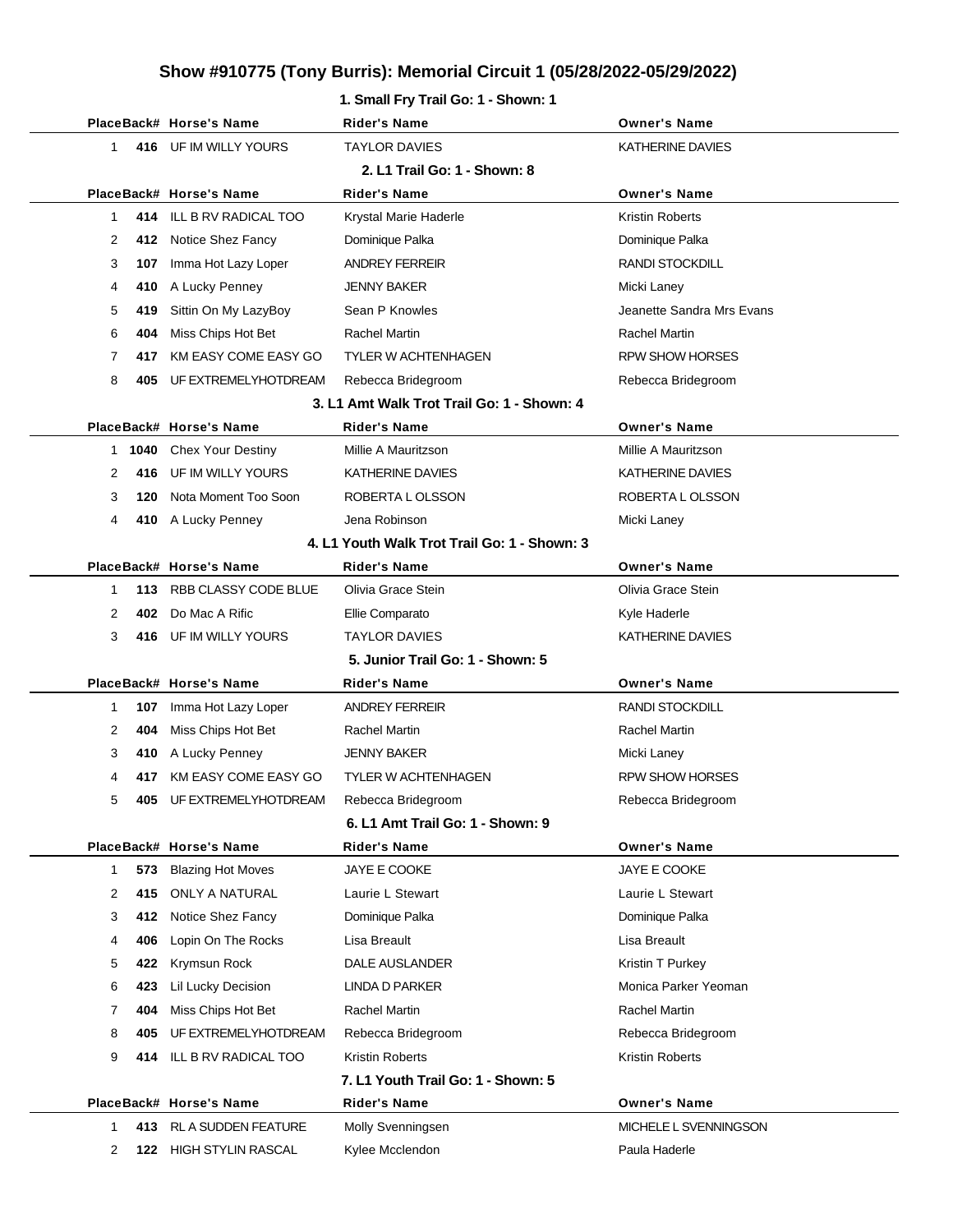| 3      |     | 410 A Lucky Penney                              | DELANEY R BAKER                                 | Micki Laney                      |
|--------|-----|-------------------------------------------------|-------------------------------------------------|----------------------------------|
| DQ     | 88  | Just Let It Bee                                 | Layla Delvecchio                                | Layla Delvecchio                 |
| DQ     | 125 | <b>JUST BE EASY</b>                             | Alyssa Marie Bubb                               | Alyssa Marie Bubb                |
|        |     |                                                 | 8. Amt Trail Go: 1 - Shown: 5                   |                                  |
|        |     | PlaceBack# Horse's Name                         | <b>Rider's Name</b>                             | Owner's Name                     |
| 1      | 444 | I Luv Talkin Chips                              | Cari Longhofer                                  | Cari Longhofer                   |
| 2      |     | 412 Notice Shez Fancy                           | Dominique Palka                                 | Dominique Palka                  |
| 3      | 405 | UF EXTREMELYHOTDREAM                            | Rebecca Bridegroom                              | Rebecca Bridegroom               |
| 4      | 404 | Miss Chips Hot Bet                              | Rachel Martin                                   | Rachel Martin                    |
| DQ     | 423 | Lil Lucky Decision                              | Monica Parker Yeoman                            | Monica Parker Yeoman             |
|        |     |                                                 | 9. Amt Select Trail Go: 1 - Shown: 6            |                                  |
|        |     | PlaceBack# Horse's Name                         | <b>Rider's Name</b>                             | <b>Owner's Name</b>              |
| 1      | 415 | ONLY A NATURAL                                  | Laurie L Stewart                                | Laurie L Stewart                 |
| 2      | 107 | Imma Hot Lazy Loper                             | <b>RANDI STOCKDILL</b>                          | RANDI STOCKDILL                  |
| 3      | 573 | <b>Blazing Hot Moves</b>                        | JAYE E COOKE                                    | <b>JAYE E COOKE</b>              |
| 4      | 406 | Lopin On The Rocks                              | Lisa Breault                                    | Lisa Breault                     |
| 5      | 422 | Krymsun Rock                                    | DALE AUSLANDER                                  | Kristin T Purkey                 |
| 6      | 414 | ILL B RV RADICAL TOO                            | Kristin Roberts                                 | <b>Kristin Roberts</b>           |
|        |     |                                                 | 10. Youth Trail Go: 1 - Shown: 3                |                                  |
|        |     | PlaceBack# Horse's Name                         | <b>Rider's Name</b>                             | <b>Owner's Name</b>              |
| 1      | 88  | Just Let It Bee                                 | Layla Delvecchio                                | Layla Delvecchio                 |
| 2      | 413 | <b>RL A SUDDEN FEATURE</b>                      | Molly Svenningsen                               | MICHELE L SVENNINGSON            |
| 3      |     | 122 HIGH STYLIN RASCAL                          | Kylee Mcclendon                                 | Paula Haderle                    |
|        |     |                                                 |                                                 |                                  |
|        |     |                                                 | 11. Senior Trail Go: 1 - Shown: 8               |                                  |
|        |     | PlaceBack# Horse's Name                         | Rider's Name                                    | <b>Owner's Name</b>              |
| 1      | 415 | <b>ONLY A NATURAL</b>                           | JENNY BAKER                                     | Laurie L Stewart                 |
| 2      | 406 | Lopin On The Rocks                              | JENNY BAKER                                     | Lisa Breault                     |
| 3      | 423 | Lil Lucky Decision                              | Monica Parker Yeoman                            | Monica Parker Yeoman             |
| 4      |     | 412 Notice Shez Fancy                           | Dominique Palka                                 | Dominique Palka                  |
| 5      |     | 444 I Luv Talkin Chips                          | Cari Longhofer                                  | Cari Longhofer                   |
| 6      |     | 419 Sittin On My LazyBoy                        | Sean P Knowles                                  | Jeanette Sandra Mrs Evans        |
| 7      | 414 | ILL B RV RADICAL TOO                            | Krystal Marie Haderle                           | <b>Kristin Roberts</b>           |
| DQ     | 88  | Just Let It Bee                                 | THEODORE W GROSE IV                             | Layla Delvecchio                 |
|        |     |                                                 | 12. LEADLINE 6 & UNDER Go: 1 - Shown: 2         |                                  |
|        |     | PlaceBack# Horse's Name                         | <b>Rider's Name</b>                             | Owner's Name                     |
| 0      | 427 | Foxxy Impulsive                                 | <b>Chandler Childers</b>                        | <b>Taylor B Childers</b>         |
| 0      |     | 431 Certainlyiresistable                        | <b>Harper Knowles</b>                           | Rebecca C Mccain                 |
|        |     |                                                 | 13. Small Fry Western Pleasure Go: 1 - Shown: 2 |                                  |
|        |     | PlaceBack# Horse's Name                         | Rider's Name                                    | <b>Owner's Name</b>              |
| 1      |     | 416 UF IM WILLY YOURS                           | TAYLOR DAVIES                                   | KATHERINE DAVIES                 |
| 2      |     | 431 Certainlyiresistable                        | Hayden Marie Knowles                            | Rebecca C Mccain                 |
|        |     |                                                 | 14. L1 Western Pleasure Go: 1 - Shown: 5        |                                  |
|        |     | PlaceBack# Horse's Name                         | <b>Rider's Name</b>                             | <b>Owner's Name</b>              |
| 1      |     | 418 KM BEST TO BE BLAZIN                        | <b>TYLER W ACHTENHAGEN</b>                      | Garcia Quarter Horses            |
| 2<br>3 |     | 435 Best Holla Dayz<br>414 ILL B RV RADICAL TOO | DELANEY R BAKER<br><b>Kristin Roberts</b>       | Shawn Johnson<br>Kristin Roberts |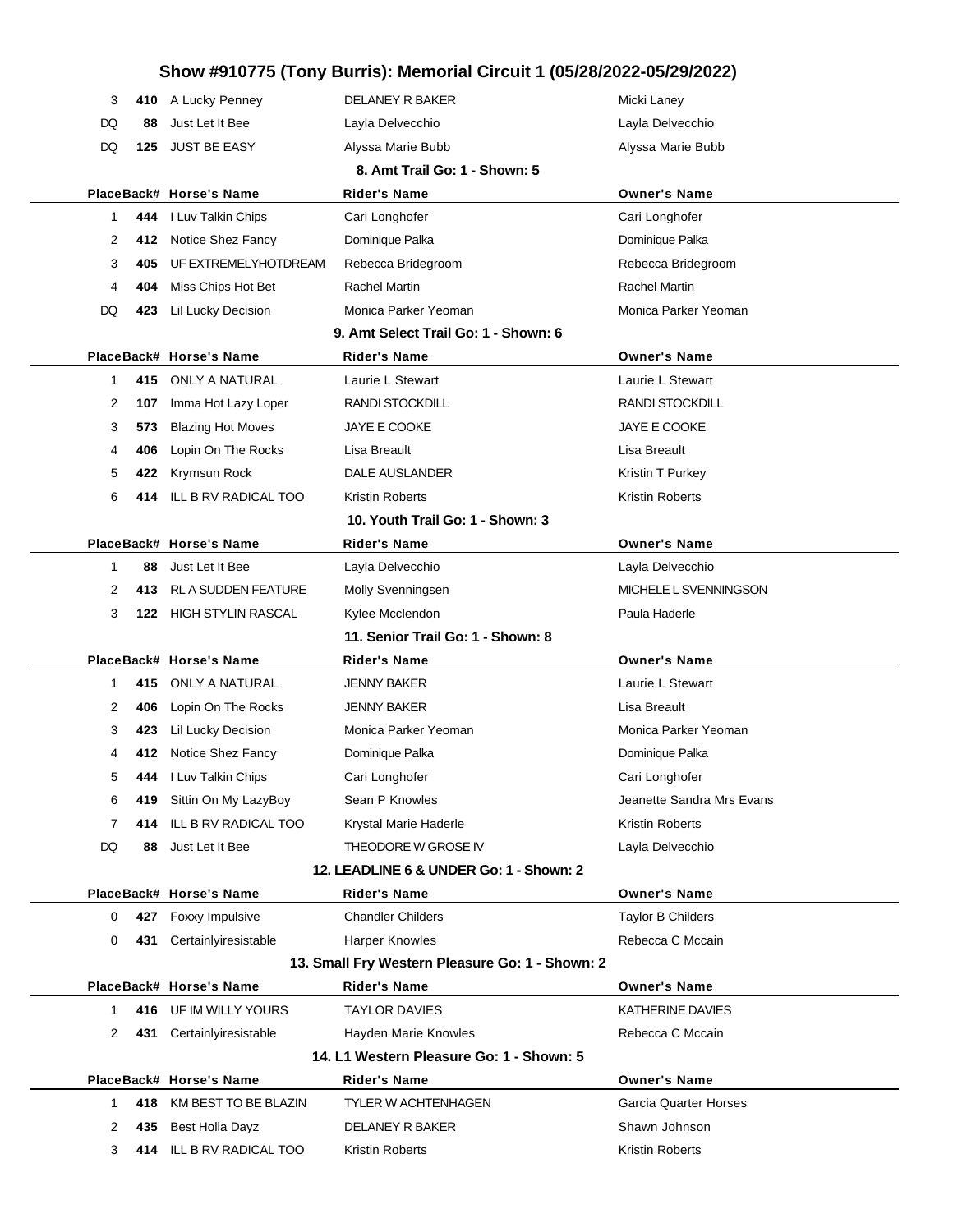|           |                            | Show #910775 (Tony Burris): Memorial Circuit 1 (05/28/2022-05/29/2022) |                           |
|-----------|----------------------------|------------------------------------------------------------------------|---------------------------|
| 424<br>4  | <b>EXTREMELY DELICIOUS</b> | <b>MARCUS NOGUELLA</b>                                                 | Kyle Kiper                |
| 5<br>401  | Hessouthernchocolate       | Victoria Love                                                          | Victoria Love             |
|           |                            | 15. L1 Amt Walk Trot Western Pleasure Go: 1 - Shown: 5                 |                           |
|           | PlaceBack# Horse's Name    | <b>Rider's Name</b>                                                    | <b>Owner's Name</b>       |
| 15<br>1   | T BO                       | Kim R Sams                                                             | Avery Sams LeFils         |
| 1040<br>2 | <b>Chex Your Destiny</b>   | Millie A Mauritzson                                                    | Millie A Mauritzson       |
| 3<br>416  | UF IM WILLY YOURS          | KATHERINE DAVIES                                                       | KATHERINE DAVIES          |
| 120<br>4  | Nota Moment Too Soon       | ROBERTA L OLSSON                                                       | ROBERTA L OLSSON          |
| 5         | 410 A Lucky Penney         | Jena Robinson                                                          | Micki Laney               |
|           |                            | 16. L1 Youth Walk Trot Western Pleasure Go: 1 - Shown: 4               |                           |
|           | PlaceBack# Horse's Name    | <b>Rider's Name</b>                                                    | <b>Owner's Name</b>       |
| 113<br>1  | RBB CLASSY CODE BLUE       | Olivia Grace Stein                                                     | Olivia Grace Stein        |
| 2<br>428  | Sheza Hot Mechanic         | <b>Channing Giles</b>                                                  | Jolie Busby               |
| 3<br>427  | Foxxy Impulsive            | <b>Teal Bumstead</b>                                                   | <b>Taylor B Childers</b>  |
| 402<br>4  | Do Mac A Rific             | Ellie Comparato                                                        | Kyle Haderle              |
|           |                            | 17. L1 Amt Western Pleasure Go: 1 - Shown: 9                           |                           |
|           | PlaceBack# Horse's Name    | <b>Rider's Name</b>                                                    | <b>Owner's Name</b>       |
| 406<br>1  | Lopin On The Rocks         | Lisa Breault                                                           | Lisa Breault              |
| 2<br>407  | Blue Ivy                   | <b>Whitney Barrs</b>                                                   | <b>Whitney Barrs</b>      |
| 3<br>15   | T BO                       | Avery Sams LeFils                                                      | Avery Sams LeFils         |
| 423<br>4  | Lil Lucky Decision         | Monica Parker Yeoman                                                   | Monica Parker Yeoman      |
| 5<br>434  | Lazy By The Bay            | <b>LINDA D PARKER</b>                                                  | Monica Parker Yeoman      |
| 424<br>6  | <b>EXTREMELY DELICIOUS</b> | Kyle Kiper                                                             | Kyle Kiper                |
| 7<br>404  | Miss Chips Hot Bet         | <b>Rachel Martin</b>                                                   | Rachel Martin             |
| 8<br>401  | Hessouthernchocolate       | Victoria Love                                                          | Victoria Love             |
| 9<br>405  | UF EXTREMELYHOTDREAM       | Rebecca Bridegroom                                                     | Rebecca Bridegroom        |
|           |                            | 18. L1 Youth Western Pleasure Go: 1 - Shown: 3                         |                           |
|           | PlaceBack# Horse's Name    | <b>Rider's Name</b>                                                    | <b>Owner's Name</b>       |
| 1         | <b>125 JUST BE EASY</b>    | Alyssa Marie Bubb                                                      | Alvssa Marie Bubb         |
| 2<br>435  | Best Holla Dayz            | DELANEY R BAKER                                                        | Shawn Johnson             |
| 3<br>122  | <b>HIGH STYLIN RASCAL</b>  | Kylee Mcclendon                                                        | Paula Haderle             |
|           |                            | 20. Amt Western Pleasure Go: 1 - Shown: 5                              |                           |
|           | PlaceBack# Horse's Name    | <b>Rider's Name</b>                                                    | <b>Owner's Name</b>       |
| 420<br>1  | <b>BEST MADE MACHINE</b>   | <b>BETH LEPPING</b>                                                    | <b>BETH LEPPING</b>       |
| 2<br>407  | Blue Ivy                   | <b>Whitney Barrs</b>                                                   | <b>Whitney Barrs</b>      |
| 3<br>444  | I Luv Talkin Chips         | Cari Longhofer                                                         | Cari Longhofer            |
| 15<br>4   | T BO                       | Avery Sams LeFils                                                      | <b>Avery Sams LeFils</b>  |
| 5<br>423  | Lil Lucky Decision         | Monica Parker Yeoman                                                   | Monica Parker Yeoman      |
|           |                            | 21. Amt Select Western Pleasure Go: 1 - Shown: 4                       |                           |
|           | PlaceBack# Horse's Name    | <b>Rider's Name</b>                                                    | <b>Owner's Name</b>       |
| 419<br>1  | Sittin On My LazyBoy       | Mrs Jeanette Sandra Evans                                              | Jeanette Sandra Mrs Evans |
| 2<br>406  | Lopin On The Rocks         | Lisa Breault                                                           | Lisa Breault              |
| 3<br>421  | SPOT LIGHTT                | PENNY DAIGLER                                                          | PENNY DAIGLER             |
| 415<br>4  | <b>ONLY A NATURAL</b>      | Laurie L Stewart                                                       | Laurie L Stewart          |
|           |                            | 22. Youth Western Pleasure Go: 1 - Shown: 2                            |                           |
|           | PlaceBack# Horse's Name    | <b>Rider's Name</b>                                                    | <b>Owner's Name</b>       |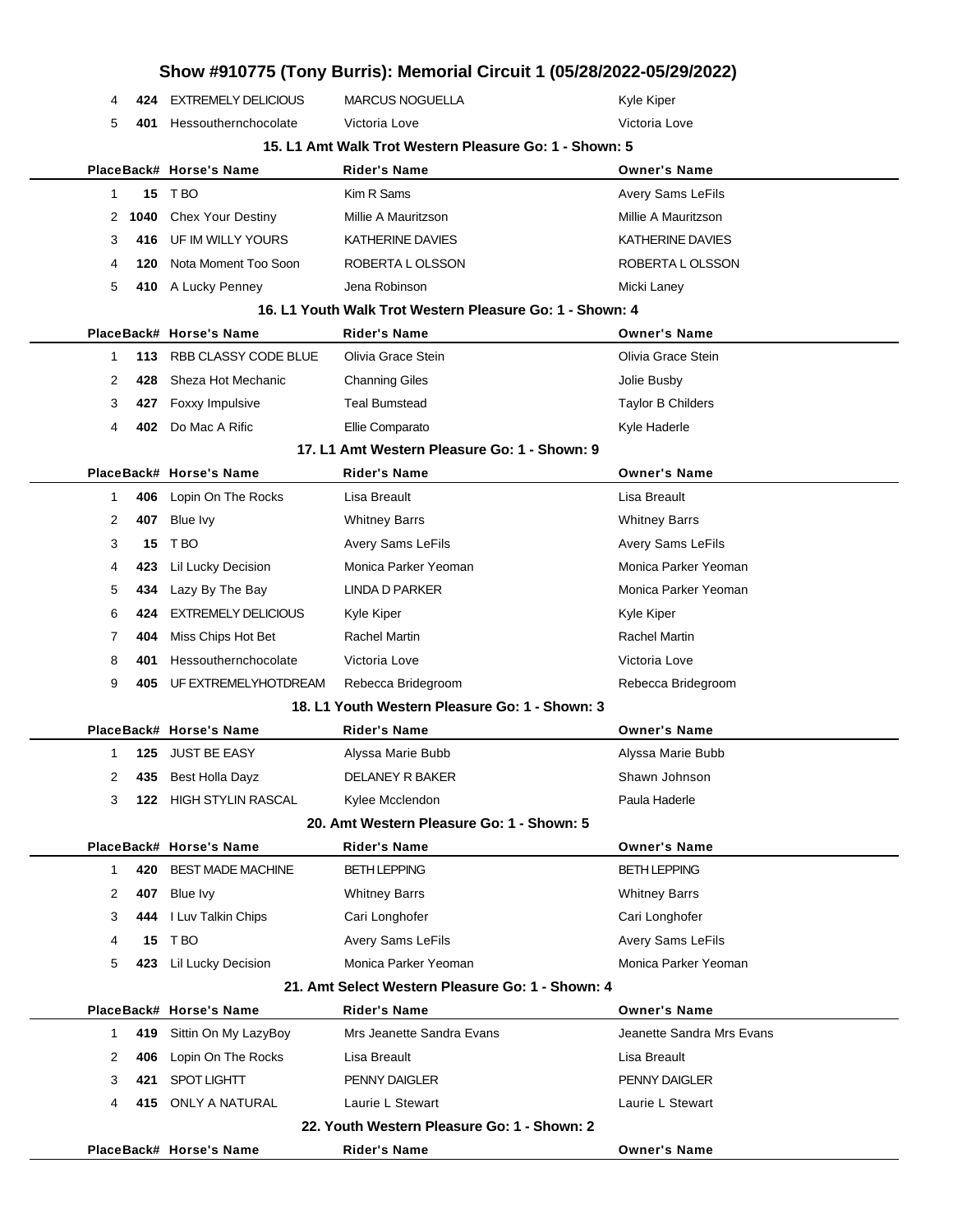|    |      |                           | Show #910775 (Tony Burris): Memorial Circuit 1 (05/28/2022-05/29/2022) |                              |
|----|------|---------------------------|------------------------------------------------------------------------|------------------------------|
| 1  |      | 125 JUST BE EASY          | Alyssa Marie Bubb                                                      | Alyssa Marie Bubb            |
| DQ | 122  | <b>HIGH STYLIN RASCAL</b> | Kylee Mcclendon                                                        | Paula Haderle                |
|    |      |                           | 25. L1 Amt Walk Trot Horsemanship Go: 1 - Shown: 4                     |                              |
|    |      | PlaceBack# Horse's Name   | <b>Rider's Name</b>                                                    | <b>Owner's Name</b>          |
| 1. | 1040 | <b>Chex Your Destiny</b>  | Millie A Mauritzson                                                    | Millie A Mauritzson          |
| 2  | 120  | Nota Moment Too Soon      | ROBERTA L OLSSON                                                       | ROBERTA L OLSSON             |
| 3  |      | 410 A Lucky Penney        | Jena Robinson                                                          | Micki Laney                  |
| 4  | 15   | T BO                      | Kim R Sams                                                             | Avery Sams LeFils            |
|    |      |                           | 26. L1 Youth Walk Trot Horsemanship Go: 1 - Shown: 4                   |                              |
|    |      | PlaceBack# Horse's Name   | <b>Rider's Name</b>                                                    | <b>Owner's Name</b>          |
| 1  | 113  | RBB CLASSY CODE BLUE      | Olivia Grace Stein                                                     | Olivia Grace Stein           |
| 2  | 402  | Do Mac A Rific            | Ellie Comparato                                                        | Kyle Haderle                 |
| 3  | 427  | Foxxy Impulsive           | <b>Teal Bumstead</b>                                                   | <b>Taylor B Childers</b>     |
| 4  | 428  | Sheza Hot Mechanic        | <b>Channing Giles</b>                                                  | Jolie Busby                  |
|    |      |                           | 27. L1 Amt Western Horsemanship Go: 1 - Shown: 13                      |                              |
|    |      | PlaceBack# Horse's Name   | <b>Rider's Name</b>                                                    | <b>Owner's Name</b>          |
| 1  | 412  | <b>Notice Shez Fancy</b>  | Dominique Palka                                                        | Dominique Palka              |
| 2  | 16   | Thee Redzone              | <b>BRANDY GATES</b>                                                    | <b>BRANDY GATES HALLADAY</b> |
| 3  | 406  | Lopin On The Rocks        | Lisa Breault                                                           | Lisa Breault                 |
| 4  | 573  | <b>Blazing Hot Moves</b>  | JAYE E COOKE                                                           | <b>JAYE E COOKE</b>          |
| 5  | 15   | T BO                      | Avery Sams LeFils                                                      | <b>Avery Sams LeFils</b>     |
| 6  | 434  | Lazy By The Bay           | <b>LINDA D PARKER</b>                                                  | Monica Parker Yeoman         |
| 7  | 415  | ONLY A NATURAL            | Laurie L Stewart                                                       | Laurie L Stewart             |
| 8  | 425  | STRUTIN FOR PLEASURE      | Ashley George                                                          | <b>OLIVIA HOECKER</b>        |
| 9  | 401  | Hessouthernchocolate      | Victoria Love                                                          | Victoria Love                |
|    |      |                           | 28. L1 Youth Western Horsemanship Go: 1 - Shown: 7                     |                              |
|    |      | PlaceBack# Horse's Name   | Rider's Name                                                           | <b>Owner's Name</b>          |
| 1  | 429  | <b>Big Irons</b>          | Myah A Yeomans                                                         | <b>TELEK KOZLOWSKI</b>       |
| 2  |      | 410 A Lucky Penney        | DELANEY R BAKER                                                        | Micki Laney                  |
| 3  | 417  | KM EASY COME EASY GO      | Molly Svenningsen                                                      | <b>RPW SHOW HORSES</b>       |
| 4  | 425  | STRUTIN FOR PLEASURE      | Haley Edgin                                                            | <b>OLIVIA HOECKER</b>        |
| 5  | 432  | <b>Clean Details</b>      | Payton M Holt                                                          | Payton M Holt                |
| 6  | 125  | <b>JUST BE EASY</b>       | Alyssa Marie Bubb                                                      | Alyssa Marie Bubb            |
| 7  | 122  | <b>HIGH STYLIN RASCAL</b> | Kylee Mcclendon                                                        | Paula Haderle                |
|    |      |                           | 29. Amt Western Horsemanship Go: 1 - Shown: 4                          |                              |
|    |      | PlaceBack# Horse's Name   | <b>Rider's Name</b>                                                    | <b>Owner's Name</b>          |
| 1  | 423  | Lil Lucky Decision        | Monica Parker Yeoman                                                   | Monica Parker Yeoman         |
| 2  | 444  | I Luv Talkin Chips        | Cari Longhofer                                                         | Cari Longhofer               |
| 3  | 15   | T BO                      | Avery Sams LeFils                                                      | Avery Sams LeFils            |
| 4  |      | 412 Notice Shez Fancy     | Dominique Palka                                                        | Dominique Palka              |
|    |      |                           | 30. Amt Select Western Horsemanship Go: 1 - Shown: 5                   |                              |
|    |      | PlaceBack# Horse's Name   | <b>Rider's Name</b>                                                    | <b>Owner's Name</b>          |
| 1  | 573  | <b>Blazing Hot Moves</b>  | JAYE E COOKE                                                           | JAYE E COOKE                 |
| 2  | 107  | Imma Hot Lazy Loper       | <b>RANDI STOCKDILL</b>                                                 | <b>RANDI STOCKDILL</b>       |
| 3  | 415  | <b>ONLY A NATURAL</b>     | Laurie L Stewart                                                       | Laurie L Stewart             |
| 4  | 414  | ILL B RV RADICAL TOO      | Kristin Roberts                                                        | Kristin Roberts              |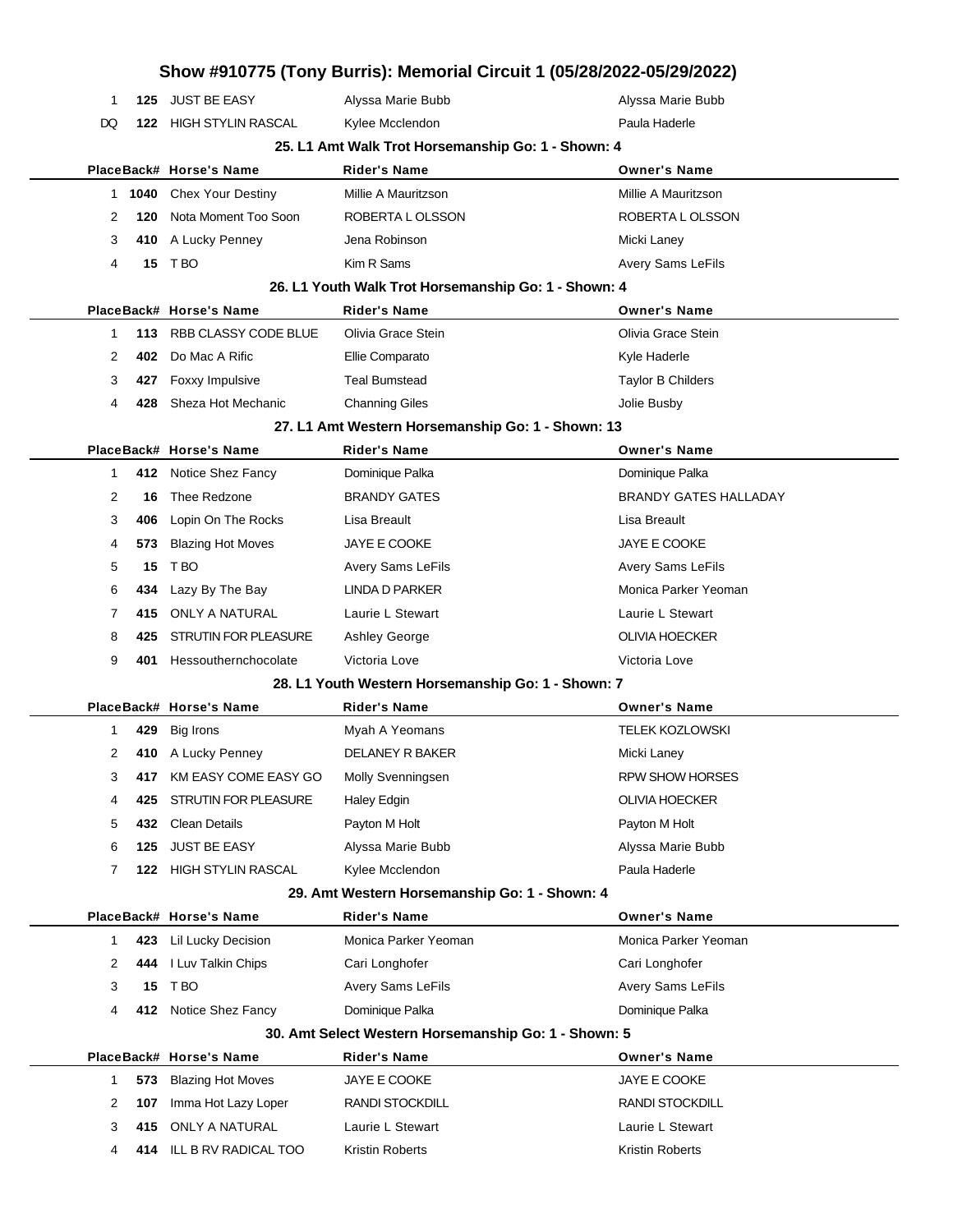| 5 | 88  | Just Let It Bee          | Joely DelVecchio                                     | Layla Delvecchio       |
|---|-----|--------------------------|------------------------------------------------------|------------------------|
|   |     |                          | 31. Youth Western Horsemanship Go: 1 - Shown: 4      |                        |
|   |     | PlaceBack# Horse's Name  | <b>Rider's Name</b>                                  | <b>Owner's Name</b>    |
| 1 | 429 | Big Irons                | Myah A Yeomans                                       | <b>TELEK KOZLOWSKI</b> |
| 2 | 432 | Clean Details            | Payton M Holt                                        | Payton M Holt          |
| 3 | 125 | <b>JUST BE EASY</b>      | Alyssa Marie Bubb                                    | Alyssa Marie Bubb      |
| 4 |     | 122 HIGH STYLIN RASCAL   | Kylee Mcclendon                                      | Paula Haderle          |
|   |     |                          | 35. L1 Western Riding Go: 1 - Shown: 1               |                        |
|   |     | PlaceBack# Horse's Name  | <b>Rider's Name</b>                                  | <b>Owner's Name</b>    |
| 1 |     | 444 I Luv Talkin Chips   | Cari Longhofer                                       | Cari Longhofer         |
|   |     |                          | 36. L1 Amt Western Riding Go: 1 - Shown: 1           |                        |
|   |     | PlaceBack# Horse's Name  | <b>Rider's Name</b>                                  | <b>Owner's Name</b>    |
| 1 |     | 444 I Luv Talkin Chips   | Cari Longhofer                                       | Cari Longhofer         |
|   |     |                          | 37. Amt Western Riding Go: 1 - Shown: 2              |                        |
|   |     | PlaceBack# Horse's Name  | <b>Rider's Name</b>                                  | <b>Owner's Name</b>    |
| 1 | 423 | Lil Lucky Decision       | Monica Parker Yeoman                                 | Monica Parker Yeoman   |
| 2 |     | 444 I Luv Talkin Chips   | Cari Longhofer                                       | Cari Longhofer         |
|   |     |                          | 39. Western Riding Go: 1 - Shown: 2                  |                        |
|   |     | PlaceBack# Horse's Name  | <b>Rider's Name</b>                                  | <b>Owner's Name</b>    |
| 1 | 423 | Lil Lucky Decision       | Monica Parker Yeoman                                 | Monica Parker Yeoman   |
| 2 | 444 | I Luv Talkin Chips       | Cari Longhofer                                       | Cari Longhofer         |
|   |     |                          | 40. Ranch Pleasure Go: 1 - Shown: 1                  |                        |
|   |     | PlaceBack# Horse's Name  | Rider's Name                                         | <b>Owner's Name</b>    |
| 1 |     | 425 STRUTIN FOR PLEASURE | Ashley George                                        | OLIVIA HOECKER         |
|   |     |                          | 45. L1 Youth Ranch Riding Go: 1 - Shown: 1           |                        |
|   |     | PlaceBack# Horse's Name  | <b>Rider's Name</b>                                  | <b>Owner's Name</b>    |
| 1 |     | 425 STRUTIN FOR PLEASURE | <b>Haley Edgin</b>                                   | OLIVIA HOECKER         |
|   |     |                          | 46. L1 Amt Ranch Riding Go: 1 - Shown: 2             |                        |
|   |     | PlaceBack# Horse's Name  | <b>Rider's Name</b>                                  | <b>Owner's Name</b>    |
| 1 |     | 573 Blazing Hot Moves    | JAYE E COOKE                                         | JAYE E COOKE           |
| 2 |     | 425 STRUTIN FOR PLEASURE | Ashley George                                        | <b>OLIVIA HOECKER</b>  |
|   |     |                          | 52. Amt Stallions Two & Under Go: 1 - Shown: 1       |                        |
|   |     | PlaceBack# Horse's Name  | <b>Rider's Name</b>                                  | <b>Owner's Name</b>    |
| 1 |     | 437 Won Tru Legacy       | Michael J Wright                                     | Michael J Wright       |
|   |     |                          | 56. Yearling Stallions Go: 1 - Shown: 1              |                        |
|   |     | PlaceBack# Horse's Name  | <b>Rider's Name</b>                                  | <b>Owner's Name</b>    |
| 1 |     | 437 Won Tru Legacy       | Michael J Wright                                     | Michael J Wright       |
|   |     |                          | 63. L1 Amt Mares Three & Over Go: 1 - Shown: 1       |                        |
|   |     | PlaceBack# Horse's Name  | <b>Rider's Name</b>                                  | <b>Owner's Name</b>    |
| 1 | 120 | Nota Moment Too Soon     | ROBERTA L OLSSON                                     | ROBERTA L OLSSON       |
|   |     |                          | 64. L1 Amt Performance Halter Mares Go: 1 - Shown: 7 |                        |
|   |     | PlaceBack# Horse's Name  | Rider's Name                                         | <b>Owner's Name</b>    |
| 1 | 573 | <b>Blazing Hot Moves</b> | JAYE E COOKE                                         | JAYE E COOKE           |
| 2 | 433 | Chicks Dig Pearls        | KATHERINE SCOTT                                      | KATHERINE SCOTT        |
| 3 | 444 | I Luv Talkin Chips       | Cari Longhofer                                       | Cari Longhofer         |
| 4 | 425 | STRUTIN FOR PLEASURE     | Ashley George                                        | OLIVIA HOECKER         |
|   |     |                          |                                                      |                        |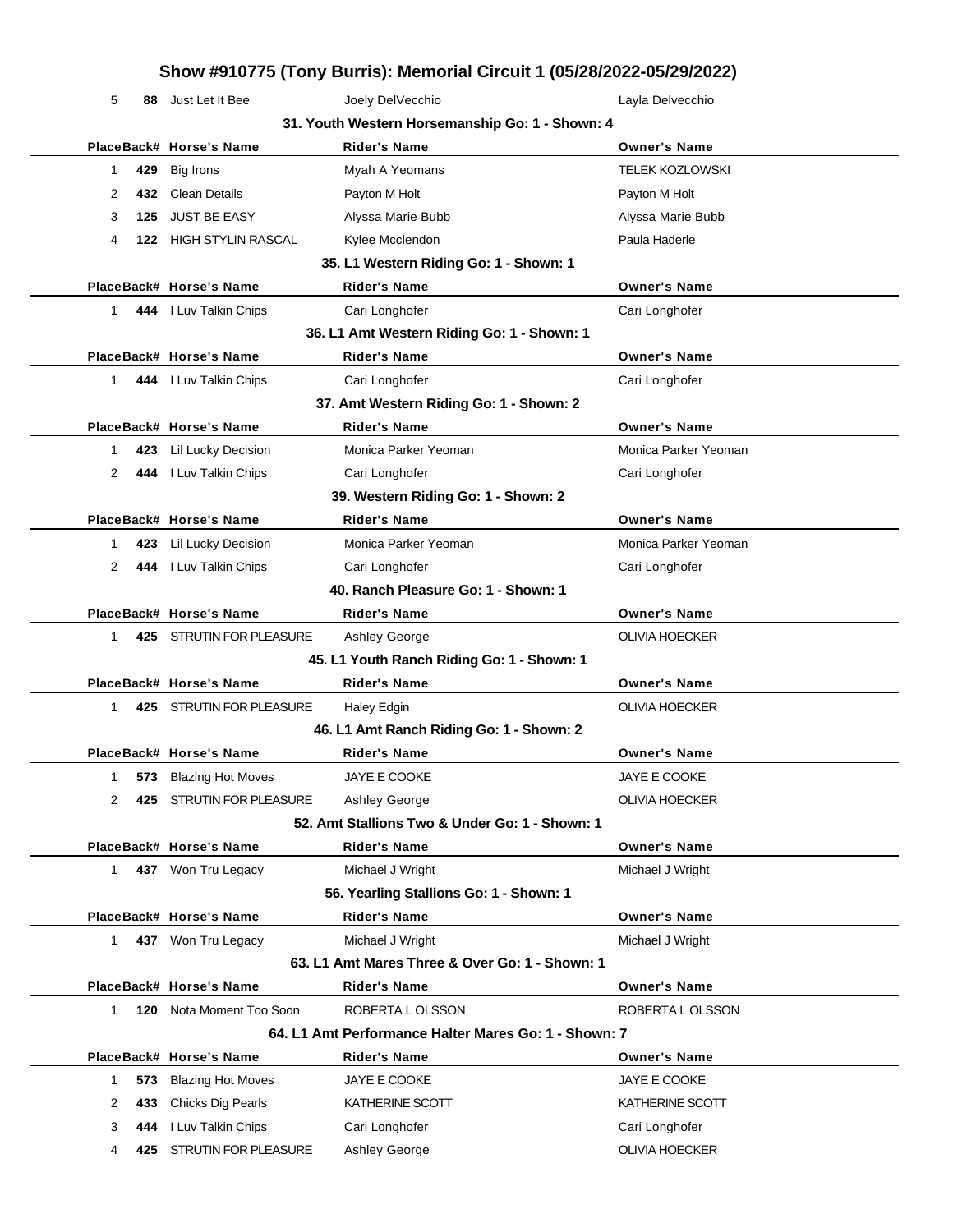|    |     |                                               | Show #910775 (Tony Burris): Memorial Circuit 1 (05/28/2022-05/29/2022) |                                    |
|----|-----|-----------------------------------------------|------------------------------------------------------------------------|------------------------------------|
| 5  | 414 | ILL B RV RADICAL TOO                          | Kristin Roberts                                                        | Kristin Roberts                    |
| 6  |     | 412 Notice Shez Fancy                         | Dominique Palka                                                        | Dominique Palka                    |
| 7  | 404 | Miss Chips Hot Bet                            | Rachel Martin                                                          | Rachel Martin                      |
|    |     |                                               | 65. Amt Mares Two & Under Go: 1 - Shown: 1                             |                                    |
|    |     | PlaceBack# Horse's Name                       | Rider's Name                                                           | <b>Owner's Name</b>                |
| 1  |     | 438 Seeriously                                | <b>MARION E BISHOP</b>                                                 | <b>MARION E BISHOP</b>             |
|    |     |                                               | 66. Amt Mares Three & Over Go: 1 - Shown: 4                            |                                    |
|    |     | PlaceBack# Horse's Name                       | Rider's Name                                                           | <b>Owner's Name</b>                |
| 1  | 439 | Fancy Intensions                              | Jill M Whittington                                                     | Jill M Whittington                 |
| 2  | 433 | Chicks Dig Pearls                             | KATHERINE SCOTT                                                        | KATHERINE SCOTT                    |
| 3  | 440 | Smalltown Gyrl                                | <b>BRENDA BAKER</b>                                                    | <b>BRENDA BAKER</b>                |
| 4  | 120 | Nota Moment Too Soon                          | ROBERTA L OLSSON                                                       | ROBERTA L OLSSON                   |
|    |     |                                               | 67. Amt Performance Halter Mares Go: 1 - Shown: 5                      |                                    |
|    |     | PlaceBack# Horse's Name                       | <b>Rider's Name</b>                                                    | <b>Owner's Name</b>                |
| 1  | 477 | Kruze On Over                                 | <b>KELLEY CHRISTY</b>                                                  | <b>KELLEY CHRISTY</b>              |
| 2  | 573 | <b>Blazing Hot Moves</b>                      | JAYE E COOKE                                                           | JAYE E COOKE                       |
| 3  | 414 | ILL B RV RADICAL TOO                          | Kristin Roberts                                                        | Kristin Roberts                    |
| 4  | 444 | I Luv Talkin Chips                            | Cari Longhofer                                                         | Cari Longhofer                     |
| 5  |     | 412 Notice Shez Fancy                         | Dominique Palka                                                        | Dominique Palka                    |
|    |     |                                               | 68. Amt Grand Champion Mares Go: 1 - Shown: 4                          |                                    |
|    |     | PlaceBack# Horse's Name                       | Rider's Name                                                           | <b>Owner's Name</b>                |
| 1  |     | 439 Fancy Intensions                          | Jill M Whittington                                                     | Jill M Whittington                 |
|    |     |                                               | 70. L1 Youth Mares Three & Over Go: 1 - Shown: 4                       |                                    |
| 1  | 428 | PlaceBack# Horse's Name<br>Sheza Hot Mechanic | Rider's Name<br><b>Channing Giles</b>                                  | <b>Owner's Name</b><br>Jolie Busby |
| 2  | 125 | <b>JUST BE EASY</b>                           | Alyssa Marie Bubb                                                      | Alyssa Marie Bubb                  |
| 3  | 427 | Foxxy Impulsive                               | <b>Teal Bumstead</b>                                                   | <b>Taylor B Childers</b>           |
| 4  | 113 | RBB CLASSY CODE BLUE                          | Olivia Grace Stein                                                     | Olivia Grace Stein                 |
|    |     |                                               | 71. L1 Youth Performance Halter Mares Go: 1 - Shown: 2                 |                                    |
|    |     | PlaceBack# Horse's Name                       | Rider's Name                                                           | <b>Owner's Name</b>                |
| 1  |     | 432 Clean Details                             | <b>Chloe Sanders</b>                                                   | Payton M Holt                      |
| 2  | 425 | STRUTIN FOR PLEASURE                          | Haley Edgin                                                            | <b>OLIVIA HOECKER</b>              |
|    |     |                                               | 73. Youth Mares Three & Over Go: 1 - Shown: 2                          |                                    |
|    |     | PlaceBack# Horse's Name                       | Rider's Name                                                           | <b>Owner's Name</b>                |
| 1  | 125 | <b>JUST BE EASY</b>                           | Alyssa Marie Bubb                                                      | Alyssa Marie Bubb                  |
| 2  | 113 | RBB CLASSY CODE BLUE                          | Olivia Grace Stein                                                     | Olivia Grace Stein                 |
|    |     |                                               | 74. Youth Performance Halter Mares Go: 1 - Shown: 1                    |                                    |
|    |     | PlaceBack# Horse's Name                       | Rider's Name                                                           | <b>Owner's Name</b>                |
| 1. |     | 432 Clean Details                             | Payton M Holt                                                          | Payton M Holt                      |
|    |     |                                               | 75. Youth Grand Champion Mares Go: 1 - Shown: 2                        |                                    |
|    |     | PlaceBack# Horse's Name                       | <b>Rider's Name</b>                                                    | <b>Owner's Name</b>                |
| 1. |     | 432 Clean Details                             | Payton M Holt                                                          | Payton M Holt                      |
|    |     |                                               | 76. Yearling Mares Go: 1 - Shown: 1                                    |                                    |
|    |     | PlaceBack# Horse's Name                       | Rider's Name                                                           | <b>Owner's Name</b>                |
| 1. |     | 438 Seeriously                                | REBECCA A WRIGHT                                                       | <b>MARION E BISHOP</b>             |
|    |     |                                               | 78. Three Yr Old Mares Go: 1 - Shown: 1                                |                                    |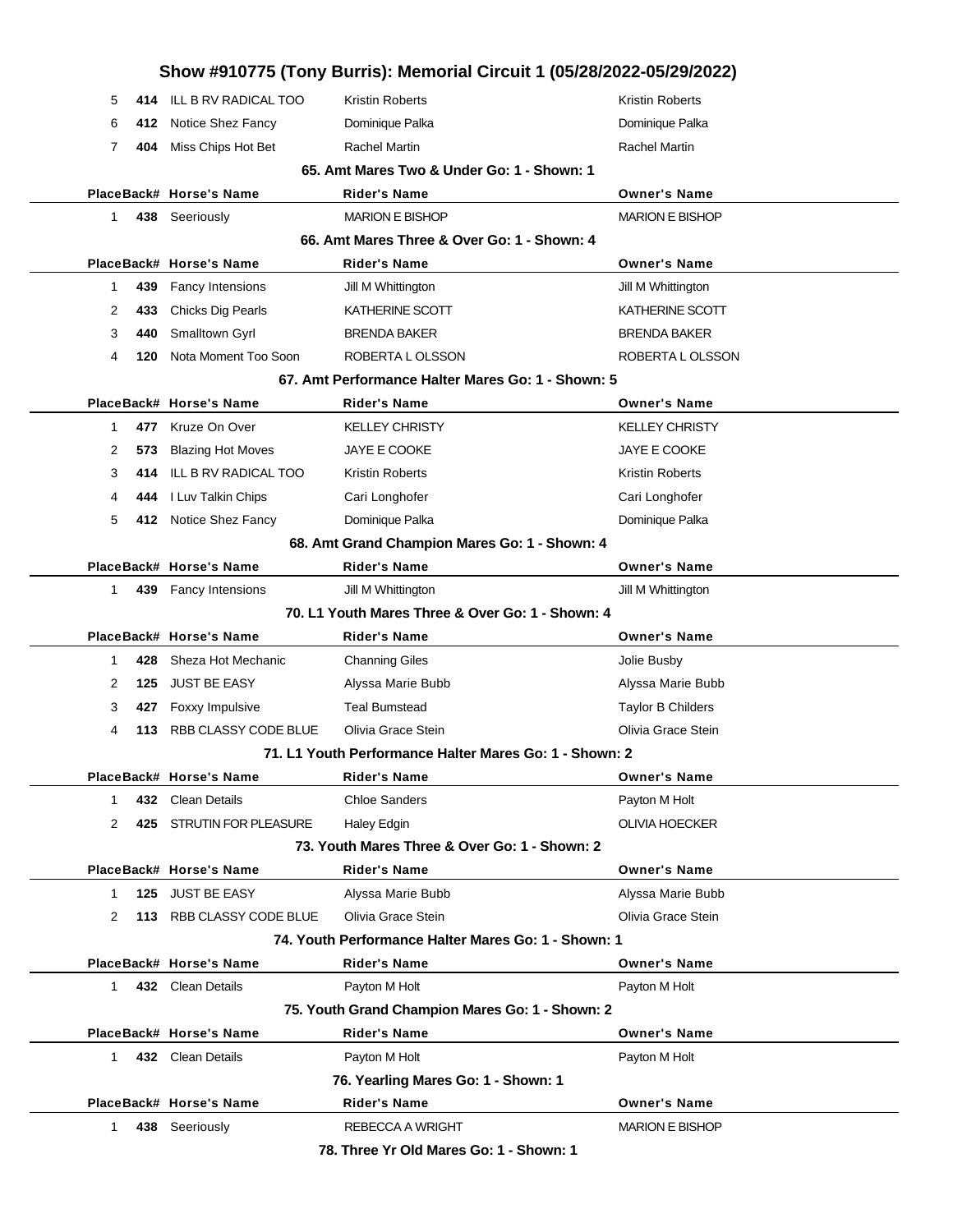|              |     | PlaceBack# Horse's Name  | 01100 70110110 (1011) DUITIO). MCMONA ON CAL T (0012012022-0012012022)<br><b>Rider's Name</b> | <b>Owner's Name</b>      |
|--------------|-----|--------------------------|-----------------------------------------------------------------------------------------------|--------------------------|
| 1.           |     | 439 Fancy Intensions     | REBECCA A WRIGHT                                                                              | Jill M Whittington       |
|              |     |                          | 79. Aged Mares Go: 1 - Shown: 1                                                               |                          |
|              |     | PlaceBack# Horse's Name  | <b>Rider's Name</b>                                                                           | <b>Owner's Name</b>      |
| $\mathbf{1}$ |     | 427 Foxxy Impulsive      | <b>Chandler Childers</b>                                                                      | <b>Taylor B Childers</b> |
|              |     |                          | 80. Performance Halter Mares Go: 1 - Shown: 6                                                 |                          |
|              |     | PlaceBack# Horse's Name  | <b>Rider's Name</b>                                                                           | <b>Owner's Name</b>      |
| $\mathbf{1}$ | 477 | Kruze On Over            | <b>KELLEY CHRISTY</b>                                                                         | <b>KELLEY CHRISTY</b>    |
| 2            | 573 | <b>Blazing Hot Moves</b> | JAYE E COOKE                                                                                  | JAYE E COOKE             |
| 3            | 433 | Chicks Dig Pearls        | KATHERINE SCOTT                                                                               | KATHERINE SCOTT          |
| 4            | 414 | ILL B RV RADICAL TOO     | Kristin Roberts                                                                               | Kristin Roberts          |
| 5            | 444 | I Luv Talkin Chips       | Cari Longhofer                                                                                | Cari Longhofer           |
| 6            | 412 | Notice Shez Fancy        | Dominique Palka                                                                               | Dominique Palka          |
|              |     |                          | 81. Grand Champion Mares Go: 1 - Shown: 5                                                     |                          |
|              |     | PlaceBack# Horse's Name  | <b>Rider's Name</b>                                                                           | <b>Owner's Name</b>      |
| $\mathbf{1}$ | 439 | <b>Fancy Intensions</b>  | REBECCA A WRIGHT                                                                              | Jill M Whittington       |
|              |     |                          | 83. L1 Amt Geldings Three & Over Go: 1 - Shown: 1                                             |                          |
|              |     | PlaceBack# Horse's Name  | <b>Rider's Name</b>                                                                           | <b>Owner's Name</b>      |
| $\mathbf{1}$ | 401 | Hessouthernchocolate     | Victoria Love                                                                                 | Victoria Love            |
|              |     |                          | 84. L1 Amt Performance Halter Geldings Go: 1 - Shown: 6                                       |                          |
|              |     | PlaceBack# Horse's Name  | <b>Rider's Name</b>                                                                           | <b>Owner's Name</b>      |
| $\mathbf{1}$ | 406 | Lopin On The Rocks       | Lisa Breault                                                                                  | Lisa Breault             |
| 2            | 415 | <b>ONLY A NATURAL</b>    | Laurie L Stewart                                                                              | Laurie L Stewart         |
| 3            | 429 | Big Irons                | Deborah L Goldby                                                                              | <b>TELEK KOZLOWSKI</b>   |
| 4            | 405 | UF EXTREMELYHOTDREAM     | Rebecca Bridegroom                                                                            | Rebecca Bridegroom       |
| 5            | 423 | Lil Lucky Decision       | Monica Parker Yeoman                                                                          | Monica Parker Yeoman     |
| 6            | 436 | Its Southern Pride       | Kevin W Knowlton                                                                              | Kevin W Knowlton         |
|              |     |                          | 85. Amt Geldings Two & Under Go: 1 - Shown: 1                                                 |                          |
|              |     | PlaceBack# Horse's Name  | <b>Rider's Name</b>                                                                           | <b>Owner's Name</b>      |
| 1            |     | 442 Tivs Vegas Pick      | Veronica Harris                                                                               | Veronica Harris          |
|              |     |                          | 86. Amt Geldings Three & Over Go: 1 - Shown: 1                                                |                          |
|              |     | PlaceBack# Horse's Name  | <b>Rider's Name</b>                                                                           | <b>Owner's Name</b>      |
| DQ           |     | 15 TBO                   | <b>Avery Sams LeFils</b>                                                                      | Avery Sams LeFils        |
|              |     |                          | 87. Amt Performance Halter Geldings Go: 1 - Shown: 5                                          |                          |
|              |     | PlaceBack# Horse's Name  | <b>Rider's Name</b>                                                                           | <b>Owner's Name</b>      |
| 1            | 406 | Lopin On The Rocks       | Lisa Breault                                                                                  | Lisa Breault             |
| 2            | 415 | <b>ONLY A NATURAL</b>    | Laurie L Stewart                                                                              | Laurie L Stewart         |
| 3            | 429 | <b>Big Irons</b>         | Deborah L Goldby                                                                              | <b>TELEK KOZLOWSKI</b>   |
| 4            | 405 | UF EXTREMELYHOTDREAM     | Rebecca Bridegroom                                                                            | Rebecca Bridegroom       |
| 5            | 423 | Lil Lucky Decision       | Monica Parker Yeoman                                                                          | Monica Parker Yeoman     |
|              |     |                          | 88. Amt Grand Champion Gelding Go: 1 - Shown: 3                                               |                          |
|              |     | PlaceBack# Horse's Name  | Rider's Name                                                                                  | <b>Owner's Name</b>      |
| $\mathbf{1}$ | 406 | Lopin On The Rocks       | Lisa Breault                                                                                  | Lisa Breault             |
|              |     |                          | 90. L1 Youth Geldings Three & Over Go: 1 - Shown: 2                                           |                          |
|              |     | PlaceBack# Horse's Name  | <b>Rider's Name</b>                                                                           | <b>Owner's Name</b>      |
| 1            |     | 122 HIGH STYLIN RASCAL   | Kylee Mcclendon                                                                               | Paula Haderle            |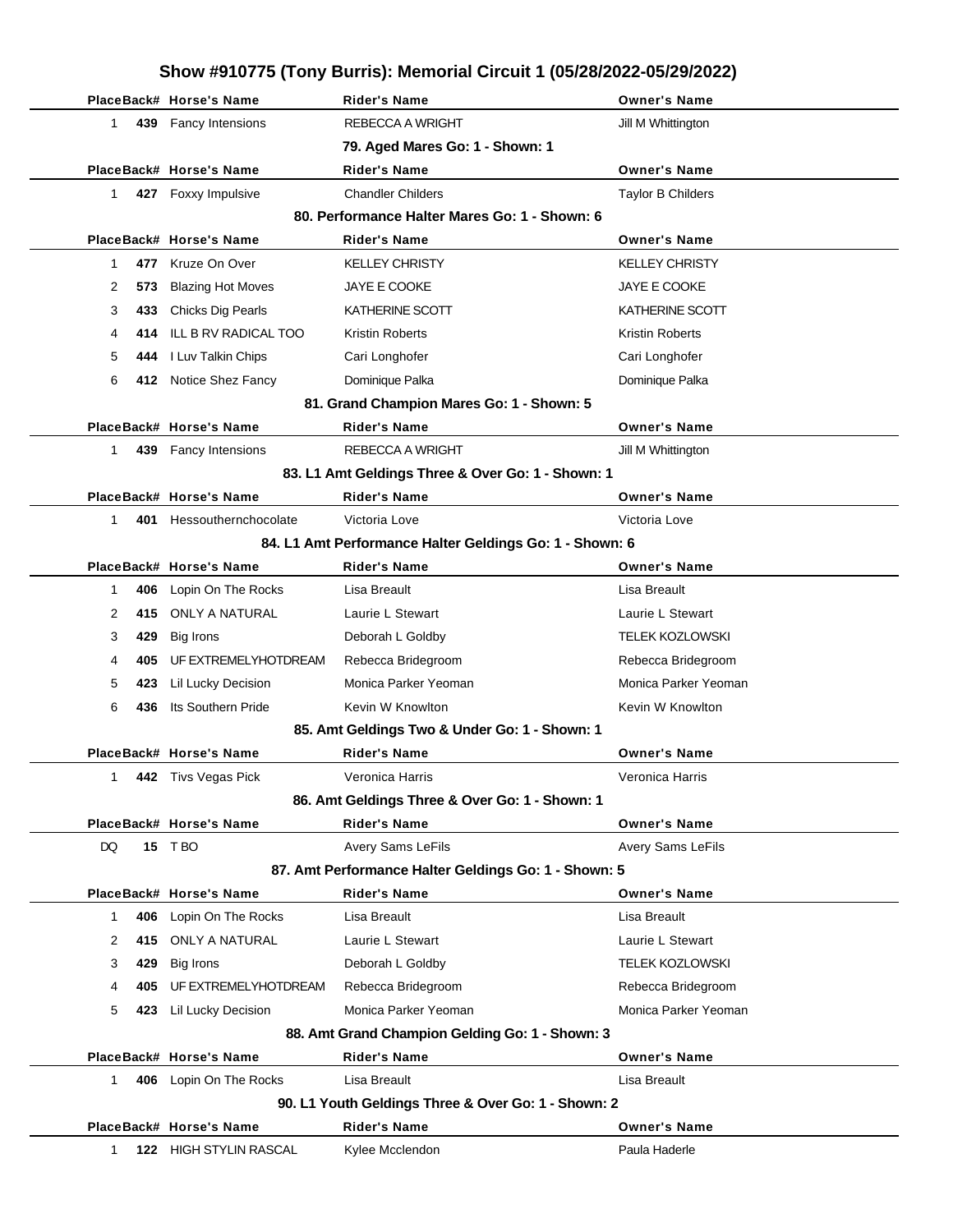## **Show #910775 (Tony Burris): Memorial Circuit 1 (05/28/2022-05/29/2022)** 2 **402** Do Mac A Rific **Ellie Comparato** Ellie Comparato Kyle Haderle **93. Youth Geldings Three & Over Go: 1 - Shown: 2 PlaceBack# Horse's Name Rider's Name Owner's Name** 1 **122** HIGH STYLIN RASCAL Kylee Mcclendon **Paula Haderle** Paula Haderle 2 **402** Do Mac A Rific **Ellie Comparato** Ellie Comparato Kyle Haderle **94. Youth Performance Halter Geldings Go: 1 - Shown: 1 PlaceBack# Horse's Name Rider's Name Owner's Name** 1 **429** Big Irons **Myah A Yeomans** TELEK KOZLOWSKI **95. Youth Grand Champion Geldings Go: 1 - Shown: 3 PlaceBack# Horse's Name Rider's Name Owner's Name** 1 **429** Big Irons **Myah A Yeomans** TELEK KOZLOWSKI **98. Three Yr Old Geldings Go: 1 - Shown: 1 PlaceBack# Horse's Name Rider's Name Owner's Name** 1 **401** Hessouthernchocolate Victoria Love **Victoria Love** Victoria Love **100. Performance Halter Geldings Go: 1 - Shown: 3 PlaceBack# Horse's Name Rider's Name Owner's Name** 1 **406** Lopin On The Rocks Lisa Breault Lisa Breault Lisa Breault Lisa Breault 2 415 ONLY A NATURAL JENNY BAKER **Laurie L Stewart** 3 **423** Lil Lucky Decision Monica Parker Yeoman Monica Parker Yeoman **101. Grand Champion Geldings Go: 1 - Shown: 3 PlaceBack# Horse's Name Rider's Name Owner's Name** 1 **406** Lopin On The Rocks Lisa Breault Lisa Breault **103. L1 Amt Showmanship at Halter Go: 1 - Shown: 14 PlaceBack# Horse's Name Rider's Name Owner's Name** 1 **412** Notice Shez Fancy **Dominique Palka** Dominique Palka Dominique Palka 2 **15** TBO **Avery Sams LeFils** Avery Sams LeFils Avery Sams LeFils 3 **120** Nota Moment Too Soon ROBERTA L OLSSON ROBERTA L OLSSON 4 **423** Lil Lucky Decision Monica Parker Yeoman Monica Parker Yeoman 5 **573** Blazing Hot Moves JAYE E COOKE JAYE E COOKE 6 **429** Big Irons Deborah L Goldby TELEK KOZLOWSKI 7 **425 STRUTIN FOR PLEASURE** Ashley George **CLIVIA HOECKER** 8 **415** ONLY A NATURAL Laurie L Stewart Laurie L Stewart Laurie L Stewart 9 **173** DO A LAZY Kristin T Purkey Kristin T Purkey **104. L1 Youth Showmanship at Halter Go: 1 - Shown: 12 PlaceBack# Horse's Name Rider's Name Owner's Name** 1 **117** Uf A Reason To Move Layla Delvecchio Joely DelVecchio 2 **125** JUST BE EASY **Alyssa Marie Bubb Alyssa Marie Bubb** Alyssa Marie Bubb 3 **429** Big Irons Myah A Yeomans TELEK KOZLOWSKI 4 **402** Do Mac A Rific **Ellie Comparato** Ellie Comparato Kyle Haderle 5 **113** RBB CLASSY CODE BLUE Olivia Grace Stein Olivia Grace Stein 6 **425** STRUTIN FOR PLEASURE Haley Edgin **COLIVIA HOECKER** 7 **427** Foxxy Impulsive Teal Bumstead Taylor B Childers 8 **410** A Lucky Penney **DELANEY R BAKER** Micki Laney 9 **432** Clean Details **Chloe Sanders Payton M Holt** Payton M Holt **105. Amt Showmanship at Halter Go: 1 - Shown: 10 PlaceBack# Horse's Name Rider's Name Owner's Name**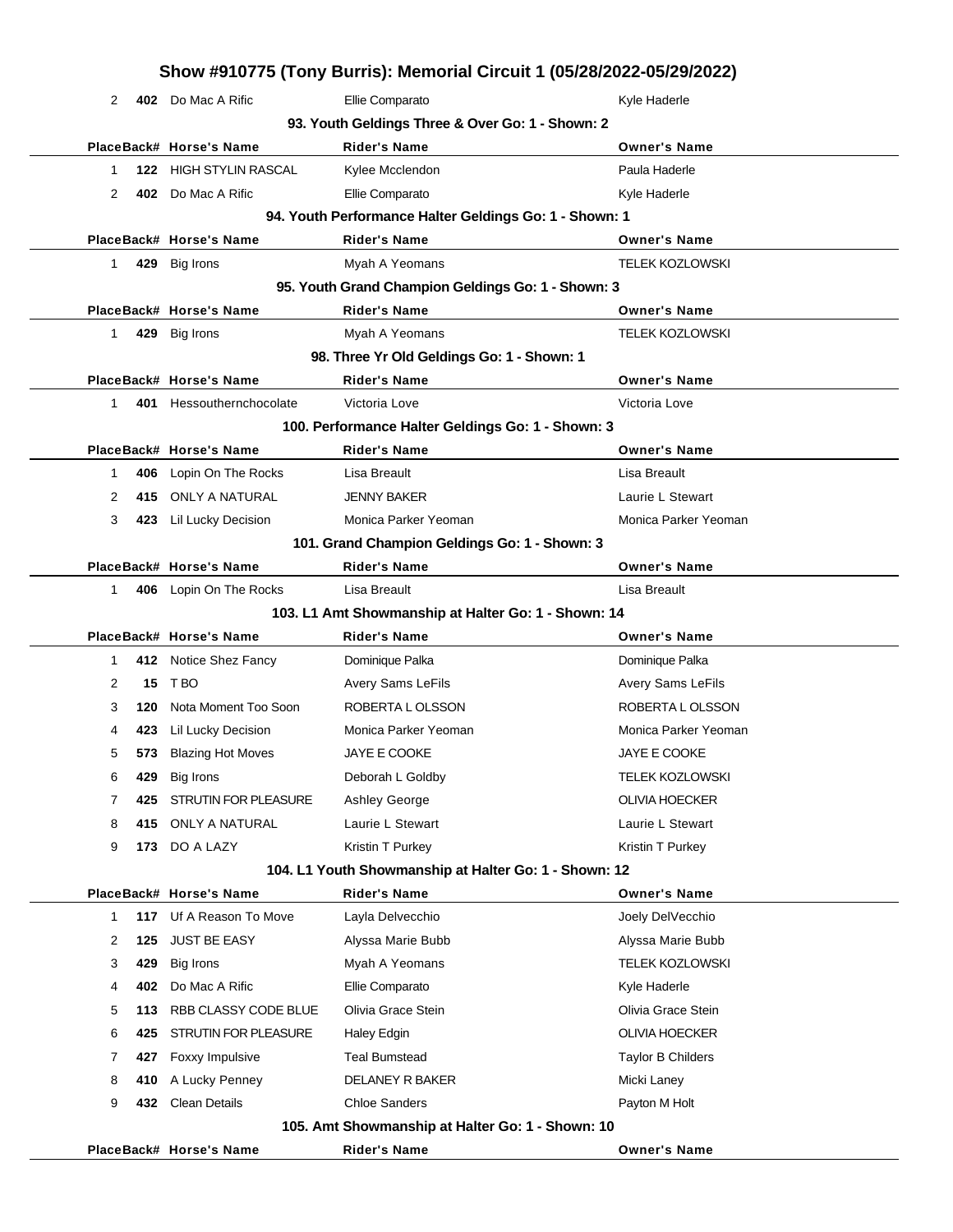| 1            | 15  | T BO                                      | <b>Avery Sams LeFils</b>                                     | Avery Sams LeFils                     |
|--------------|-----|-------------------------------------------|--------------------------------------------------------------|---------------------------------------|
| 2            | 423 | Lil Lucky Decision                        | Monica Parker Yeoman                                         | Monica Parker Yeoman                  |
| 3            | 573 | <b>Blazing Hot Moves</b>                  | JAYE E COOKE                                                 | JAYE E COOKE                          |
| 4            | 401 | Hessouthernchocolate                      | Victoria Love                                                | Victoria Love                         |
| 5            | 412 | Notice Shez Fancy                         | Dominique Palka                                              | Dominique Palka                       |
| 6            | 444 | I Luv Talkin Chips                        | Cari Longhofer                                               | Cari Longhofer                        |
| 7            | 173 | DO A LAZY                                 | Kristin T Purkey                                             | Kristin T Purkey                      |
| 8            | 404 | Miss Chips Hot Bet                        | <b>Rachel Martin</b>                                         | <b>Rachel Martin</b>                  |
| 9            | 120 | Nota Moment Too Soon                      | ROBERTA L OLSSON                                             | ROBERTA L OLSSON                      |
|              |     |                                           | 107. Youth Showmanship at Halter Go: 1 - Shown: 7            |                                       |
|              |     | PlaceBack# Horse's Name                   | <b>Rider's Name</b>                                          | <b>Owner's Name</b>                   |
| $\mathbf{1}$ | 432 | <b>Clean Details</b>                      | Payton M Holt                                                | Payton M Holt                         |
| 2            | 429 | Big Irons                                 | Myah A Yeomans                                               | TELEK KOZLOWSKI                       |
| 3            | 402 | Do Mac A Rific                            | Ellie Comparato                                              | Kyle Haderle                          |
| 4            | 117 | Uf A Reason To Move                       | Layla Delvecchio                                             | Joely DelVecchio                      |
| 5            | 122 | <b>HIGH STYLIN RASCAL</b>                 | Kylee Mcclendon                                              | Paula Haderle                         |
| 6            | 125 | <b>JUST BE EASY</b>                       | Alyssa Marie Bubb                                            | Alyssa Marie Bubb                     |
| 7            | 113 | RBB CLASSY CODE BLUE                      | Olivia Grace Stein                                           | Olivia Grace Stein                    |
|              |     |                                           | 109. L1 Amt Walk Trot Hunter Under Saddle Go: 1 - Shown: 2   |                                       |
|              |     | PlaceBack# Horse's Name                   | <b>Rider's Name</b>                                          | <b>Owner's Name</b>                   |
| 1            | 429 | Big Irons                                 | Deborah L Goldby                                             | <b>TELEK KOZLOWSKI</b>                |
| 2            | 120 | Nota Moment Too Soon                      | ROBERTA L OLSSON                                             | ROBERTA L OLSSON                      |
|              |     |                                           | 110. L1 Youth Walk Trot Hunter Under Saddle Go: 1 - Shown: 5 |                                       |
|              |     |                                           |                                                              |                                       |
|              |     | PlaceBack# Horse's Name                   | <b>Rider's Name</b>                                          | <b>Owner's Name</b>                   |
| 1            | 432 | Clean Details                             | <b>Chloe Sanders</b>                                         | Payton M Holt                         |
| 2            | 427 | Foxxy Impulsive                           | <b>Teal Bumstead</b>                                         | <b>Taylor B Childers</b>              |
| 3            | 113 | <b>RBB CLASSY CODE BLUE</b>               | Olivia Grace Stein                                           | Olivia Grace Stein                    |
| 4            | 402 | Do Mac A Rific                            | Ellie Comparato                                              | Kyle Haderle                          |
| 5            | 428 | Sheza Hot Mechanic                        | <b>Channing Giles</b>                                        | Jolie Busby                           |
|              |     |                                           | 111. L1 Hunter Under Saddle Go: 1 - Shown: 6                 |                                       |
|              |     | PlaceBack# Horse's Name                   | Rider's Name                                                 | <b>Owner's Name</b>                   |
| 1.           | 477 | Kruze On Over                             | <b>KELLEY CHRISTY</b>                                        | <b>KELLEY CHRISTY</b>                 |
| 2            | 409 | <b>HYPNOTYZED</b>                         | TERRY T ANGELO                                               | MARY R WYATT                          |
| 3            | 430 | Made Like A Stetson                       | Abigail Marie Graham                                         | Abigail Marie Graham                  |
| 4            | 410 | A Lucky Penney                            | JENNY BAKER                                                  | Micki Laney                           |
| 5            | 412 | Notice Shez Fancy                         | Dominique Palka                                              | Dominique Palka                       |
| 6            | 404 | Miss Chips Hot Bet                        | Rachel Martin                                                | Rachel Martin                         |
|              |     |                                           | 112. L1 Amt Hunter Under Saddle Go: 1 - Shown: 10            |                                       |
|              |     | PlaceBack# Horse's Name                   | <b>Rider's Name</b>                                          | <b>Owner's Name</b>                   |
| $\mathbf{1}$ | 409 | <b>HYPNOTYZED</b>                         | MARY R WYATT                                                 | MARY R WYATT                          |
| 2            | 433 | Chicks Dig Pearls                         | KATHERINE SCOTT                                              | KATHERINE SCOTT                       |
| 3            | 573 | <b>Blazing Hot Moves</b>                  | JAYE E COOKE                                                 | JAYE E COOKE                          |
| 4            | 401 | Hessouthernchocolate                      | Victoria Love                                                | Victoria Love                         |
| 5            | 88  | Just Let It Bee                           | Joely DelVecchio                                             | Layla Delvecchio                      |
| 6<br>7       | 412 | Notice Shez Fancy<br>UF EXTREMELYHOTDREAM | Dominique Palka<br>Rebecca Bridegroom                        | Dominique Palka<br>Rebecca Bridegroom |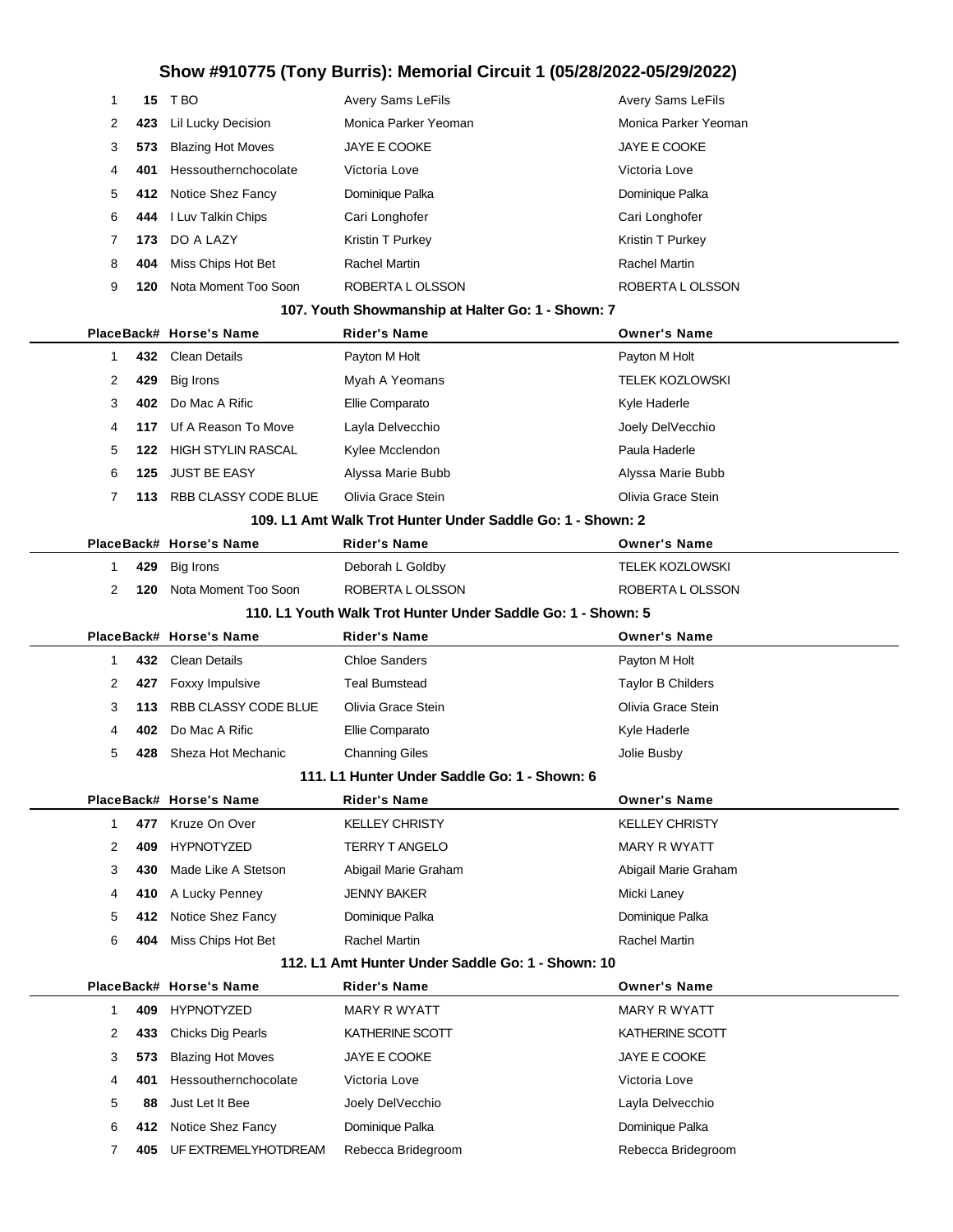|                |     |                           | Show #910775 (Tony Burris): Memorial Circuit 1 (05/28/2022-05/29/2022) |                          |
|----------------|-----|---------------------------|------------------------------------------------------------------------|--------------------------|
| 8              | 404 | Miss Chips Hot Bet        | Rachel Martin                                                          | <b>Rachel Martin</b>     |
| 9              | 436 | Its Southern Pride        | Kevin W Knowlton                                                       | Kevin W Knowlton         |
|                |     |                           | 113. L1 Youth Hunter Under Saddle Go: 1 - Shown: 5                     |                          |
|                |     | PlaceBack# Horse's Name   | <b>Rider's Name</b>                                                    | <b>Owner's Name</b>      |
| 1              | 117 | Uf A Reason To Move       | Layla Delvecchio                                                       | Joely DelVecchio         |
| 2              | 429 | Big Irons                 | Myah A Yeomans                                                         | <b>TELEK KOZLOWSKI</b>   |
| 3              | 410 | A Lucky Penney            | DELANEY R BAKER                                                        | Micki Laney              |
| 4              | 122 | <b>HIGH STYLIN RASCAL</b> | Kylee Mcclendon                                                        | Paula Haderle            |
| 5              | 125 | <b>JUST BE EASY</b>       | Alyssa Marie Bubb                                                      | Alyssa Marie Bubb        |
|                |     |                           | 115. Amt Hunter Under Saddle Go: 1 - Shown: 4                          |                          |
|                |     | PlaceBack# Horse's Name   | Rider's Name                                                           | <b>Owner's Name</b>      |
| 1              | 433 | Chicks Dig Pearls         | KATHERINE SCOTT                                                        | KATHERINE SCOTT          |
| 2              | 401 | Hessouthernchocolate      | Victoria Love                                                          | Victoria Love            |
| 3              | 412 | <b>Notice Shez Fancy</b>  | Dominique Palka                                                        | Dominique Palka          |
| 4              | 430 | Made Like A Stetson       | Abigail Marie Graham                                                   | Abigail Marie Graham     |
|                |     |                           | 116. Amt Select Hunter Under Saddle Go: 1 - Shown: 7                   |                          |
|                |     | PlaceBack# Horse's Name   | <b>Rider's Name</b>                                                    | <b>Owner's Name</b>      |
| $\mathbf{1}$   | 477 | Kruze On Over             | <b>KELLEY CHRISTY</b>                                                  | <b>KELLEY CHRISTY</b>    |
| 2              | 409 | <b>HYPNOTYZED</b>         | <b>MARY R WYATT</b>                                                    | <b>MARY R WYATT</b>      |
| 3              | 423 | Lil Lucky Decision        | LINDA D PARKER                                                         | Monica Parker Yeoman     |
| 4              | 573 | <b>Blazing Hot Moves</b>  | JAYE E COOKE                                                           | JAYE E COOKE             |
| 5              | 88  | Just Let It Bee           | Joely DelVecchio                                                       | Layla Delvecchio         |
| 6              | 107 | Imma Hot Lazy Loper       | RANDI STOCKDILL                                                        | RANDI STOCKDILL          |
| 7              | 180 | <b>Blazin Irons</b>       | <b>KATHRYN K TURNER</b>                                                | KATHRYN K TURNER         |
|                |     |                           | 117. Youth Hunter Under Saddle Go: 1 - Shown: 5                        |                          |
|                |     | PlaceBack# Horse's Name   | <b>Rider's Name</b>                                                    | <b>Owner's Name</b>      |
| 1              | 429 | Big Irons                 | Myah A Yeomans                                                         | <b>TELEK KOZLOWSKI</b>   |
| 2              | 117 | Uf A Reason To Move       | Layla Delvecchio                                                       | Joely DelVecchio         |
| 3              | 432 | <b>Clean Details</b>      | Payton M Holt                                                          | Payton M Holt            |
| 4              | 122 | <b>HIGH STYLIN RASCAL</b> | Kylee Mcclendon                                                        | Paula Haderle            |
| 5              | 125 | <b>JUST BE EASY</b>       | Alyssa Marie Bubb                                                      | Alyssa Marie Bubb        |
|                |     |                           | 120. L1 Amt Walk Trot Hunt Seat Equitation Go: 1 - Shown: 2            |                          |
|                |     | PlaceBack# Horse's Name   | <b>Rider's Name</b>                                                    | <b>Owner's Name</b>      |
| 1              | 429 | <b>Big Irons</b>          | Deborah L Goldby                                                       | <b>TELEK KOZLOWSKI</b>   |
| 2              | 120 | Nota Moment Too Soon      | ROBERTA LOLSSON                                                        | ROBERTA L OLSSON         |
|                |     |                           | 121. L1 Youth Walk Trot Hunt Seat Equitation Go: 1 - Shown: 5          |                          |
|                |     | PlaceBack# Horse's Name   | <b>Rider's Name</b>                                                    | <b>Owner's Name</b>      |
| 1              | 427 | Foxxy Impulsive           | <b>Teal Bumstead</b>                                                   | <b>Taylor B Childers</b> |
| 2              | 432 | <b>Clean Details</b>      | <b>Chloe Sanders</b>                                                   | Payton M Holt            |
| 3              | 113 | RBB CLASSY CODE BLUE      | Olivia Grace Stein                                                     | Olivia Grace Stein       |
| 4              | 402 | Do Mac A Rific            | Ellie Comparato                                                        | Kyle Haderle             |
| 5              | 428 | Sheza Hot Mechanic        | <b>Channing Giles</b>                                                  | Jolie Busby              |
|                |     |                           | 122. L1 Amt Hunt Seat Equitation Go: 1 - Shown: 7                      |                          |
|                |     | PlaceBack# Horse's Name   | <b>Rider's Name</b>                                                    | <b>Owner's Name</b>      |
| 1              |     | 412 Notice Shez Fancy     | Dominique Palka                                                        | Dominique Palka          |
| $\overline{2}$ | 88  | Just Let It Bee           | Joely DelVecchio                                                       | Layla Delvecchio         |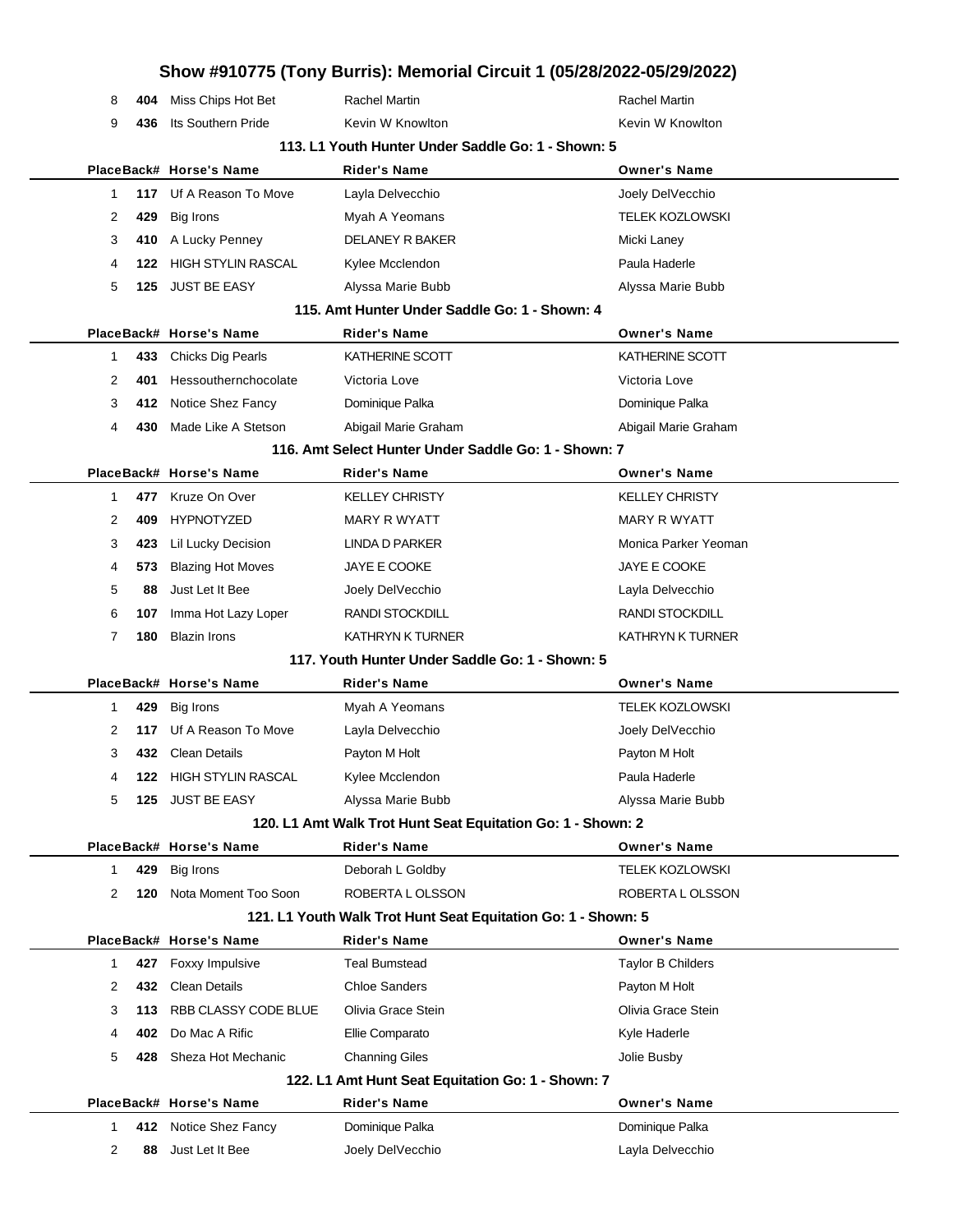|              |      |                                               | Show #910775 (Tony Burris): Memorial Circuit 1 (05/28/2022-05/29/2022) |                                         |
|--------------|------|-----------------------------------------------|------------------------------------------------------------------------|-----------------------------------------|
| 3            | 107  | Imma Hot Lazy Loper                           | <b>RANDI STOCKDILL</b>                                                 | RANDI STOCKDILL                         |
| 4            | 401  | Hessouthernchocolate                          | Victoria Love                                                          | Victoria Love                           |
| 5            | 405  | UF EXTREMELYHOTDREAM                          | Rebecca Bridegroom                                                     | Rebecca Bridegroom                      |
| 6            | 404  | Miss Chips Hot Bet                            | Rachel Martin                                                          | <b>Rachel Martin</b>                    |
| 7            | 415  | <b>ONLY A NATURAL</b>                         | Laurie L Stewart                                                       | Laurie L Stewart                        |
|              |      |                                               | 123. L1 Youth Hunt Seat Equitation Go: 1 - Shown: 5                    |                                         |
|              |      | PlaceBack# Horse's Name                       | Rider's Name                                                           | <b>Owner's Name</b>                     |
| 1            | 429  | <b>Big Irons</b>                              | Myah A Yeomans                                                         | <b>TELEK KOZLOWSKI</b>                  |
| 2            | 117  | Uf A Reason To Move                           | Layla Delvecchio                                                       | Joely DelVecchio                        |
| 3            | 410  | A Lucky Penney                                | DELANEY R BAKER                                                        | Micki Laney                             |
| 4            | 125  | <b>JUST BE EASY</b>                           | Alyssa Marie Bubb                                                      | Alyssa Marie Bubb                       |
| 5            | 122  | <b>HIGH STYLIN RASCAL</b>                     | Kylee Mcclendon                                                        | Paula Haderle                           |
|              |      |                                               | 124. Amt Hunt Seat Equitation Go: 1 - Shown: 4                         |                                         |
|              |      | PlaceBack# Horse's Name                       | Rider's Name                                                           | <b>Owner's Name</b>                     |
| $\mathbf{1}$ |      | <b>15 TBO</b>                                 | Avery Sams LeFils                                                      | Avery Sams LeFils                       |
| 2            | 412  | Notice Shez Fancy                             | Dominique Palka                                                        | Dominique Palka                         |
| 3            | 430  | Made Like A Stetson                           | Abigail Marie Graham                                                   | Abigail Marie Graham                    |
| 4            | 103  | Ima Hot Iron                                  | <b>SUSAN BASQUEZ</b>                                                   | <b>SUSAN BASQUEZ</b>                    |
|              |      |                                               | 125. Amt Select Hunt Seat Equitation Go: 1 - Shown: 6                  |                                         |
|              |      | PlaceBack# Horse's Name                       | <b>Rider's Name</b>                                                    | <b>Owner's Name</b>                     |
| $\mathbf 1$  | 423  | Lil Lucky Decision                            | LINDA D PARKER                                                         | Monica Parker Yeoman                    |
| 2            | 573  | <b>Blazing Hot Moves</b>                      | JAYE E COOKE                                                           | <b>JAYE E COOKE</b>                     |
| 3            | 107  | Imma Hot Lazy Loper                           | <b>RANDI STOCKDILL</b>                                                 | <b>RANDI STOCKDILL</b>                  |
| 4            | 88   | Just Let It Bee                               | Joely DelVecchio                                                       | Layla Delvecchio                        |
| 5            | 415  | ONLY A NATURAL                                | Laurie L Stewart                                                       | Laurie L Stewart                        |
| 6            | 180  | <b>Blazin Irons</b>                           | <b>KATHRYN K TURNER</b>                                                | <b>KATHRYN K TURNER</b>                 |
|              |      |                                               | 126. Youth Hunt Seat Equitation Go: 1 - Shown: 5                       |                                         |
|              |      | PlaceBack# Horse's Name                       | Rider's Name                                                           | <b>Owner's Name</b>                     |
| 1            | 429  | Big Irons                                     | Myah A Yeomans                                                         | <b>TELEK KOZLOWSKI</b>                  |
| 2            |      | 117 Uf A Reason To Move                       | Layla Delvecchio                                                       | Joely DelVecchio                        |
| 3            | 432  | Clean Details                                 | Payton M Holt                                                          | Payton M Holt                           |
| 4            | 125  | <b>JUST BE EASY</b>                           | Alyssa Marie Bubb                                                      | Alyssa Marie Bubb                       |
| 5            |      | 122 HIGH STYLIN RASCAL                        | Kylee Mcclendon                                                        | Paula Haderle                           |
|              |      |                                               | 1013. Reserve Champion Mare Go: 1 - Shown: 6                           |                                         |
|              |      | PlaceBack# Horse's Name                       | <b>Rider's Name</b>                                                    | <b>Owner's Name</b>                     |
| $\mathbf{1}$ |      | 438 Seeriously                                | REBECCA A WRIGHT                                                       | <b>MARION E BISHOP</b>                  |
|              |      |                                               | 1015. Reserve Champion Gelding Go: 1 - Shown: 3                        |                                         |
| $\mathbf 1$  |      | PlaceBack# Horse's Name<br>415 ONLY A NATURAL | <b>Rider's Name</b><br>JENNY BAKER                                     | <b>Owner's Name</b><br>Laurie L Stewart |
|              |      |                                               | 1420. Western Pleasure Go: 1 - Shown: 8                                |                                         |
|              |      | PlaceBack# Horse's Name                       | Rider's Name                                                           | <b>Owner's Name</b>                     |
| 1            | 407  | Blue Ivy                                      | <b>Whitney Barrs</b>                                                   | <b>Whitney Barrs</b>                    |
| 2            | 408  | Homerun Machine                               | <b>TERRY T ANGELO</b>                                                  | Amy Daniels                             |
| 3            | 406  | Lopin On The Rocks                            | JENNY BAKER                                                            | Lisa Breault                            |
| 4            | 420  | <b>BEST MADE MACHINE</b>                      | BETH LEPPING                                                           | <b>BETH LEPPING</b>                     |
| 5            | 414. | ILL B RV RADICAL TOO                          | Krystal Marie Haderle                                                  | Kristin Roberts                         |
|              |      |                                               |                                                                        |                                         |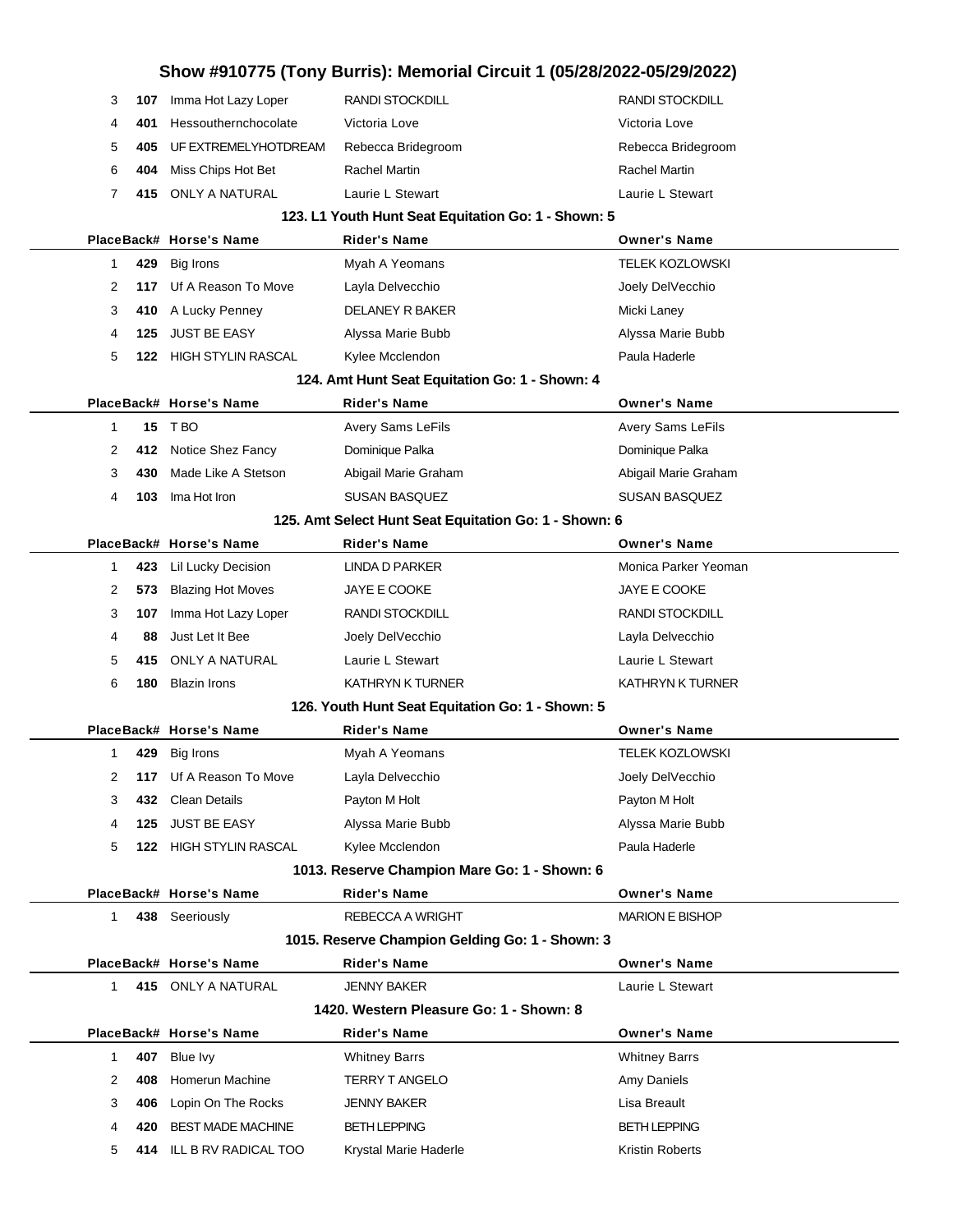|                |     |                                                     | Show #910775 (Tony Burris): Memorial Circuit 1 (05/28/2022-05/29/2022) |                         |  |  |  |  |  |
|----------------|-----|-----------------------------------------------------|------------------------------------------------------------------------|-------------------------|--|--|--|--|--|
| 6              | 431 | Certainlyiresistable                                | Sean P Knowles                                                         | Rebecca C Mccain        |  |  |  |  |  |
| 7              | 421 | <b>SPOT LIGHTT</b>                                  | <b>PENNY DAIGLER</b>                                                   | <b>PENNY DAIGLER</b>    |  |  |  |  |  |
| 8              | 415 | <b>ONLY A NATURAL</b>                               | Laurie L Stewart                                                       | Laurie L Stewart        |  |  |  |  |  |
|                |     |                                                     | 1440. Hunter Under Saddle Go: 1 - Shown: 4                             |                         |  |  |  |  |  |
|                |     | PlaceBack# Horse's Name                             | <b>Rider's Name</b>                                                    | <b>Owner's Name</b>     |  |  |  |  |  |
| 1              | 180 | <b>Blazin Irons</b>                                 | <b>KATHRYN K TURNER</b>                                                | <b>KATHRYN K TURNER</b> |  |  |  |  |  |
| $\overline{2}$ | 88  | Just Let It Bee                                     | Layla Delvecchio                                                       | Layla Delvecchio        |  |  |  |  |  |
| 3              | 410 | A Lucky Penney                                      | <b>JENNY BAKER</b>                                                     | Micki Laney             |  |  |  |  |  |
| 4              | 415 | <b>ONLY A NATURAL</b>                               | Laurie L Stewart                                                       | Laurie L Stewart        |  |  |  |  |  |
|                |     |                                                     | 2013. Amt Reserve Champion Mare Go: 1 - Shown: 6                       |                         |  |  |  |  |  |
|                |     | PlaceBack# Horse's Name                             | <b>Rider's Name</b>                                                    | <b>Owner's Name</b>     |  |  |  |  |  |
| 1              |     | 438 Seeriously                                      | <b>MARION E BISHOP</b>                                                 | <b>MARION E BISHOP</b>  |  |  |  |  |  |
|                |     | 2015. Amt Reserve Champion Gelding Go: 1 - Shown: 3 |                                                                        |                         |  |  |  |  |  |
|                |     |                                                     |                                                                        |                         |  |  |  |  |  |
|                |     | PlaceBack# Horse's Name                             | <b>Rider's Name</b>                                                    | <b>Owner's Name</b>     |  |  |  |  |  |
| 1              |     | 415 ONLY A NATURAL                                  | Laurie L Stewart                                                       | Laurie L Stewart        |  |  |  |  |  |
|                |     |                                                     | 4013. Youth Reserve Champion Mares Go: 1 - Shown: 3                    |                         |  |  |  |  |  |
|                |     | PlaceBack# Horse's Name                             | <b>Rider's Name</b>                                                    | <b>Owner's Name</b>     |  |  |  |  |  |
| 1              |     | 125 JUST BE EASY                                    | Alyssa Marie Bubb                                                      | Alyssa Marie Bubb       |  |  |  |  |  |
|                |     |                                                     | 4015. Youth Reserve Champion Gelding Go: 1 - Shown: 3                  |                         |  |  |  |  |  |
|                |     | PlaceBack# Horse's Name                             | <b>Rider's Name</b>                                                    | <b>Owner's Name</b>     |  |  |  |  |  |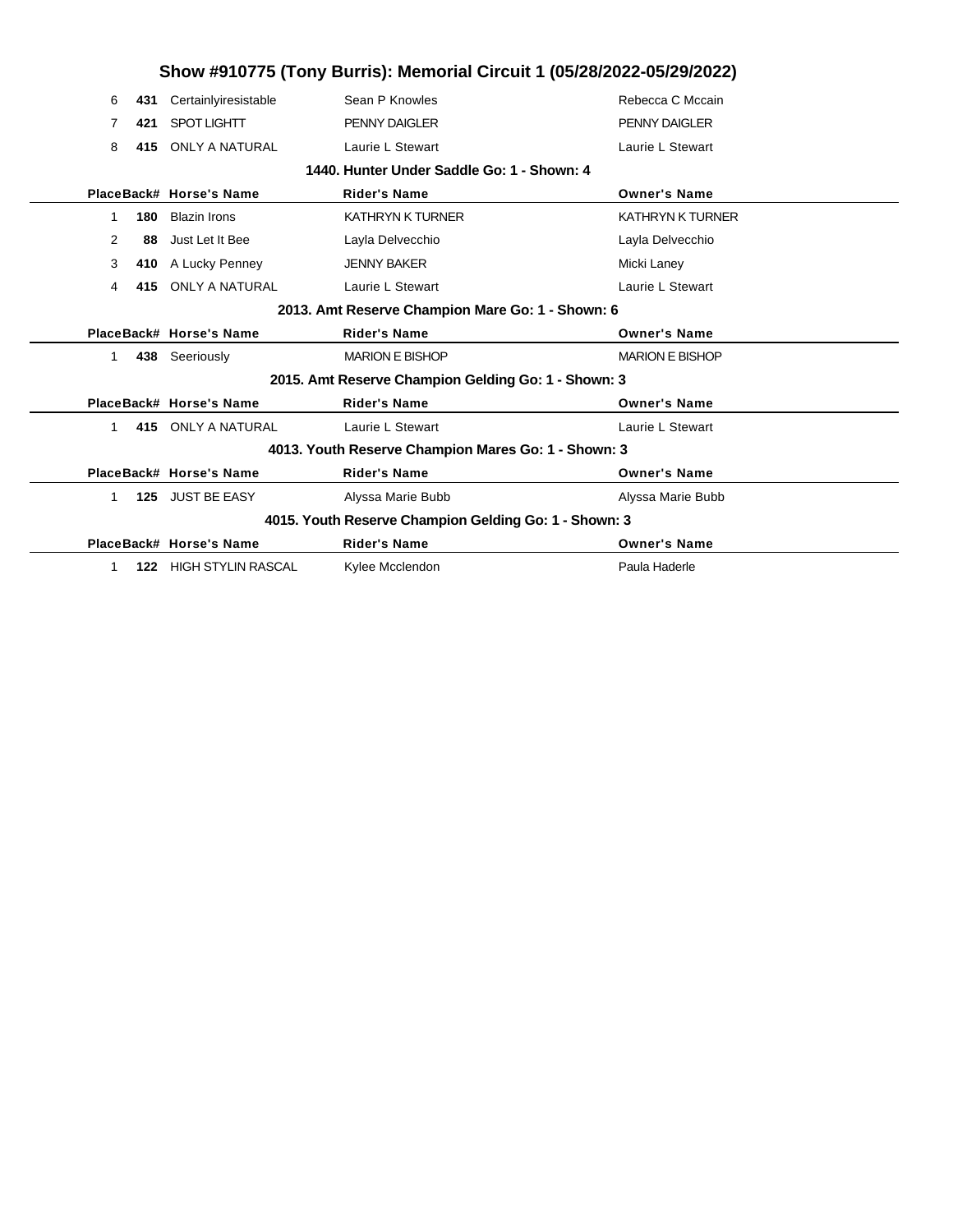## **1. Small Fry Trail Go: 1 - Shown: 1 PlaceBack# Horse's Name Rider's Name Owner's Name 416** UF IM WILLY YOURS TAYLOR DAVIES TARE SERVICE AND MATHERINE DAVIES **2. L1 Trail Go: 1 - Shown: 8 PlaceBack# Horse's Name Rider's Name Owner's Name 414** ILL B RV RADICAL TOO Krystal Marie Haderle **Kristin Roberts** Kristin Roberts **412** Notice Shez Fancy Dominique Palka Dominique Palka Dominique Palka **410** A Lucky Penney **JENNY BAKER Micki Laney** Micki Laney **107** Imma Hot Lazy Loper ANDREY FERREIR RANDI STOCKDILL **419** Sittin On My LazyBoy Sean P Knowles **Subset Conventse Sandra Mrs** Evans **417** KM EASY COME EASY GO TYLER W ACHTENHAGEN RPW SHOW HORSES **404** Miss Chips Hot Bet Rachel Martin **Rachel Martin** Rachel Martin Rachel Martin **405** UF EXTREMELYHOTDREAM Rebecca Bridegroom Rebecca Bridegroom Rebecca Bridegroom **3. L1 Amt Walk Trot Trail Go: 1 - Shown: 4 PlaceBack# Horse's Name Rider's Name Owner's Name 1040** Chex Your Destiny Millie A Mauritzson Millie A Mauritzson Millie A Mauritzson **416** UF IM WILLY YOURS KATHERINE DAVIES KATHERINE DAVIES **120** Nota Moment Too Soon ROBERTA L OLSSON ROBERTA L OLSSON **410** A Lucky Penney **19 Company** Jena Robinson **Accord Accord Micki Laney 4. L1 Youth Walk Trot Trail Go: 1 - Shown: 3 PlaceBack# Horse's Name Rider's Name Owner's Name 113** RBB CLASSY CODE BLUE Olivia Grace Stein Olivia Grace Stein **402** Do Mac A Rific **Comparato Ellie Comparato** Comparato Kyle Haderle **416** UF IM WILLY YOURS TAYLOR DAVIES TARE SERVICE TO A RATHERINE DAVIES **5. Junior Trail Go: 1 - Shown: 5 PlaceBack# Horse's Name Rider's Name Owner's Name 107** Imma Hot Lazy Loper ANDREY FERREIR RANDI STOCKDILL 2 410 A Lucky Penney **JENNY BAKER** Micki Laney **404** Miss Chips Hot Bet Rachel Martin Rachel Martin **417** KM EASY COME EASY GO TYLER W ACHTENHAGEN RPW SHOW HORSES **405** UF EXTREMELYHOTDREAM Rebecca Bridegroom Rebecca Bridegroom **6. L1 Amt Trail Go: 1 - Shown: 9 PlaceBack# Horse's Name Rider's Name Owner's Name 573** Blazing Hot Moves JAYE E COOKE JAYE E COOKE **415** ONLY A NATURAL Laurie L Stewart Laurie L Stewart Laurie L Stewart **412** Notice Shez Fancy Dominique Palka Dominique Palka **422** Krymsun Rock **DALE AUSLANDER** MELLE Kristin T Purkey **406** Lopin On The Rocks Lisa Breault Lisa Breault Lisa Breault **404** Miss Chips Hot Bet Rachel Martin Rachel Martin **423** Lil Lucky Decision LINDA D PARKER Monica Parker Yeoman

**PlaceBack# Horse's Name Rider's Name Owner's Name**

**413** RL A SUDDEN FEATURE Molly Svenningsen MICHELE L SVENNINGSON

**122** HIGH STYLIN RASCAL Kylee Mcclendon Paula Haderle

**414** ILL B RV RADICAL TOO Kristin Roberts **Kristin Roberts** Kristin Roberts **405** UF EXTREMELYHOTDREAM Rebecca Bridegroom Rebecca Bridegroom

**7. L1 Youth Trail Go: 1 - Shown: 5**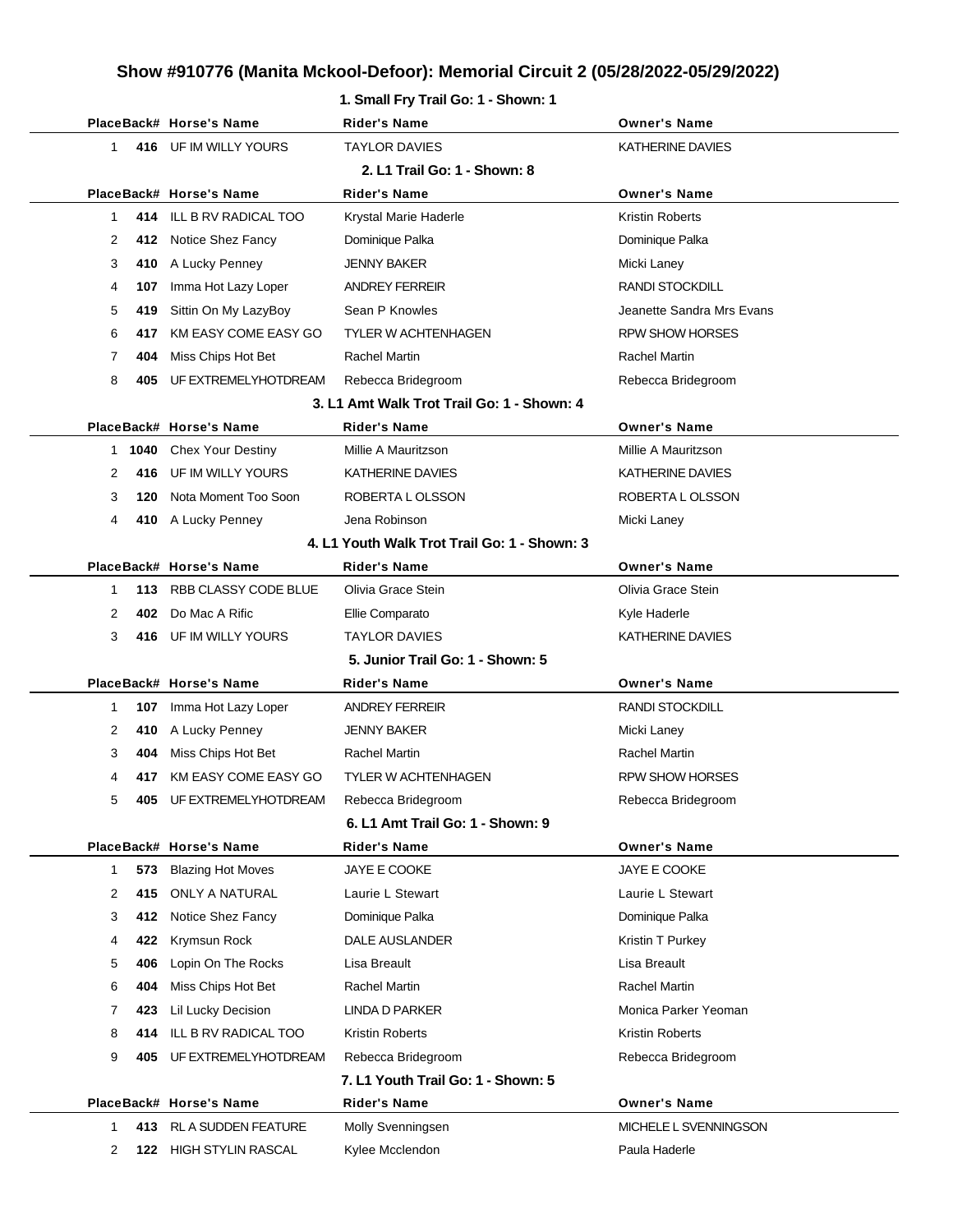| 2<br>3<br>4<br>5<br>6<br>7<br>DQ<br>0 | 406<br>423<br>414<br>88 | Lopin On The Rocks<br>Lil Lucky Decision<br>412 Notice Shez Fancy<br>444 I Luv Talkin Chips<br>419 Sittin On My LazyBoy<br>ILL B RV RADICAL TOO<br>Just Let It Bee<br>PlaceBack# Horse's Name<br>427 Foxxy Impulsive | <b>JENNY BAKER</b><br>Monica Parker Yeoman<br>Dominique Palka<br>Cari Longhofer<br>Sean P Knowles<br>Krystal Marie Haderle<br>THEODORE W GROSE IV<br>12. LEADLINE 6 & UNDER Go: 1 - Shown: 2<br><b>Rider's Name</b><br><b>Chandler Childers</b> | Lisa Breault<br>Monica Parker Yeoman<br>Dominique Palka<br>Cari Longhofer<br>Jeanette Sandra Mrs Evans<br><b>Kristin Roberts</b><br>Layla Delvecchio<br>Owner's Name<br><b>Taylor B Childers</b> |
|---------------------------------------|-------------------------|----------------------------------------------------------------------------------------------------------------------------------------------------------------------------------------------------------------------|-------------------------------------------------------------------------------------------------------------------------------------------------------------------------------------------------------------------------------------------------|--------------------------------------------------------------------------------------------------------------------------------------------------------------------------------------------------|
|                                       |                         |                                                                                                                                                                                                                      |                                                                                                                                                                                                                                                 |                                                                                                                                                                                                  |
|                                       |                         |                                                                                                                                                                                                                      |                                                                                                                                                                                                                                                 |                                                                                                                                                                                                  |
|                                       |                         |                                                                                                                                                                                                                      |                                                                                                                                                                                                                                                 |                                                                                                                                                                                                  |
|                                       |                         |                                                                                                                                                                                                                      |                                                                                                                                                                                                                                                 |                                                                                                                                                                                                  |
|                                       |                         |                                                                                                                                                                                                                      |                                                                                                                                                                                                                                                 |                                                                                                                                                                                                  |
|                                       |                         |                                                                                                                                                                                                                      |                                                                                                                                                                                                                                                 |                                                                                                                                                                                                  |
|                                       |                         |                                                                                                                                                                                                                      |                                                                                                                                                                                                                                                 |                                                                                                                                                                                                  |
|                                       |                         |                                                                                                                                                                                                                      |                                                                                                                                                                                                                                                 |                                                                                                                                                                                                  |
|                                       |                         |                                                                                                                                                                                                                      |                                                                                                                                                                                                                                                 |                                                                                                                                                                                                  |
|                                       |                         |                                                                                                                                                                                                                      |                                                                                                                                                                                                                                                 |                                                                                                                                                                                                  |
| 1                                     | 415                     | ONLY A NATURAL                                                                                                                                                                                                       | <b>JENNY BAKER</b>                                                                                                                                                                                                                              | Laurie L Stewart                                                                                                                                                                                 |
|                                       |                         | PlaceBack# Horse's Name                                                                                                                                                                                              | <b>Rider's Name</b>                                                                                                                                                                                                                             | <b>Owner's Name</b>                                                                                                                                                                              |
|                                       |                         |                                                                                                                                                                                                                      | 11. Senior Trail Go: 1 - Shown: 8                                                                                                                                                                                                               |                                                                                                                                                                                                  |
| 3                                     |                         | 122 HIGH STYLIN RASCAL                                                                                                                                                                                               | Kylee Mcclendon                                                                                                                                                                                                                                 | Paula Haderle                                                                                                                                                                                    |
| 2                                     | 413                     | <b>RL A SUDDEN FEATURE</b>                                                                                                                                                                                           | Molly Svenningsen                                                                                                                                                                                                                               | MICHELE L SVENNINGSON                                                                                                                                                                            |
| 1                                     | 88                      | Just Let It Bee                                                                                                                                                                                                      | Layla Delvecchio                                                                                                                                                                                                                                | Layla Delvecchio                                                                                                                                                                                 |
|                                       |                         | PlaceBack# Horse's Name                                                                                                                                                                                              | <b>Rider's Name</b>                                                                                                                                                                                                                             | <b>Owner's Name</b>                                                                                                                                                                              |
|                                       |                         |                                                                                                                                                                                                                      | 10. Youth Trail Go: 1 - Shown: 3                                                                                                                                                                                                                |                                                                                                                                                                                                  |
| 6                                     | 414                     | ILL B RV RADICAL TOO                                                                                                                                                                                                 | Kristin Roberts                                                                                                                                                                                                                                 | <b>Kristin Roberts</b>                                                                                                                                                                           |
| 5                                     | 422                     | Krymsun Rock                                                                                                                                                                                                         | DALE AUSLANDER                                                                                                                                                                                                                                  | Kristin T Purkey                                                                                                                                                                                 |
| 4                                     | 406                     | Lopin On The Rocks                                                                                                                                                                                                   | Lisa Breault                                                                                                                                                                                                                                    | Lisa Breault                                                                                                                                                                                     |
| 3                                     | 415                     | ONLY A NATURAL                                                                                                                                                                                                       | Laurie L Stewart                                                                                                                                                                                                                                | Laurie L Stewart                                                                                                                                                                                 |
| 2                                     | 107                     | Imma Hot Lazy Loper                                                                                                                                                                                                  | <b>RANDI STOCKDILL</b>                                                                                                                                                                                                                          | <b>RANDI STOCKDILL</b>                                                                                                                                                                           |
| 1                                     | 573                     | <b>Blazing Hot Moves</b>                                                                                                                                                                                             | JAYE E COOKE                                                                                                                                                                                                                                    | JAYE E COOKE                                                                                                                                                                                     |
|                                       |                         | PlaceBack# Horse's Name                                                                                                                                                                                              | <b>Rider's Name</b>                                                                                                                                                                                                                             | Owner's Name                                                                                                                                                                                     |
|                                       |                         |                                                                                                                                                                                                                      | 9. Amt Select Trail Go: 1 - Shown: 6                                                                                                                                                                                                            |                                                                                                                                                                                                  |
| DQ                                    | 423                     | Lil Lucky Decision                                                                                                                                                                                                   | Monica Parker Yeoman                                                                                                                                                                                                                            | Monica Parker Yeoman                                                                                                                                                                             |
| 4                                     | 405                     | UF EXTREMELYHOTDREAM                                                                                                                                                                                                 | Rebecca Bridegroom                                                                                                                                                                                                                              | Rebecca Bridegroom                                                                                                                                                                               |
| 3                                     | 404                     | Miss Chips Hot Bet                                                                                                                                                                                                   | Rachel Martin                                                                                                                                                                                                                                   | Rachel Martin                                                                                                                                                                                    |
| 2                                     |                         | 412 Notice Shez Fancy                                                                                                                                                                                                | Dominique Palka                                                                                                                                                                                                                                 | Dominique Palka                                                                                                                                                                                  |
| 1                                     | 444                     | I Luv Talkin Chips                                                                                                                                                                                                   | Cari Longhofer                                                                                                                                                                                                                                  | Cari Longhofer                                                                                                                                                                                   |
|                                       |                         | PlaceBack# Horse's Name                                                                                                                                                                                              | Rider's Name                                                                                                                                                                                                                                    | Owner's Name                                                                                                                                                                                     |
|                                       |                         |                                                                                                                                                                                                                      | 8. Amt Trail Go: 1 - Shown: 5                                                                                                                                                                                                                   |                                                                                                                                                                                                  |
| DQ                                    | 125                     | <b>JUST BE EASY</b>                                                                                                                                                                                                  | Alyssa Marie Bubb                                                                                                                                                                                                                               | Alyssa Marie Bubb                                                                                                                                                                                |
| DQ                                    | 88                      | Just Let It Bee                                                                                                                                                                                                      | Layla Delvecchio                                                                                                                                                                                                                                | Layla Delvecchio                                                                                                                                                                                 |
| 3                                     |                         | 410 A Lucky Penney                                                                                                                                                                                                   | DELANEY R BAKER                                                                                                                                                                                                                                 | Micki Laney                                                                                                                                                                                      |
|                                       |                         |                                                                                                                                                                                                                      |                                                                                                                                                                                                                                                 |                                                                                                                                                                                                  |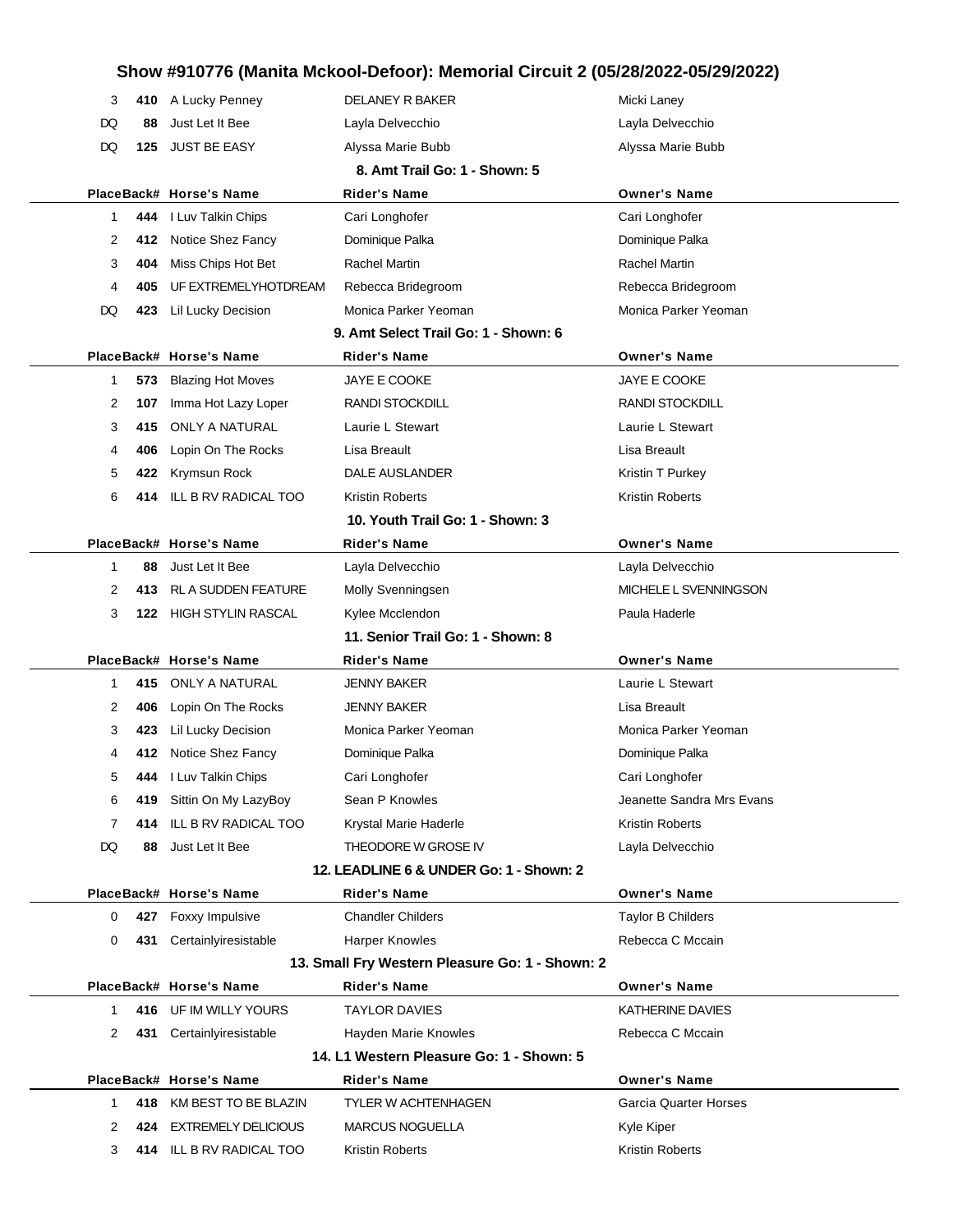|              |      |                            | Show #910776 (Manita Mckool-Defoor): Memorial Circuit 2 (05/28/2022-05/29/2022) |                           |
|--------------|------|----------------------------|---------------------------------------------------------------------------------|---------------------------|
| 4            | 435  | <b>Best Holla Dayz</b>     | <b>DELANEY R BAKER</b>                                                          | Shawn Johnson             |
| 5            | 401  | Hessouthernchocolate       | Victoria Love                                                                   | Victoria Love             |
|              |      |                            | 15. L1 Amt Walk Trot Western Pleasure Go: 1 - Shown: 5                          |                           |
|              |      | PlaceBack# Horse's Name    | <b>Rider's Name</b>                                                             | <b>Owner's Name</b>       |
| $\mathbf 1$  | 15   | T BO                       | Kim R Sams                                                                      | Avery Sams LeFils         |
| 2            | 1040 | <b>Chex Your Destiny</b>   | Millie A Mauritzson                                                             | Millie A Mauritzson       |
| 3            | 410  | A Lucky Penney             | Jena Robinson                                                                   | Micki Laney               |
| 4            | 120  | Nota Moment Too Soon       | ROBERTA L OLSSON                                                                | ROBERTA L OLSSON          |
| 5            | 416  | UF IM WILLY YOURS          | KATHERINE DAVIES                                                                | <b>KATHERINE DAVIES</b>   |
|              |      |                            | 16. L1 Youth Walk Trot Western Pleasure Go: 1 - Shown: 4                        |                           |
|              |      | PlaceBack# Horse's Name    | <b>Rider's Name</b>                                                             | <b>Owner's Name</b>       |
| 1            | 113  | RBB CLASSY CODE BLUE       | Olivia Grace Stein                                                              | Olivia Grace Stein        |
| 2            | 402  | Do Mac A Rific             | Ellie Comparato                                                                 | Kyle Haderle              |
| 3            | 428  | Sheza Hot Mechanic         | <b>Channing Giles</b>                                                           | Jolie Busby               |
| 4            | 427  | Foxxy Impulsive            | <b>Teal Bumstead</b>                                                            | <b>Taylor B Childers</b>  |
|              |      |                            | 17. L1 Amt Western Pleasure Go: 1 - Shown: 9                                    |                           |
|              |      | PlaceBack# Horse's Name    | <b>Rider's Name</b>                                                             | <b>Owner's Name</b>       |
| $\mathbf{1}$ | 406  | Lopin On The Rocks         | Lisa Breault                                                                    | Lisa Breault              |
| 2            | 407  | Blue Ivy                   | <b>Whitney Barrs</b>                                                            | <b>Whitney Barrs</b>      |
| 3            | 423  | Lil Lucky Decision         | Monica Parker Yeoman                                                            | Monica Parker Yeoman      |
| 4            | 424  | <b>EXTREMELY DELICIOUS</b> | Kyle Kiper                                                                      | Kyle Kiper                |
| 5            | 15   | T BO                       | Avery Sams LeFils                                                               | Avery Sams LeFils         |
| 6            | 401  | Hessouthernchocolate       | Victoria Love                                                                   | Victoria Love             |
| 7            | 434  | Lazy By The Bay            | LINDA D PARKER                                                                  | Monica Parker Yeoman      |
| 8            | 405  | UF EXTREMELYHOTDREAM       | Rebecca Bridegroom                                                              | Rebecca Bridegroom        |
| 9            | 404  | Miss Chips Hot Bet         | Rachel Martin                                                                   | Rachel Martin             |
|              |      |                            | 18. L1 Youth Western Pleasure Go: 1 - Shown: 3                                  |                           |
|              |      | PlaceBack# Horse's Name    | <b>Rider's Name</b>                                                             | <b>Owner's Name</b>       |
| 1.           |      | 125 JUST BE EASY           | Alyssa Marie Bubb                                                               | Alyssa Marie Bubb         |
| 2            | 435  | Best Holla Dayz            | DELANEY R BAKER                                                                 | Shawn Johnson             |
| 3            | 122  | <b>HIGH STYLIN RASCAL</b>  | Kylee Mcclendon                                                                 | Paula Haderle             |
|              |      |                            | 20. Amt Western Pleasure Go: 1 - Shown: 5                                       |                           |
|              |      | PlaceBack# Horse's Name    | <b>Rider's Name</b>                                                             | <b>Owner's Name</b>       |
| $\mathbf{1}$ | 407  | Blue lvy                   | <b>Whitney Barrs</b>                                                            | <b>Whitney Barrs</b>      |
| 2            | 420  | <b>BEST MADE MACHINE</b>   | <b>BETH LEPPING</b>                                                             | <b>BETH LEPPING</b>       |
| 3            | 423  | Lil Lucky Decision         | Monica Parker Yeoman                                                            | Monica Parker Yeoman      |
| 4            | 444  | I Luv Talkin Chips         | Cari Longhofer                                                                  | Cari Longhofer            |
| 5            | 15   | T BO                       | Avery Sams LeFils                                                               | Avery Sams LeFils         |
|              |      |                            | 21. Amt Select Western Pleasure Go: 1 - Shown: 4                                |                           |
|              |      | PlaceBack# Horse's Name    | <b>Rider's Name</b>                                                             | <b>Owner's Name</b>       |
| $\mathbf{1}$ | 406  | Lopin On The Rocks         | Lisa Breault                                                                    | Lisa Breault              |
| 2            | 419  | Sittin On My LazyBoy       | Mrs Jeanette Sandra Evans                                                       | Jeanette Sandra Mrs Evans |
| 3            | 415  | <b>ONLY A NATURAL</b>      | Laurie L Stewart                                                                | Laurie L Stewart          |
| 4            | 421  | <b>SPOT LIGHTT</b>         | PENNY DAIGLER                                                                   | PENNY DAIGLER             |
|              |      |                            | 22. Youth Western Pleasure Go: 1 - Shown: 2                                     |                           |
|              |      | PlaceBack# Horse's Name    | <b>Rider's Name</b>                                                             | <b>Owner's Name</b>       |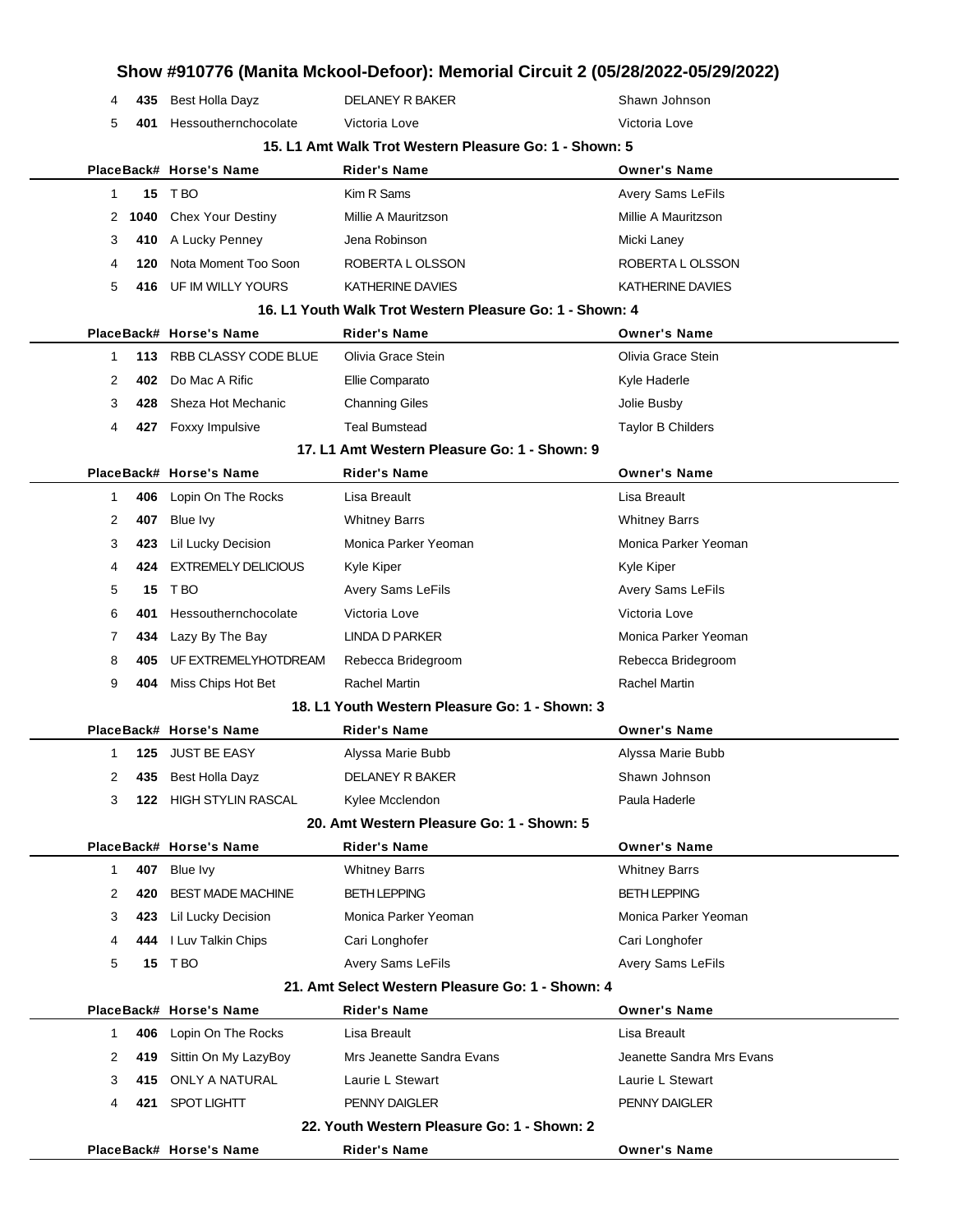|          |                           | Show #910776 (Manita Mckool-Defoor): Memorial Circuit 2 (05/28/2022-05/29/2022) |                              |
|----------|---------------------------|---------------------------------------------------------------------------------|------------------------------|
| 125<br>1 | JUST BE EASY              | Alyssa Marie Bubb                                                               | Alyssa Marie Bubb            |
| 2<br>122 | <b>HIGH STYLIN RASCAL</b> | Kylee Mcclendon                                                                 | Paula Haderle                |
|          |                           | 25. L1 Amt Walk Trot Horsemanship Go: 1 - Shown: 4                              |                              |
|          | PlaceBack# Horse's Name   | <b>Rider's Name</b>                                                             | <b>Owner's Name</b>          |
|          | 1 1040 Chex Your Destiny  | Millie A Mauritzson                                                             | Millie A Mauritzson          |
| 2        | 410 A Lucky Penney        | Jena Robinson                                                                   | Micki Laney                  |
| 3<br>120 | Nota Moment Too Soon      | ROBERTA L OLSSON                                                                | ROBERTA L OLSSON             |
| 15<br>4  | T BO                      | Kim R Sams                                                                      | Avery Sams LeFils            |
|          |                           | 26. L1 Youth Walk Trot Horsemanship Go: 1 - Shown: 4                            |                              |
|          | PlaceBack# Horse's Name   | <b>Rider's Name</b>                                                             | <b>Owner's Name</b>          |
| 1        | 113 RBB CLASSY CODE BLUE  | Olivia Grace Stein                                                              | Olivia Grace Stein           |
| 2<br>402 | Do Mac A Rific            | Ellie Comparato                                                                 | Kyle Haderle                 |
| 3<br>428 | Sheza Hot Mechanic        | <b>Channing Giles</b>                                                           | Jolie Busby                  |
| 4        | 427 Foxxy Impulsive       | <b>Teal Bumstead</b>                                                            | <b>Taylor B Childers</b>     |
|          |                           | 27. L1 Amt Western Horsemanship Go: 1 - Shown: 13                               |                              |
|          | PlaceBack# Horse's Name   | <b>Rider's Name</b>                                                             | <b>Owner's Name</b>          |
| 1<br>573 | <b>Blazing Hot Moves</b>  | JAYE E COOKE                                                                    | <b>JAYE E COOKE</b>          |
| 2<br>16  | Thee Redzone              | <b>BRANDY GATES</b>                                                             | <b>BRANDY GATES HALLADAY</b> |
| 3        | 434 Lazy By The Bay       | <b>LINDA D PARKER</b>                                                           | Monica Parker Yeoman         |
| 406<br>4 | Lopin On The Rocks        | Lisa Breault                                                                    | Lisa Breault                 |
| 5<br>415 | ONLY A NATURAL            | Laurie L Stewart                                                                | Laurie L Stewart             |
| 6<br>15  | T BO                      | Avery Sams LeFils                                                               | Avery Sams LeFils            |
| 7<br>88  | Just Let It Bee           | Joely DelVecchio                                                                | Layla Delvecchio             |
| 425<br>8 | STRUTIN FOR PLEASURE      | Ashley George                                                                   | <b>OLIVIA HOECKER</b>        |
| 9        | 412 Notice Shez Fancy     | Dominique Palka                                                                 | Dominique Palka              |
|          |                           | 28. L1 Youth Western Horsemanship Go: 1 - Shown: 7                              |                              |
|          | PlaceBack# Horse's Name   | Rider's Name                                                                    | <b>Owner's Name</b>          |
| 1        | 410 A Lucky Penney        | DELANEY R BAKER                                                                 | Micki Laney                  |
| 2        | 417 KM EASY COME EASY GO  | Molly Svenningsen                                                               | <b>RPW SHOW HORSES</b>       |
| 3<br>425 | STRUTIN FOR PLEASURE      | Haley Edgin                                                                     | <b>OLIVIA HOECKER</b>        |
| 429<br>4 | <b>Big Irons</b>          | Myah A Yeomans                                                                  | <b>TELEK KOZLOWSKI</b>       |
| 5<br>432 | <b>Clean Details</b>      | Payton M Holt                                                                   | Payton M Holt                |
| 125<br>6 | <b>JUST BE EASY</b>       | Alyssa Marie Bubb                                                               | Alyssa Marie Bubb            |
| 7<br>122 | <b>HIGH STYLIN RASCAL</b> | Kylee Mcclendon                                                                 | Paula Haderle                |
|          |                           | 29. Amt Western Horsemanship Go: 1 - Shown: 4                                   |                              |
|          | PlaceBack# Horse's Name   | <b>Rider's Name</b>                                                             | <b>Owner's Name</b>          |
| 1        | 423 Lil Lucky Decision    | Monica Parker Yeoman                                                            | Monica Parker Yeoman         |
| 2<br>15  | T BO                      | Avery Sams LeFils                                                               | Avery Sams LeFils            |
| 3        | 444 I Luv Talkin Chips    | Cari Longhofer                                                                  | Cari Longhofer               |
| 4        | 412 Notice Shez Fancy     | Dominique Palka                                                                 | Dominique Palka              |
|          |                           | 30. Amt Select Western Horsemanship Go: 1 - Shown: 5                            |                              |
|          | PlaceBack# Horse's Name   | <b>Rider's Name</b>                                                             | <b>Owner's Name</b>          |
| 1<br>573 | <b>Blazing Hot Moves</b>  | JAYE E COOKE                                                                    | JAYE E COOKE                 |
| 2<br>415 | ONLY A NATURAL            | Laurie L Stewart                                                                | Laurie L Stewart             |
| 3<br>107 | Imma Hot Lazy Loper       | RANDI STOCKDILL                                                                 | <b>RANDI STOCKDILL</b>       |
| 414<br>4 | ILL B RV RADICAL TOO      | <b>Kristin Roberts</b>                                                          | Kristin Roberts              |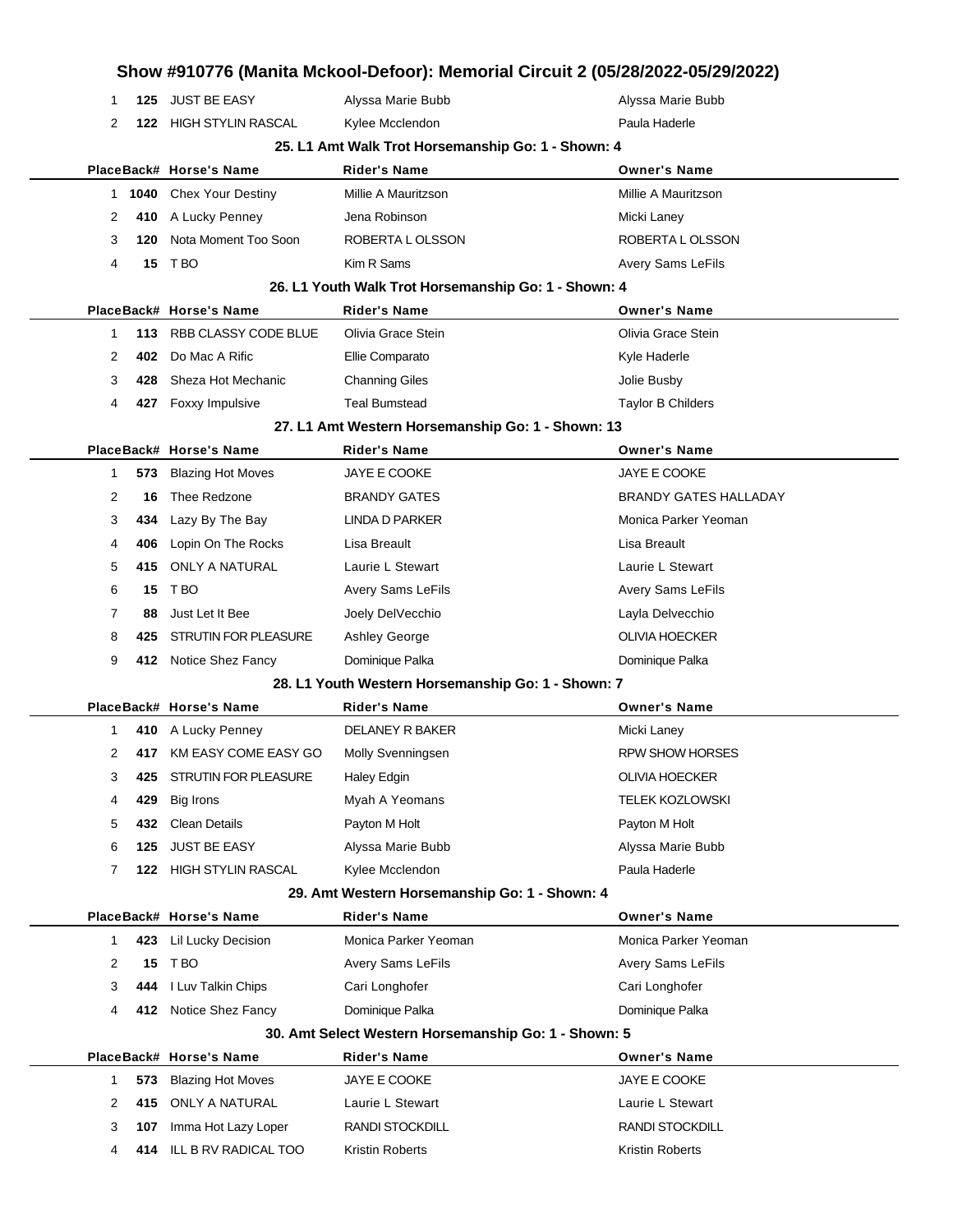## **Show #910776 (Manita Mckool-Defoor): Memorial Circuit 2 (05/28/2022-05/29/2022)** 5 **88** Just Let It Bee Joely DelVecchio Layla Delvecchio **31. Youth Western Horsemanship Go: 1 - Shown: 4 PlaceBack# Horse's Name Rider's Name Owner's Name** 1 **429** Big Irons **Myah A Yeomans** TELEK KOZLOWSKI 2 **432** Clean Details **Payton M Holt** Payton M Holt Payton M Holt 3 **125** JUST BE EASY Alyssa Marie Bubb Alyssa Marie Bubb 4 **122** HIGH STYLIN RASCAL Kylee Mcclendon **Paula Haderle** Paula Haderle **35. L1 Western Riding Go: 1 - Shown: 1 PlaceBack# Horse's Name Rider's Name Owner's Name** 1 **444** I Luv Talkin Chips Cari Longhofer Cari Longhofer Cari Longhofer **36. L1 Amt Western Riding Go: 1 - Shown: 1 PlaceBack# Horse's Name Rider's Name Owner's Name** 1 **444** I Luv Talkin Chips Cari Longhofer Cari Longhofer Cari Longhofer **37. Amt Western Riding Go: 1 - Shown: 2 PlaceBack# Horse's Name Rider's Name Owner's Name** 1 **423** Lil Lucky Decision Monica Parker Yeoman Monica Parker Yeoman 2 **444** I Luv Talkin Chips Cari Longhofer Cari Longhofer Cari Cari Longhofer **39. Western Riding Go: 1 - Shown: 2 PlaceBack# Horse's Name Rider's Name Owner's Name** 1 **423** Lil Lucky Decision Monica Parker Yeoman Monica Parker Yeoman 2 **444** I Luv Talkin Chips Cari Longhofer Cari Longhofer Cari Cari Longhofer **40. Ranch Pleasure Go: 1 - Shown: 1 PlaceBack# Horse's Name Rider's Name Owner's Name** 1 **425** STRUTIN FOR PLEASURE Ashley George **CLIVIA HOECKER 45. L1 Youth Ranch Riding Go: 1 - Shown: 1 PlaceBack# Horse's Name Rider's Name Owner's Name** 1 **425** STRUTIN FOR PLEASURE Haley Edgin **National Structure COLIVIA HOECKER 46. L1 Amt Ranch Riding Go: 1 - Shown: 2 PlaceBack# Horse's Name Rider's Name Owner's Name** 1 **573** Blazing Hot Moves JAYE E COOKE JAYE E COOKE 2 **425** STRUTIN FOR PLEASURE Ashley George CLIVIA HOECKER **52. Amt Stallions Two & Under Go: 1 - Shown: 1 PlaceBack# Horse's Name Rider's Name Owner's Name** 1 **437** Won Tru Legacy Michael J Wright Michael J Wright Michael J Wright **56. Yearling Stallions Go: 1 - Shown: 1 PlaceBack# Horse's Name Rider's Name Owner's Name** 1 **437** Won Tru Legacy Michael J Wright Michael J Wright Michael J Wright **63. L1 Amt Mares Three & Over Go: 1 - Shown: 1 PlaceBack# Horse's Name Rider's Name Owner's Name** 120 Nota Moment Too Soon ROBERTA L OLSSON ROBERTA L OLSSON **64. L1 Amt Performance Halter Mares Go: 1 - Shown: 7 PlaceBack# Horse's Name Rider's Name Owner's Name** 1 **433** Chicks Dig Pearls **KATHERINE SCOTT** KATHERINE SCOTT 2 **573** Blazing Hot Moves JAYE E COOKE JAYE E COOKE 3 **414** ILL B RV RADICAL TOO Kristin Roberts Kristin Roberts 4 **425** STRUTIN FOR PLEASURE Ashley George **Ashley COLIVIA HOECKER**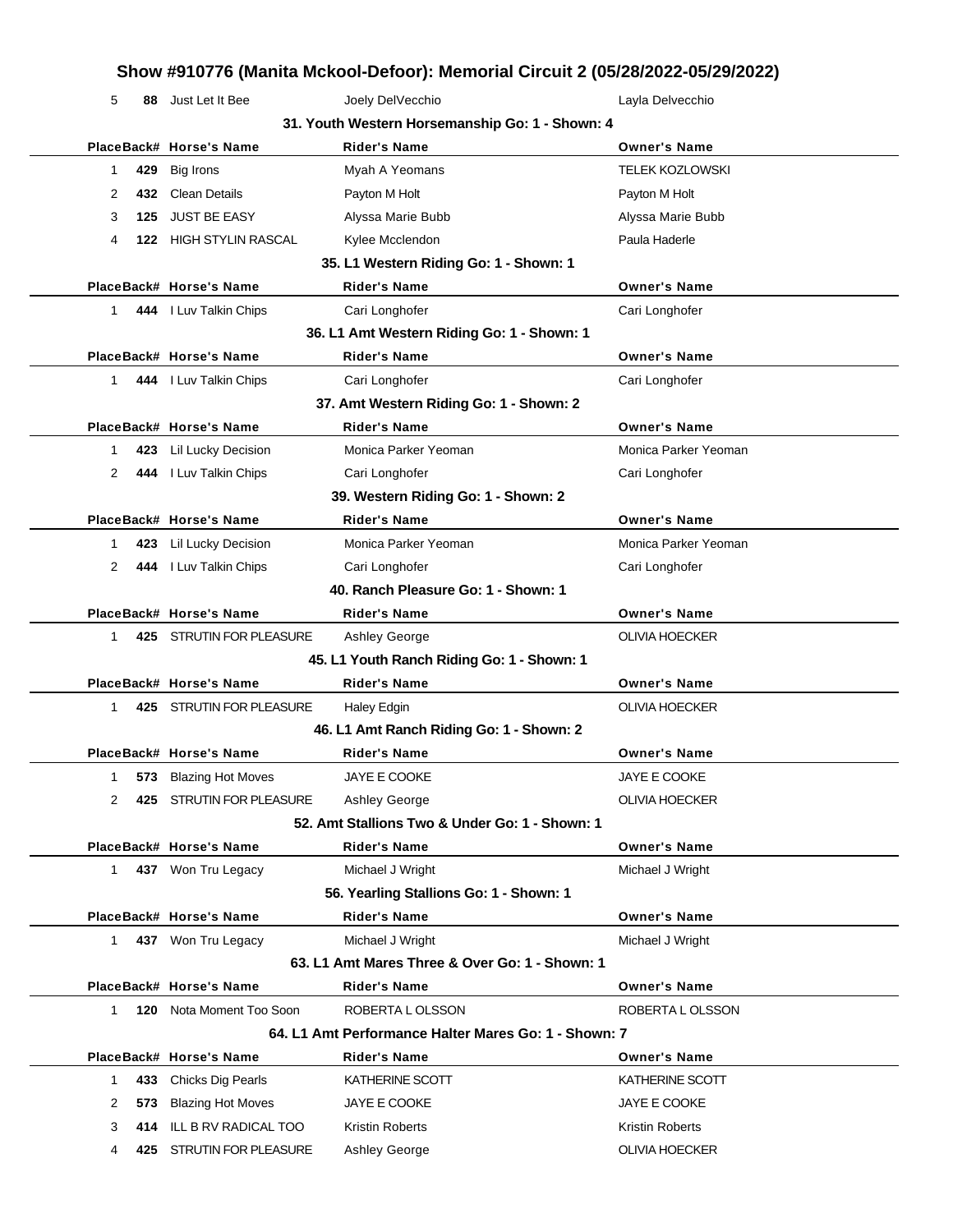|   |     |                             | Show #910776 (Manita Mckool-Defoor): Memorial Circuit 2 (05/28/2022-05/29/2022) |                        |
|---|-----|-----------------------------|---------------------------------------------------------------------------------|------------------------|
| 5 |     | 412 Notice Shez Fancy       | Dominique Palka                                                                 | Dominique Palka        |
| 6 | 404 | Miss Chips Hot Bet          | Rachel Martin                                                                   | Rachel Martin          |
| 7 | 444 | I Luv Talkin Chips          | Cari Longhofer                                                                  | Cari Longhofer         |
|   |     |                             | 65. Amt Mares Two & Under Go: 1 - Shown: 1                                      |                        |
|   |     | PlaceBack# Horse's Name     | <b>Rider's Name</b>                                                             | <b>Owner's Name</b>    |
| 1 | 438 | Seeriously                  | <b>MARION E BISHOP</b>                                                          | <b>MARION E BISHOP</b> |
|   |     |                             | 66. Amt Mares Three & Over Go: 1 - Shown: 4                                     |                        |
|   |     | PlaceBack# Horse's Name     | <b>Rider's Name</b>                                                             | <b>Owner's Name</b>    |
| 1 | 439 | Fancy Intensions            | Jill M Whittington                                                              | Jill M Whittington     |
| 2 | 433 | Chicks Dig Pearls           | KATHERINE SCOTT                                                                 | KATHERINE SCOTT        |
| 3 | 440 | Smalltown Gyrl              | <b>BRENDA BAKER</b>                                                             | BRENDA BAKER           |
| 4 | 120 | Nota Moment Too Soon        | ROBERTA L OLSSON                                                                | ROBERTA L OLSSON       |
|   |     |                             | 67. Amt Performance Halter Mares Go: 1 - Shown: 5                               |                        |
|   |     | PlaceBack# Horse's Name     | <b>Rider's Name</b>                                                             | <b>Owner's Name</b>    |
| 1 | 477 | Kruze On Over               | <b>KELLEY CHRISTY</b>                                                           | <b>KELLEY CHRISTY</b>  |
| 2 | 573 | <b>Blazing Hot Moves</b>    | JAYE E COOKE                                                                    | JAYE E COOKE           |
| 3 | 414 | ILL B RV RADICAL TOO        | Kristin Roberts                                                                 | Kristin Roberts        |
| 4 |     | 412 Notice Shez Fancy       | Dominique Palka                                                                 | Dominique Palka        |
| 5 | 444 | I Luv Talkin Chips          | Cari Longhofer                                                                  | Cari Longhofer         |
|   |     |                             | 68. Amt Grand Champion Mares Go: 1 - Shown: 4                                   |                        |
|   |     | PlaceBack# Horse's Name     | Rider's Name                                                                    | <b>Owner's Name</b>    |
| 1 |     | 438 Seeriously              | <b>MARION E BISHOP</b>                                                          | <b>MARION E BISHOP</b> |
|   |     |                             | 70. L1 Youth Mares Three & Over Go: 1 - Shown: 4                                |                        |
|   |     | PlaceBack# Horse's Name     | Rider's Name                                                                    | <b>Owner's Name</b>    |
| 1 | 428 | Sheza Hot Mechanic          | Channing Giles                                                                  | Jolie Busby            |
| 2 | 125 | <b>JUST BE EASY</b>         | Alyssa Marie Bubb                                                               | Alyssa Marie Bubb      |
| 3 | 427 | Foxxy Impulsive             | Teal Bumstead                                                                   | Taylor B Childers      |
| 4 | 113 | RBB CLASSY CODE BLUE        | Olivia Grace Stein                                                              | Olivia Grace Stein     |
|   |     |                             | 71. L1 Youth Performance Halter Mares Go: 1 - Shown: 2                          |                        |
|   |     | PlaceBack# Horse's Name     | <b>Rider's Name</b>                                                             | <b>Owner's Name</b>    |
| 1 | 432 | <b>Clean Details</b>        | <b>Chloe Sanders</b>                                                            | Payton M Holt          |
| 2 | 425 | STRUTIN FOR PLEASURE        | Haley Edgin                                                                     | OLIVIA HOECKER         |
|   |     |                             | 73. Youth Mares Three & Over Go: 1 - Shown: 2                                   |                        |
|   |     | PlaceBack# Horse's Name     | <b>Rider's Name</b>                                                             | <b>Owner's Name</b>    |
| 1 | 125 | <b>JUST BE EASY</b>         | Alyssa Marie Bubb                                                               | Alyssa Marie Bubb      |
| 2 | 113 | <b>RBB CLASSY CODE BLUE</b> | Olivia Grace Stein                                                              | Olivia Grace Stein     |
|   |     |                             | 74. Youth Performance Halter Mares Go: 1 - Shown: 1                             |                        |
|   |     | PlaceBack# Horse's Name     | <b>Rider's Name</b>                                                             | <b>Owner's Name</b>    |
| 1 |     | 432 Clean Details           | Payton M Holt                                                                   | Payton M Holt          |
|   |     |                             | 75. Youth Grand Champion Mares Go: 1 - Shown: 2                                 |                        |
|   |     | PlaceBack# Horse's Name     | <b>Rider's Name</b>                                                             | <b>Owner's Name</b>    |
| 1 |     | 432 Clean Details           | Payton M Holt                                                                   | Payton M Holt          |
|   |     |                             | 76. Yearling Mares Go: 1 - Shown: 1                                             |                        |
|   |     | PlaceBack# Horse's Name     | <b>Rider's Name</b>                                                             | <b>Owner's Name</b>    |
| 1 |     | 438 Seeriously              | REBECCA A WRIGHT                                                                | <b>MARION E BISHOP</b> |
|   |     |                             | 78. Three Yr Old Mares Go: 1 - Shown: 1                                         |                        |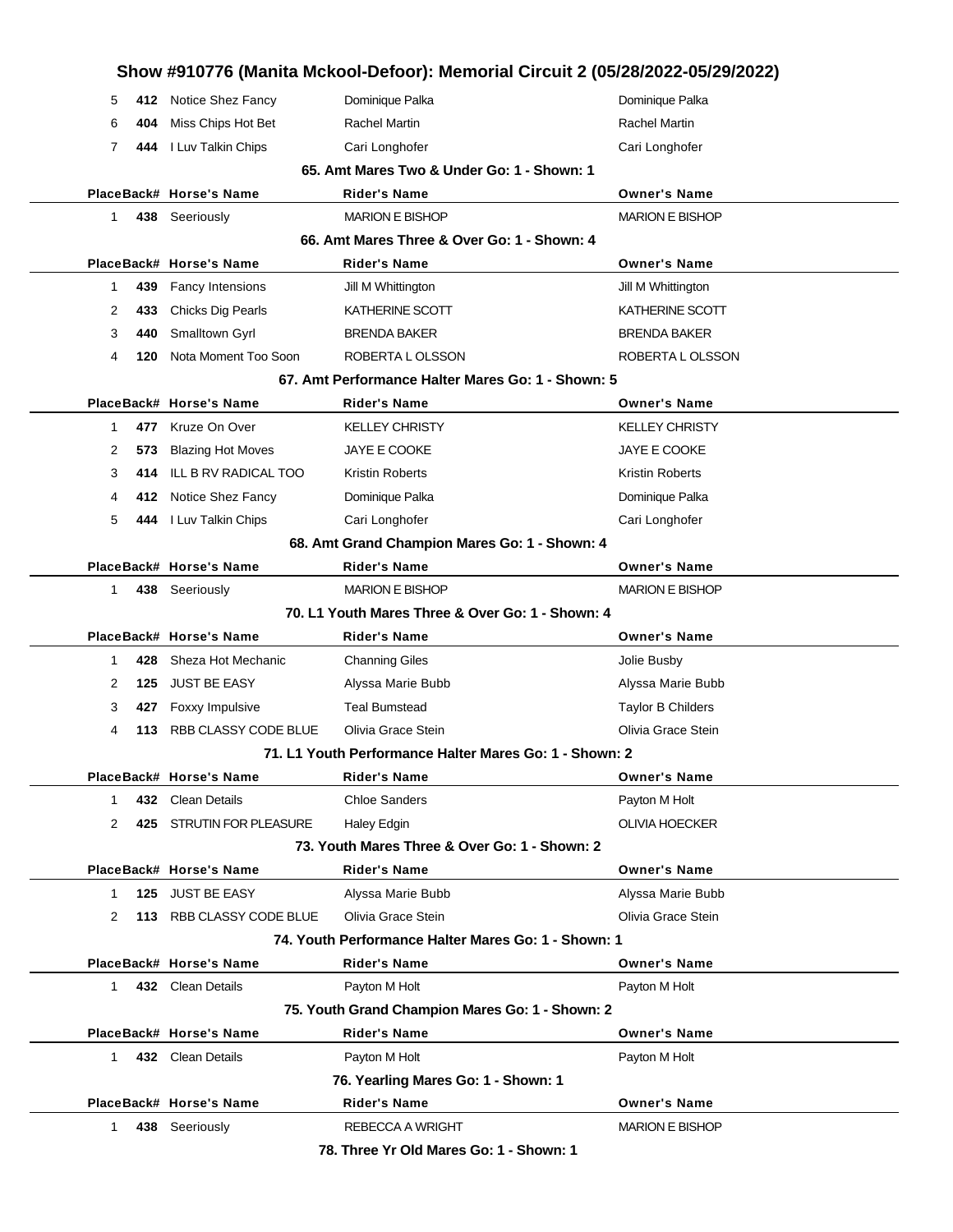|              |     | PlaceBack# Horse's Name  | <b>Rider's Name</b>                                     | <b>Owner's Name</b>      |
|--------------|-----|--------------------------|---------------------------------------------------------|--------------------------|
| $\mathbf{1}$ |     | 439 Fancy Intensions     | <b>REBECCA A WRIGHT</b>                                 | Jill M Whittington       |
|              |     |                          | 79. Aged Mares Go: 1 - Shown: 1                         |                          |
|              |     | PlaceBack# Horse's Name  | <b>Rider's Name</b>                                     | <b>Owner's Name</b>      |
| 1            |     | 427 Foxxy Impulsive      | <b>Chandler Childers</b>                                | <b>Taylor B Childers</b> |
|              |     |                          | 80. Performance Halter Mares Go: 1 - Shown: 6           |                          |
|              |     | PlaceBack# Horse's Name  | <b>Rider's Name</b>                                     | <b>Owner's Name</b>      |
| 1            | 477 | Kruze On Over            | <b>KELLEY CHRISTY</b>                                   | <b>KELLEY CHRISTY</b>    |
| 2            | 433 | Chicks Dig Pearls        | KATHERINE SCOTT                                         | KATHERINE SCOTT          |
| 3            | 573 | <b>Blazing Hot Moves</b> | <b>JAYE E COOKE</b>                                     | JAYE E COOKE             |
| 4            | 414 | ILL B RV RADICAL TOO     | Kristin Roberts                                         | Kristin Roberts          |
| 5            | 412 | Notice Shez Fancy        | Dominique Palka                                         | Dominique Palka          |
| 6            | 444 | I Luv Talkin Chips       | Cari Longhofer                                          | Cari Longhofer           |
|              |     |                          | 81. Grand Champion Mares Go: 1 - Shown: 5               |                          |
|              |     | PlaceBack# Horse's Name  | <b>Rider's Name</b>                                     | <b>Owner's Name</b>      |
| 1            |     | 438 Seeriously           | <b>REBECCA A WRIGHT</b>                                 | <b>MARION E BISHOP</b>   |
|              |     |                          | 83. L1 Amt Geldings Three & Over Go: 1 - Shown: 1       |                          |
|              |     | PlaceBack# Horse's Name  | <b>Rider's Name</b>                                     | <b>Owner's Name</b>      |
| 1            | 401 | Hessouthernchocolate     | Victoria Love                                           | Victoria Love            |
|              |     |                          | 84. L1 Amt Performance Halter Geldings Go: 1 - Shown: 6 |                          |
|              |     | PlaceBack# Horse's Name  | <b>Rider's Name</b>                                     | <b>Owner's Name</b>      |
| 1            | 406 | Lopin On The Rocks       | Lisa Breault                                            | Lisa Breault             |
| 2            | 415 | <b>ONLY A NATURAL</b>    | Laurie L Stewart                                        | Laurie L Stewart         |
| 3            | 423 | Lil Lucky Decision       | Monica Parker Yeoman                                    | Monica Parker Yeoman     |
| 4            | 405 | UF EXTREMELYHOTDREAM     | Rebecca Bridegroom                                      | Rebecca Bridegroom       |
| 5            | 429 | <b>Big Irons</b>         | Deborah L Goldby                                        | <b>TELEK KOZLOWSKI</b>   |
| 6            | 436 | Its Southern Pride       | Kevin W Knowlton                                        | Kevin W Knowlton         |
|              |     |                          | 85. Amt Geldings Two & Under Go: 1 - Shown: 1           |                          |
|              |     | PlaceBack# Horse's Name  | Rider's Name                                            | <b>Owner's Name</b>      |
| 1.           |     | 442 Tivs Vegas Pick      | Veronica Harris                                         | Veronica Harris          |
|              |     |                          | 86. Amt Geldings Three & Over Go: 1 - Shown: 1          |                          |
|              |     | PlaceBack# Horse's Name  | <b>Rider's Name</b>                                     | <b>Owner's Name</b>      |
| DQ           |     | 15 T BO                  | <b>Avery Sams LeFils</b>                                | <b>Avery Sams LeFils</b> |
|              |     |                          | 87. Amt Performance Halter Geldings Go: 1 - Shown: 5    |                          |
|              |     | PlaceBack# Horse's Name  | <b>Rider's Name</b>                                     | <b>Owner's Name</b>      |
| $\mathbf{1}$ | 406 | Lopin On The Rocks       | Lisa Breault                                            | Lisa Breault             |
| 2            | 415 | <b>ONLY A NATURAL</b>    | Laurie L Stewart                                        | Laurie L Stewart         |
| 3            | 423 | Lil Lucky Decision       | Monica Parker Yeoman                                    | Monica Parker Yeoman     |
| 4            | 405 | UF EXTREMELYHOTDREAM     | Rebecca Bridegroom                                      | Rebecca Bridegroom       |
| 5            | 429 | Big Irons                | Deborah L Goldby                                        | <b>TELEK KOZLOWSKI</b>   |
|              |     |                          | 88. Amt Grand Champion Gelding Go: 1 - Shown: 3         |                          |
|              |     | PlaceBack# Horse's Name  | <b>Rider's Name</b>                                     | <b>Owner's Name</b>      |
| $\mathbf{1}$ | 406 | Lopin On The Rocks       | Lisa Breault                                            | Lisa Breault             |
|              |     |                          | 90. L1 Youth Geldings Three & Over Go: 1 - Shown: 2     |                          |
|              |     | PlaceBack# Horse's Name  | <b>Rider's Name</b>                                     | <b>Owner's Name</b>      |
| 1            |     | 402 Do Mac A Rific       | Ellie Comparato                                         | Kyle Haderle             |
|              |     |                          |                                                         |                          |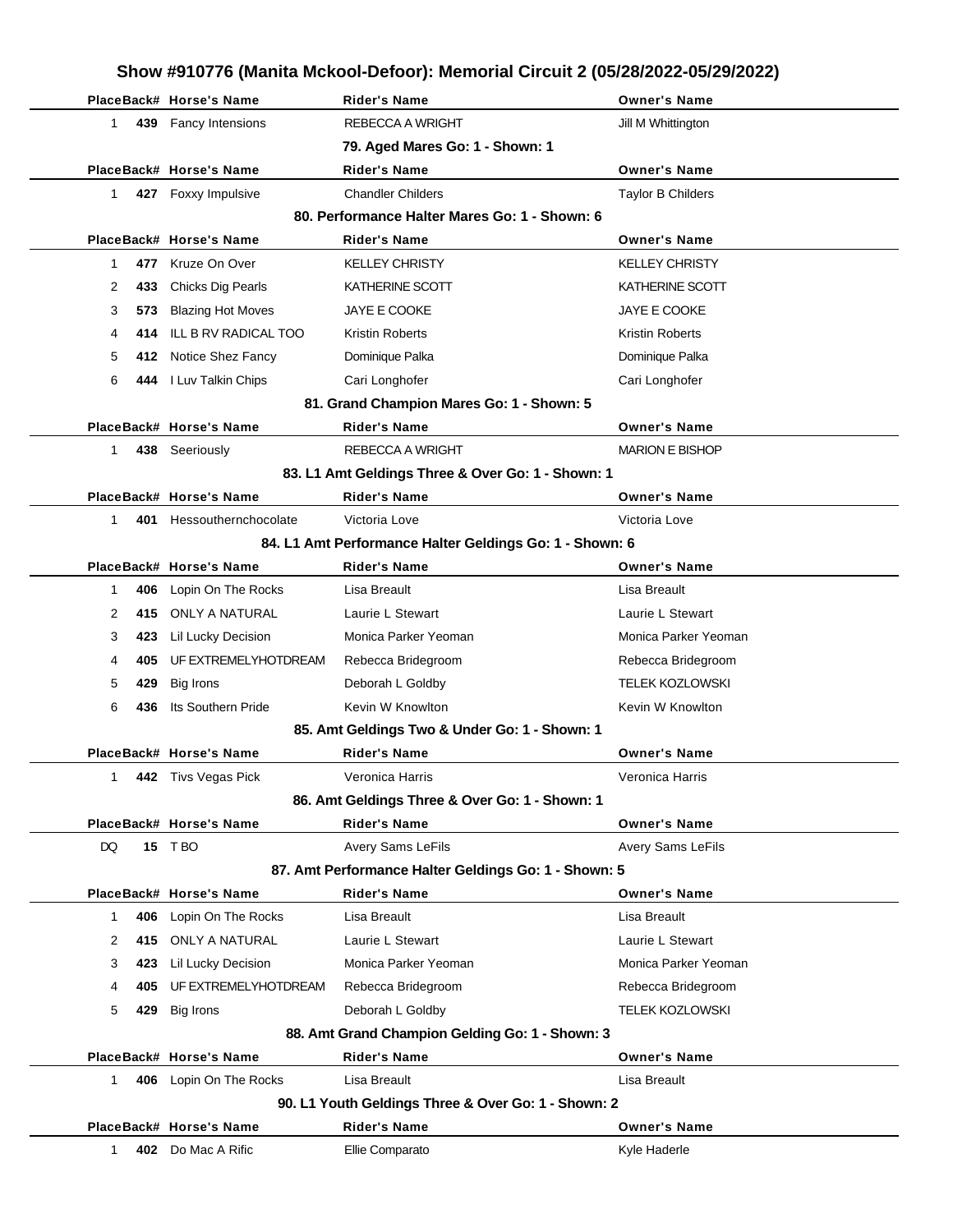|              |     |                          | Show #910776 (Manita Mckool-Defoor): Memorial Circuit 2 (05/28/2022-05/29/2022) |                        |
|--------------|-----|--------------------------|---------------------------------------------------------------------------------|------------------------|
| 2            |     | 122 HIGH STYLIN RASCAL   | Kylee Mcclendon                                                                 | Paula Haderle          |
|              |     |                          | 93. Youth Geldings Three & Over Go: 1 - Shown: 2                                |                        |
|              |     | PlaceBack# Horse's Name  | <b>Rider's Name</b>                                                             | <b>Owner's Name</b>    |
| $\mathbf{1}$ |     | 402 Do Mac A Rific       | Ellie Comparato                                                                 | Kyle Haderle           |
| 2            |     | 122 HIGH STYLIN RASCAL   | Kylee Mcclendon                                                                 | Paula Haderle          |
|              |     |                          | 94. Youth Performance Halter Geldings Go: 1 - Shown: 1                          |                        |
|              |     | PlaceBack# Horse's Name  | <b>Rider's Name</b>                                                             | <b>Owner's Name</b>    |
| 1            |     | 429 Big Irons            | Myah A Yeomans                                                                  | <b>TELEK KOZLOWSKI</b> |
|              |     |                          | 95. Youth Grand Champion Geldings Go: 1 - Shown: 3                              |                        |
|              |     | PlaceBack# Horse's Name  | <b>Rider's Name</b>                                                             | <b>Owner's Name</b>    |
| 1            |     | 429 Big Irons            | Myah A Yeomans                                                                  | <b>TELEK KOZLOWSKI</b> |
|              |     |                          | 98. Three Yr Old Geldings Go: 1 - Shown: 1                                      |                        |
|              |     | PlaceBack# Horse's Name  | <b>Rider's Name</b>                                                             | <b>Owner's Name</b>    |
| 1            |     | 401 Hessouthernchocolate | Victoria Love                                                                   | Victoria Love          |
|              |     |                          | 100. Performance Halter Geldings Go: 1 - Shown: 3                               |                        |
|              |     | PlaceBack# Horse's Name  | <b>Rider's Name</b>                                                             | <b>Owner's Name</b>    |
| 1            | 406 | Lopin On The Rocks       | Lisa Breault                                                                    | Lisa Breault           |
| 2            | 415 | <b>ONLY A NATURAL</b>    | <b>JENNY BAKER</b>                                                              | Laurie L Stewart       |
| 3            |     | 423 Lil Lucky Decision   | Monica Parker Yeoman                                                            | Monica Parker Yeoman   |
|              |     |                          | 101. Grand Champion Geldings Go: 1 - Shown: 3                                   |                        |
|              |     | PlaceBack# Horse's Name  | <b>Rider's Name</b>                                                             | <b>Owner's Name</b>    |
| $\mathbf{1}$ |     | 406 Lopin On The Rocks   | Lisa Breault                                                                    | Lisa Breault           |
|              |     |                          | 103. L1 Amt Showmanship at Halter Go: 1 - Shown: 14                             |                        |
|              |     | PlaceBack# Horse's Name  | <b>Rider's Name</b>                                                             | <b>Owner's Name</b>    |
| 1            |     | 423 Lil Lucky Decision   | Monica Parker Yeoman                                                            | Monica Parker Yeoman   |
| 2            | 15  | T BO                     | <b>Avery Sams LeFils</b>                                                        | Avery Sams LeFils      |
| 3            |     | 573 Blazing Hot Moves    | <b>JAYE E COOKE</b>                                                             | JAYE E COOKE           |
| 4            |     | 412 Notice Shez Fancy    | Dominique Palka                                                                 | Dominique Palka        |
| 5            | 429 | Big Irons                | Deborah L Goldby                                                                | <b>TELEK KOZLOWSKI</b> |
| 6            | 120 | Nota Moment Too Soon     | ROBERTA LOLSSON                                                                 | ROBERTA L OLSSON       |
| 7            | 425 | STRUTIN FOR PLEASURE     | Ashley George                                                                   | <b>OLIVIA HOECKER</b>  |
| 8            | 415 | ONLY A NATURAL           | Laurie L Stewart                                                                | Laurie L Stewart       |
| 9            |     | 173 DO A LAZY            | Kristin T Purkey                                                                | Kristin T Purkey       |
|              |     |                          | 104. L1 Youth Showmanship at Halter Go: 1 - Shown: 12                           |                        |
|              |     | PlaceBack# Horse's Name  | <b>Rider's Name</b>                                                             | <b>Owner's Name</b>    |
| 1            |     | 117 Uf A Reason To Move  | Layla Delvecchio                                                                | Joely DelVecchio       |
| 2            | 402 | Do Mac A Rific           | Ellie Comparato                                                                 | Kyle Haderle           |
| 3            | 125 | <b>JUST BE EASY</b>      | Alyssa Marie Bubb                                                               | Alyssa Marie Bubb      |
| 4            | 432 | <b>Clean Details</b>     | Chloe Sanders                                                                   | Payton M Holt          |
| 5            | 441 | RI Strutin My Stuff      | Molly Svenningsen                                                               | MICHELE L SVENNINGSEN  |
| 6            | 113 | RBB CLASSY CODE BLUE     | Olivia Grace Stein                                                              | Olivia Grace Stein     |
| 7            | 429 | Big Irons                | Myah A Yeomans                                                                  | TELEK KOZLOWSKI        |
| 8            | 427 | Foxxy Impulsive          | <b>Teal Bumstead</b>                                                            | Taylor B Childers      |
| 9            |     | 410 A Lucky Penney       | DELANEY R BAKER                                                                 | Micki Laney            |
|              |     |                          | 105. Amt Showmanship at Halter Go: 1 - Shown: 10                                |                        |
|              |     | PlaceBack# Horse's Name  | <b>Rider's Name</b>                                                             | <b>Owner's Name</b>    |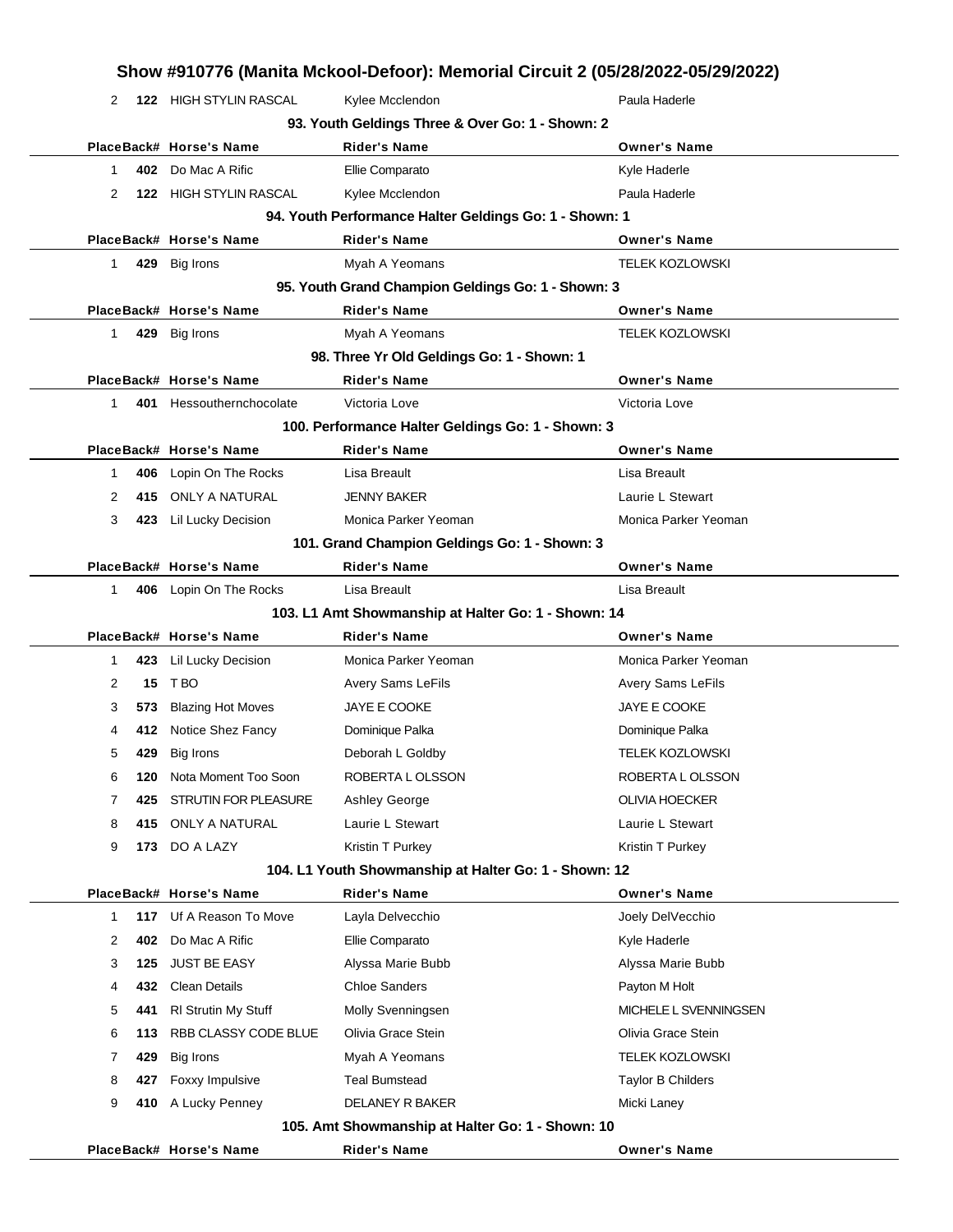| 1                                                            | 15         | T BO                                    | Avery Sams LeFils                                          | <b>Avery Sams LeFils</b>         |  |
|--------------------------------------------------------------|------------|-----------------------------------------|------------------------------------------------------------|----------------------------------|--|
| 2                                                            | 423        | Lil Lucky Decision                      | Monica Parker Yeoman                                       | Monica Parker Yeoman             |  |
| 3                                                            | 573        | <b>Blazing Hot Moves</b>                | JAYE E COOKE                                               | JAYE E COOKE                     |  |
| 4                                                            | 401        | Hessouthernchocolate                    | Victoria Love                                              | Victoria Love                    |  |
| 5                                                            | 444        | I Luv Talkin Chips                      | Cari Longhofer                                             | Cari Longhofer                   |  |
| 6                                                            | 412        | Notice Shez Fancy                       | Dominique Palka                                            | Dominique Palka                  |  |
| 7                                                            | 404        | Miss Chips Hot Bet                      | Rachel Martin                                              | Rachel Martin                    |  |
| 8                                                            | 173        | DO A LAZY                               | Kristin T Purkey                                           | Kristin T Purkey                 |  |
| 9                                                            | 120        | Nota Moment Too Soon                    | ROBERTA L OLSSON                                           | ROBERTA L OLSSON                 |  |
|                                                              |            |                                         | 107. Youth Showmanship at Halter Go: 1 - Shown: 7          |                                  |  |
|                                                              |            | PlaceBack# Horse's Name                 | <b>Rider's Name</b>                                        | <b>Owner's Name</b>              |  |
| 1                                                            | 117        | Uf A Reason To Move                     | Layla Delvecchio                                           | Joely DelVecchio                 |  |
| 2                                                            | 429        | Big Irons                               | Myah A Yeomans                                             | <b>TELEK KOZLOWSKI</b>           |  |
| 3                                                            | 432        | <b>Clean Details</b>                    | Payton M Holt                                              | Payton M Holt                    |  |
| 4                                                            | 402        | Do Mac A Rific                          | Ellie Comparato                                            | Kyle Haderle                     |  |
| 5                                                            | 122        | <b>HIGH STYLIN RASCAL</b>               | Kylee Mcclendon                                            | Paula Haderle                    |  |
| 6                                                            | 125        | <b>JUST BE EASY</b>                     | Alyssa Marie Bubb                                          | Alyssa Marie Bubb                |  |
| $\overline{7}$                                               | 113        | RBB CLASSY CODE BLUE                    | Olivia Grace Stein                                         | Olivia Grace Stein               |  |
|                                                              |            |                                         | 109. L1 Amt Walk Trot Hunter Under Saddle Go: 1 - Shown: 2 |                                  |  |
|                                                              |            | PlaceBack# Horse's Name                 | <b>Rider's Name</b>                                        | <b>Owner's Name</b>              |  |
| 1                                                            | 429        | Big Irons                               | Deborah L Goldby                                           | <b>TELEK KOZLOWSKI</b>           |  |
| 2                                                            | 120        | Nota Moment Too Soon                    | ROBERTA L OLSSON                                           | ROBERTA L OLSSON                 |  |
| 110. L1 Youth Walk Trot Hunter Under Saddle Go: 1 - Shown: 5 |            |                                         |                                                            |                                  |  |
|                                                              |            |                                         |                                                            |                                  |  |
|                                                              |            | PlaceBack# Horse's Name                 | <b>Rider's Name</b>                                        | <b>Owner's Name</b>              |  |
| 1                                                            | 432        | <b>Clean Details</b>                    | <b>Chloe Sanders</b>                                       | Payton M Holt                    |  |
| 2                                                            | 427        | Foxxy Impulsive                         | <b>Teal Bumstead</b>                                       | <b>Taylor B Childers</b>         |  |
| 3                                                            | 113        | RBB CLASSY CODE BLUE                    | Olivia Grace Stein                                         | Olivia Grace Stein               |  |
| 4                                                            | 402        | Do Mac A Rific                          | Ellie Comparato                                            | Kyle Haderle                     |  |
| 5                                                            | 428        | Sheza Hot Mechanic                      | <b>Channing Giles</b>                                      | Jolie Busby                      |  |
|                                                              |            |                                         | 111. L1 Hunter Under Saddle Go: 1 - Shown: 6               |                                  |  |
|                                                              |            | PlaceBack# Horse's Name                 | Rider's Name                                               | <b>Owner's Name</b>              |  |
| $\mathbf{1}$                                                 | 477        | Kruze On Over                           | <b>KELLEY CHRISTY</b>                                      | <b>KELLEY CHRISTY</b>            |  |
| 2                                                            | 409        | <b>HYPNOTYZED</b>                       | <b>TERRY T ANGELO</b>                                      | MARY R WYATT                     |  |
| 3                                                            | 430        | Made Like A Stetson                     | Abigail Marie Graham                                       | Abigail Marie Graham             |  |
| 4                                                            | 410        | A Lucky Penney                          | <b>JENNY BAKER</b>                                         | Micki Laney                      |  |
| 5                                                            | 412        | Notice Shez Fancy                       | Dominique Palka                                            | Dominique Palka                  |  |
| 6                                                            | 404        | Miss Chips Hot Bet                      | Rachel Martin                                              | Rachel Martin                    |  |
|                                                              |            |                                         | 112. L1 Amt Hunter Under Saddle Go: 1 - Shown: 10          |                                  |  |
|                                                              |            | PlaceBack# Horse's Name                 | Rider's Name                                               | <b>Owner's Name</b>              |  |
| $\mathbf{1}$                                                 | 409        | <b>HYPNOTYZED</b>                       | MARY R WYATT                                               | MARY R WYATT                     |  |
| 2                                                            | 433        | Chicks Dig Pearls                       | KATHERINE SCOTT                                            | KATHERINE SCOTT                  |  |
| 3                                                            | 88         | Just Let It Bee                         | Joely DelVecchio                                           | Layla Delvecchio                 |  |
| 4                                                            | 573        | <b>Blazing Hot Moves</b>                | JAYE E COOKE                                               | JAYE E COOKE                     |  |
| 5                                                            | 401        | Hessouthernchocolate                    | Victoria Love                                              | Victoria Love                    |  |
| 6<br>7                                                       | 404<br>412 | Miss Chips Hot Bet<br>Notice Shez Fancy | Rachel Martin<br>Dominique Palka                           | Rachel Martin<br>Dominique Palka |  |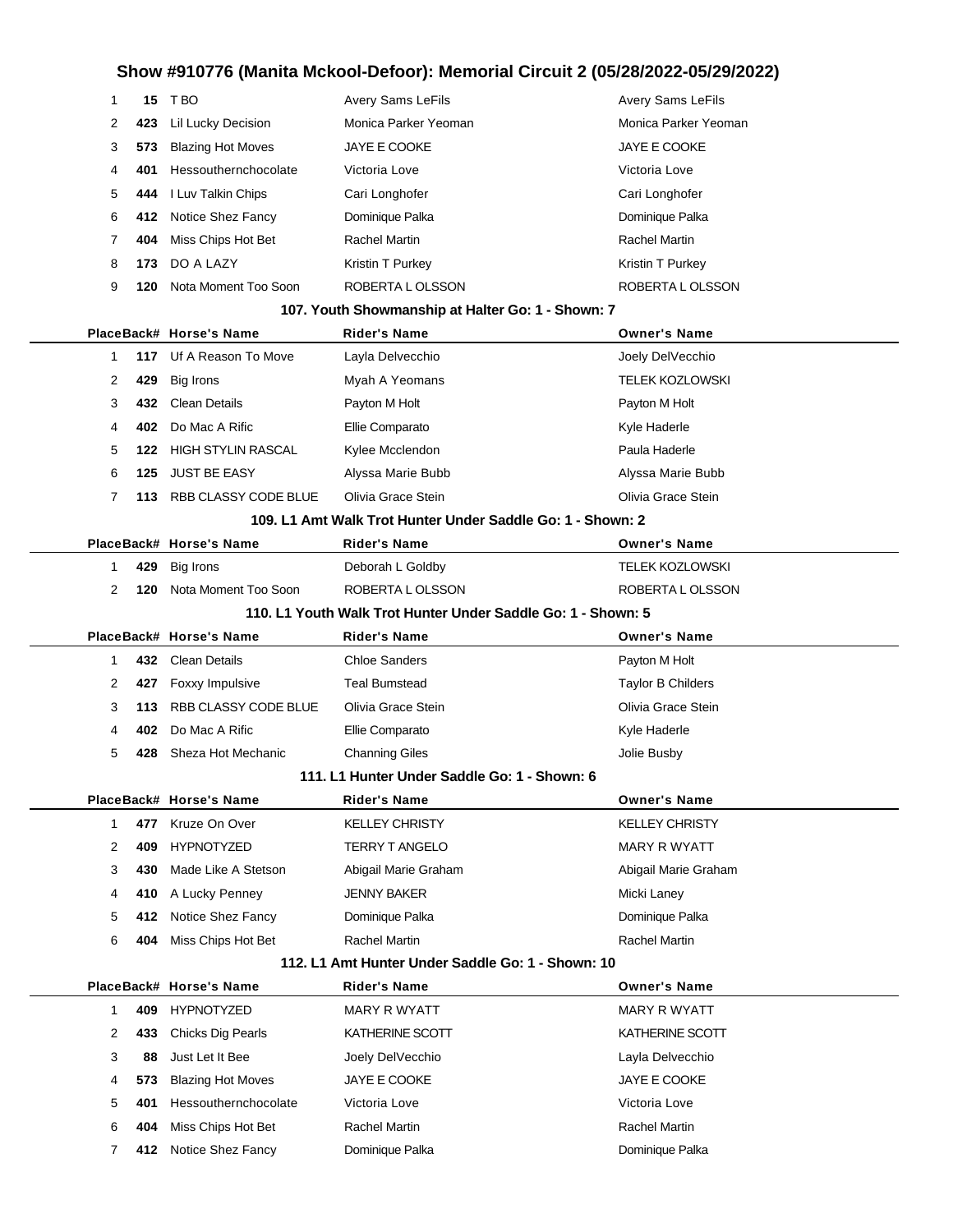|  | 405 UF EXTREMELYHOTDREAM | Rebecca Bridegroom | Rebecca Bridegroom |
|--|--------------------------|--------------------|--------------------|
|  | 9 436 Its Southern Pride | Kevin W Knowlton   | Kevin W Knowlton   |

| 9 | 436 | <b>Its Southern Pride</b> | Kevin W Knowiton                                              | Kevin W Knowiton        |
|---|-----|---------------------------|---------------------------------------------------------------|-------------------------|
|   |     |                           | 113. L1 Youth Hunter Under Saddle Go: 1 - Shown: 5            |                         |
|   |     | PlaceBack# Horse's Name   | <b>Rider's Name</b>                                           | <b>Owner's Name</b>     |
| 1 | 429 | <b>Big Irons</b>          | Myah A Yeomans                                                | <b>TELEK KOZLOWSKI</b>  |
| 2 | 117 | Uf A Reason To Move       | Layla Delvecchio                                              | Joely DelVecchio        |
| 3 | 410 | A Lucky Penney            | <b>DELANEY R BAKER</b>                                        | Micki Laney             |
| 4 | 125 | <b>JUST BE EASY</b>       | Alyssa Marie Bubb                                             | Alyssa Marie Bubb       |
| 5 | 122 | <b>HIGH STYLIN RASCAL</b> | Kylee Mcclendon                                               | Paula Haderle           |
|   |     |                           | 115. Amt Hunter Under Saddle Go: 1 - Shown: 4                 |                         |
|   |     | PlaceBack# Horse's Name   | <b>Rider's Name</b>                                           | <b>Owner's Name</b>     |
| 1 | 433 | Chicks Dig Pearls         | KATHERINE SCOTT                                               | KATHERINE SCOTT         |
| 2 | 401 | Hessouthernchocolate      | Victoria Love                                                 | Victoria Love           |
| 3 | 412 | Notice Shez Fancy         | Dominique Palka                                               | Dominique Palka         |
| 4 | 430 | Made Like A Stetson       | Abigail Marie Graham                                          | Abigail Marie Graham    |
|   |     |                           | 116. Amt Select Hunter Under Saddle Go: 1 - Shown: 7          |                         |
|   |     | PlaceBack# Horse's Name   | <b>Rider's Name</b>                                           | <b>Owner's Name</b>     |
| 1 | 477 | Kruze On Over             | <b>KELLEY CHRISTY</b>                                         | <b>KELLEY CHRISTY</b>   |
| 2 | 423 | Lil Lucky Decision        | <b>LINDA D PARKER</b>                                         | Monica Parker Yeoman    |
| 3 | 409 | <b>HYPNOTYZED</b>         | <b>MARY R WYATT</b>                                           | <b>MARY R WYATT</b>     |
| 4 | 88  | Just Let It Bee           | Joely DelVecchio                                              | Layla Delvecchio        |
| 5 | 573 | <b>Blazing Hot Moves</b>  | JAYE E COOKE                                                  | JAYE E COOKE            |
| 6 | 107 | Imma Hot Lazy Loper       | <b>RANDI STOCKDILL</b>                                        | <b>RANDI STOCKDILL</b>  |
| 7 | 180 | <b>Blazin Irons</b>       | <b>KATHRYN K TURNER</b>                                       | <b>KATHRYN K TURNER</b> |
|   |     |                           | 117. Youth Hunter Under Saddle Go: 1 - Shown: 5               |                         |
|   |     | PlaceBack# Horse's Name   | <b>Rider's Name</b>                                           | <b>Owner's Name</b>     |
| 1 | 429 | Big Irons                 | Myah A Yeomans                                                | <b>TELEK KOZLOWSKI</b>  |
| 2 | 117 | Uf A Reason To Move       | Layla Delvecchio                                              | Joely DelVecchio        |
| 3 | 432 | <b>Clean Details</b>      | Payton M Holt                                                 | Payton M Holt           |
| 4 | 125 | <b>JUST BE EASY</b>       | Alyssa Marie Bubb                                             | Alyssa Marie Bubb       |
| 5 | 122 | <b>HIGH STYLIN RASCAL</b> | Kylee Mcclendon                                               | Paula Haderle           |
|   |     |                           | 120. L1 Amt Walk Trot Hunt Seat Equitation Go: 1 - Shown: 2   |                         |
|   |     | PlaceBack# Horse's Name   | <b>Rider's Name</b>                                           | <b>Owner's Name</b>     |
| 1 | 429 | Big Irons                 | Deborah L Goldby                                              | <b>TELEK KOZLOWSKI</b>  |
| 2 | 120 | Nota Moment Too Soon      | ROBERTA LOLSSON                                               | ROBERTA LOLSSON         |
|   |     |                           | 121. L1 Youth Walk Trot Hunt Seat Equitation Go: 1 - Shown: 5 |                         |
|   |     | PlaceBack# Horse's Name   | <b>Rider's Name</b>                                           | <b>Owner's Name</b>     |
| 1 |     | 427 Foxxy Impulsive       | <b>Teal Bumstead</b>                                          | Taylor B Childers       |
| 2 | 432 | <b>Clean Details</b>      | <b>Chloe Sanders</b>                                          | Payton M Holt           |
| 3 |     | 113 RBB CLASSY CODE BLUE  | Olivia Grace Stein                                            | Olivia Grace Stein      |

**122. L1 Amt Hunt Seat Equitation Go: 1 - Shown: 7**

**402** Do Mac A Rific **Ellie Comparato** Ellie Comparato Kyle Haderle **428** Sheza Hot Mechanic Channing Giles Channing Community Channing Giles Channing Giles Channing Channing Channing Channing Channing Channing Channing Channing Channing Channing Channing Channing Channing Channing Chann

|    | PlaceBack# Horse's Name | Rider's Name     | <b>Owner's Name</b> |
|----|-------------------------|------------------|---------------------|
| 88 | Just Let It Bee         | Joely DelVecchio | Layla Delvecchio    |
|    | 2 412 Notice Shez Fancy | Dominique Palka  | Dominique Palka     |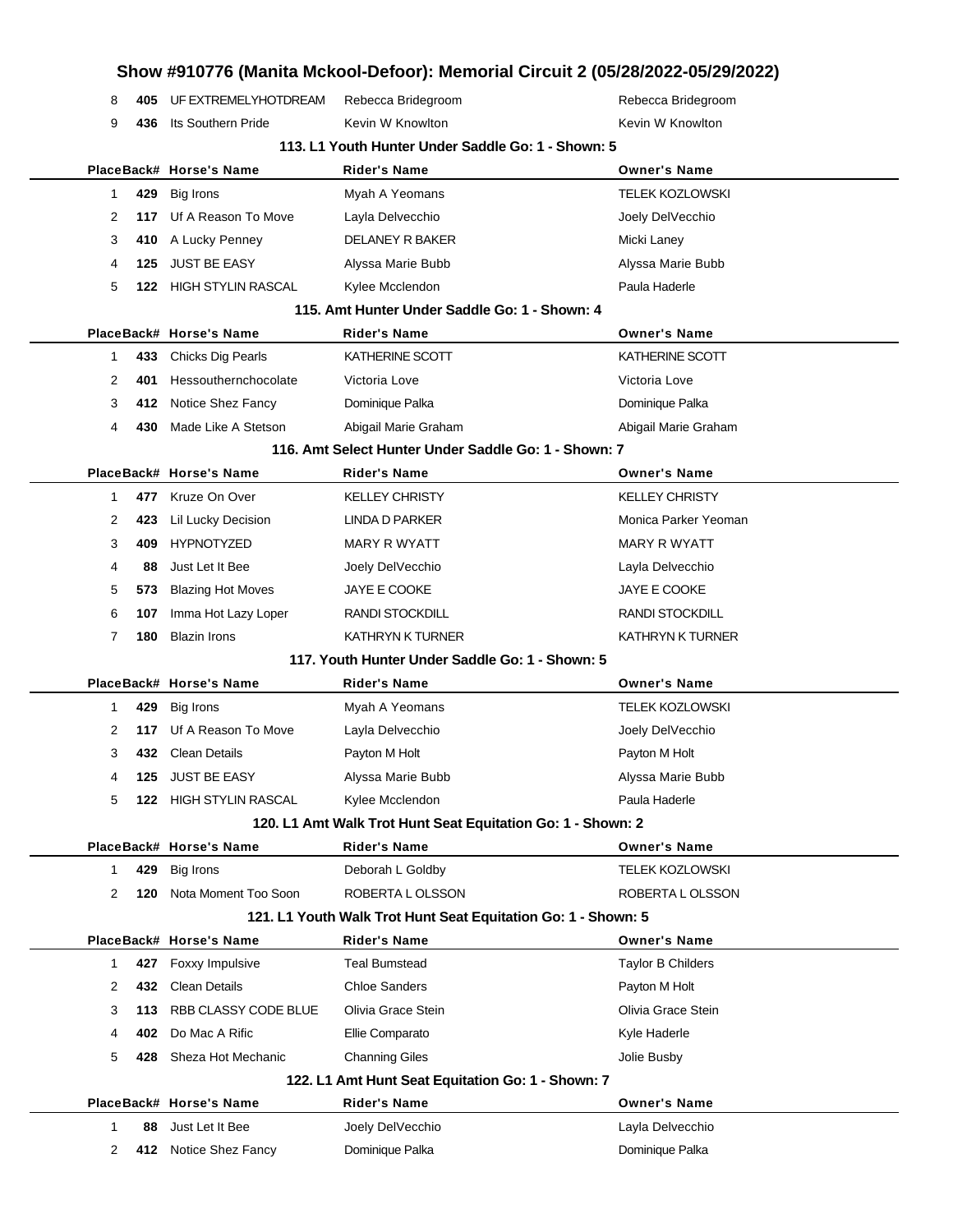| 3                                            | 107 | Imma Hot Lazy Loper      | <b>RANDI STOCKDILL</b>                                | <b>RANDI STOCKDILL</b> |  |  |
|----------------------------------------------|-----|--------------------------|-------------------------------------------------------|------------------------|--|--|
| 4                                            | 401 | Hessouthernchocolate     | Victoria Love                                         | Victoria Love          |  |  |
| 5                                            | 405 | UF EXTREMELYHOTDREAM     | Rebecca Bridegroom                                    | Rebecca Bridegroom     |  |  |
| 6                                            | 404 | Miss Chips Hot Bet       | Rachel Martin                                         | Rachel Martin          |  |  |
| 7                                            | 415 | <b>ONLY A NATURAL</b>    | Laurie L Stewart                                      | Laurie L Stewart       |  |  |
|                                              |     |                          | 123. L1 Youth Hunt Seat Equitation Go: 1 - Shown: 5   |                        |  |  |
|                                              |     | PlaceBack# Horse's Name  | <b>Rider's Name</b>                                   | <b>Owner's Name</b>    |  |  |
| 1                                            |     | 117 Uf A Reason To Move  | Layla Delvecchio                                      | Joely DelVecchio       |  |  |
| 2                                            | 429 | Big Irons                | Myah A Yeomans                                        | <b>TELEK KOZLOWSKI</b> |  |  |
| 3                                            | 410 | A Lucky Penney           | <b>DELANEY R BAKER</b>                                | Micki Laney            |  |  |
| 4                                            | 125 | <b>JUST BE EASY</b>      | Alyssa Marie Bubb                                     | Alyssa Marie Bubb      |  |  |
| 5                                            | 122 | HIGH STYLIN RASCAL       | Kylee Mcclendon                                       | Paula Haderle          |  |  |
|                                              |     |                          | 124. Amt Hunt Seat Equitation Go: 1 - Shown: 4        |                        |  |  |
|                                              |     | PlaceBack# Horse's Name  | <b>Rider's Name</b>                                   | <b>Owner's Name</b>    |  |  |
| $\mathbf{1}$                                 | 15  | T BO                     | Avery Sams LeFils                                     | Avery Sams LeFils      |  |  |
| 2                                            | 412 | Notice Shez Fancy        | Dominique Palka                                       | Dominique Palka        |  |  |
| 3                                            | 430 | Made Like A Stetson      | Abigail Marie Graham                                  | Abigail Marie Graham   |  |  |
| 4                                            | 103 | Ima Hot Iron             | <b>SUSAN BASQUEZ</b>                                  | <b>SUSAN BASQUEZ</b>   |  |  |
|                                              |     |                          | 125. Amt Select Hunt Seat Equitation Go: 1 - Shown: 6 |                        |  |  |
|                                              |     | PlaceBack# Horse's Name  | <b>Rider's Name</b>                                   | <b>Owner's Name</b>    |  |  |
| 1                                            | 423 | Lil Lucky Decision       | LINDA D PARKER                                        | Monica Parker Yeoman   |  |  |
| 2                                            | 88  | Just Let It Bee          | Joely DelVecchio                                      | Layla Delvecchio       |  |  |
| 3                                            | 107 | Imma Hot Lazy Loper      | <b>RANDI STOCKDILL</b>                                | <b>RANDI STOCKDILL</b> |  |  |
| 4                                            | 573 | <b>Blazing Hot Moves</b> | JAYE E COOKE                                          | <b>JAYE E COOKE</b>    |  |  |
| 5                                            | 415 | <b>ONLY A NATURAL</b>    | Laurie L Stewart                                      | Laurie L Stewart       |  |  |
| 6                                            | 180 | <b>Blazin Irons</b>      | KATHRYN K TURNER                                      | KATHRYN K TURNER       |  |  |
|                                              |     |                          | 126. Youth Hunt Seat Equitation Go: 1 - Shown: 5      |                        |  |  |
|                                              |     | PlaceBack# Horse's Name  | <b>Rider's Name</b>                                   | <b>Owner's Name</b>    |  |  |
| 1                                            |     | 117 Uf A Reason To Move  | Layla Delvecchio                                      | Joely DelVecchio       |  |  |
| 2                                            |     | 429 Big Irons            | Myah A Yeomans                                        | TELEK KOZLOWSKI        |  |  |
| 3                                            |     | 432 Clean Details        | Payton M Holt                                         | Payton M Holt          |  |  |
| 4                                            | 125 | <b>JUST BE EASY</b>      | Alyssa Marie Bubb                                     | Alyssa Marie Bubb      |  |  |
| 5                                            |     | 122 HIGH STYLIN RASCAL   | Kylee Mcclendon                                       | Paula Haderle          |  |  |
| 1013. Reserve Champion Mare Go: 1 - Shown: 6 |     |                          |                                                       |                        |  |  |
|                                              |     | PlaceBack# Horse's Name  | Rider's Name                                          | <b>Owner's Name</b>    |  |  |
| $\mathbf{1}$                                 |     | 439 Fancy Intensions     | REBECCA A WRIGHT                                      | Jill M Whittington     |  |  |
|                                              |     |                          | 1015. Reserve Champion Gelding Go: 1 - Shown: 3       |                        |  |  |
|                                              |     | PlaceBack# Horse's Name  | <b>Rider's Name</b>                                   | <b>Owner's Name</b>    |  |  |
| 1.                                           |     | 415 ONLY A NATURAL       | <b>JENNY BAKER</b>                                    | Laurie L Stewart       |  |  |
|                                              |     |                          | 1420. Western Pleasure Go: 1 - Shown: 8               |                        |  |  |
|                                              |     | PlaceBack# Horse's Name  | <b>Rider's Name</b>                                   | <b>Owner's Name</b>    |  |  |
| 1                                            | 406 | Lopin On The Rocks       | JENNY BAKER                                           | Lisa Breault           |  |  |
| 2                                            | 407 | Blue Ivy                 | <b>Whitney Barrs</b>                                  | <b>Whitney Barrs</b>   |  |  |
| 3                                            | 408 | Homerun Machine          | <b>TERRY T ANGELO</b>                                 | Amy Daniels            |  |  |
| 4                                            | 421 | SPOT LIGHTT              | PENNY DAIGLER                                         | PENNY DAIGLER          |  |  |
| 5                                            | 414 | ILL B RV RADICAL TOO     | Krystal Marie Haderle                                 | Kristin Roberts        |  |  |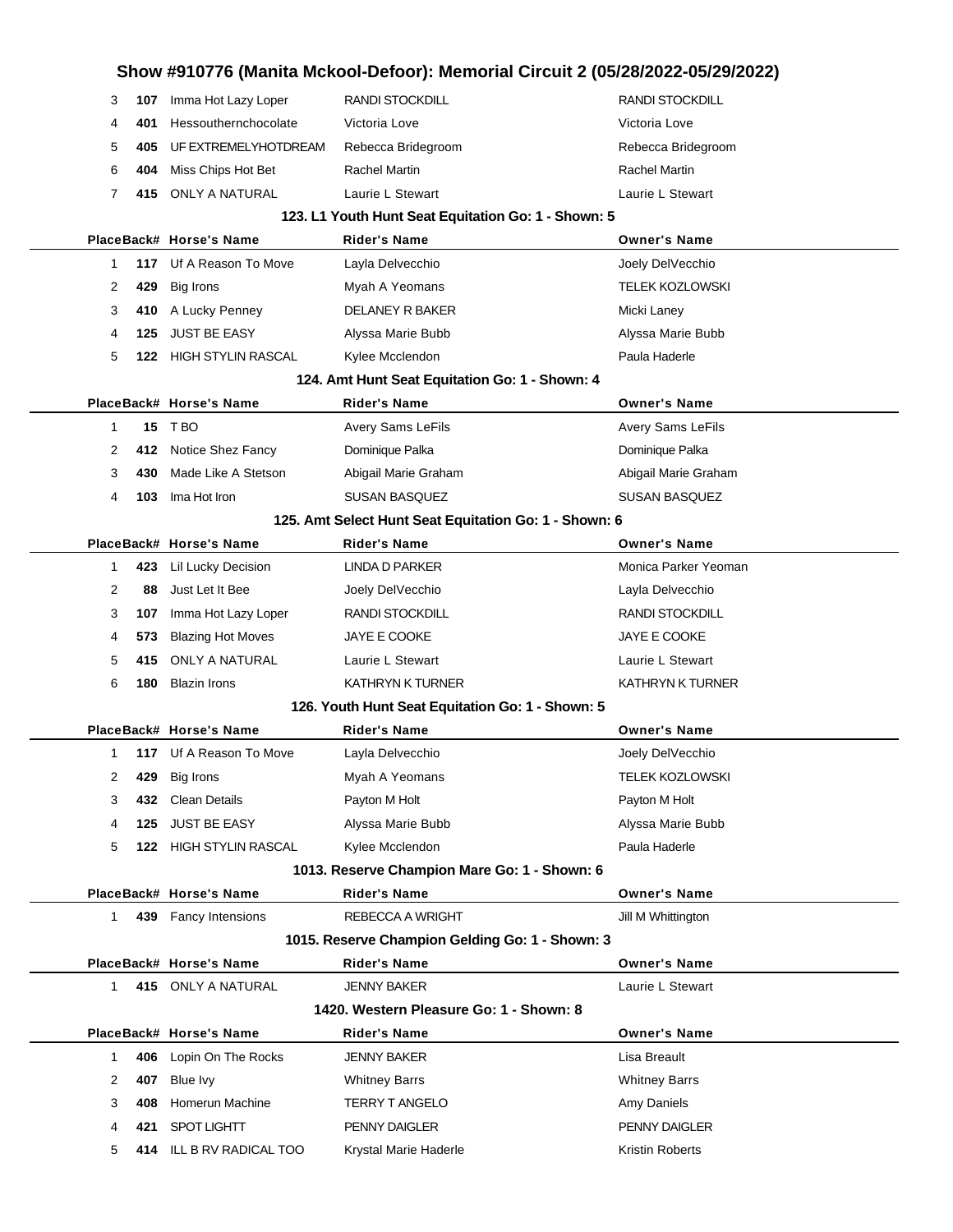| Show #910776 (Manita Mckool-Defoor): Memorial Circuit 2 (05/28/2022-05/29/2022) |     |                          |                                                       |                         |  |  |
|---------------------------------------------------------------------------------|-----|--------------------------|-------------------------------------------------------|-------------------------|--|--|
| 6                                                                               | 431 | Certainlyiresistable     | Sean P Knowles                                        | Rebecca C Mccain        |  |  |
|                                                                                 | 415 | <b>ONLY A NATURAL</b>    | Laurie L Stewart                                      | Laurie L Stewart        |  |  |
| DQ                                                                              | 420 | <b>BEST MADE MACHINE</b> | <b>BETH LEPPING</b>                                   | <b>BETH LEPPING</b>     |  |  |
|                                                                                 |     |                          | 1440. Hunter Under Saddle Go: 1 - Shown: 4            |                         |  |  |
|                                                                                 |     | PlaceBack# Horse's Name  | <b>Rider's Name</b>                                   | <b>Owner's Name</b>     |  |  |
| $\mathbf 1$                                                                     | 180 | <b>Blazin Irons</b>      | <b>KATHRYN K TURNER</b>                               | <b>KATHRYN K TURNER</b> |  |  |
| 2                                                                               | 88  | Just Let It Bee          | Layla Delvecchio                                      | Layla Delvecchio        |  |  |
| 3                                                                               |     | 410 A Lucky Penney       | <b>JENNY BAKER</b>                                    | Micki Laney             |  |  |
| DQ                                                                              | 415 | ONLY A NATURAL           | Laurie L Stewart                                      | Laurie L Stewart        |  |  |
|                                                                                 |     |                          | 2013. Amt Reserve Champion Mare Go: 1 - Shown: 6      |                         |  |  |
|                                                                                 |     | PlaceBack# Horse's Name  | <b>Rider's Name</b>                                   | <b>Owner's Name</b>     |  |  |
|                                                                                 |     | 439 Fancy Intensions     | Jill M Whittington                                    | Jill M Whittington      |  |  |
|                                                                                 |     |                          | 2015. Amt Reserve Champion Gelding Go: 1 - Shown: 3   |                         |  |  |
|                                                                                 |     | PlaceBack# Horse's Name  | <b>Rider's Name</b>                                   | <b>Owner's Name</b>     |  |  |
|                                                                                 |     | 415 ONLY A NATURAL       | Laurie L Stewart                                      | Laurie L Stewart        |  |  |
| 4013. Youth Reserve Champion Mares Go: 1 - Shown: 3                             |     |                          |                                                       |                         |  |  |
|                                                                                 |     | PlaceBack# Horse's Name  | <b>Rider's Name</b>                                   | <b>Owner's Name</b>     |  |  |
|                                                                                 |     | 125 JUST BE EASY         | Alyssa Marie Bubb                                     | Alyssa Marie Bubb       |  |  |
|                                                                                 |     |                          | 4015. Youth Reserve Champion Gelding Go: 1 - Shown: 3 |                         |  |  |
|                                                                                 |     | PlaceBack# Horse's Name  | <b>Rider's Name</b>                                   | <b>Owner's Name</b>     |  |  |
|                                                                                 |     | 402 Do Mac A Rific       | Ellie Comparato                                       | Kyle Haderle            |  |  |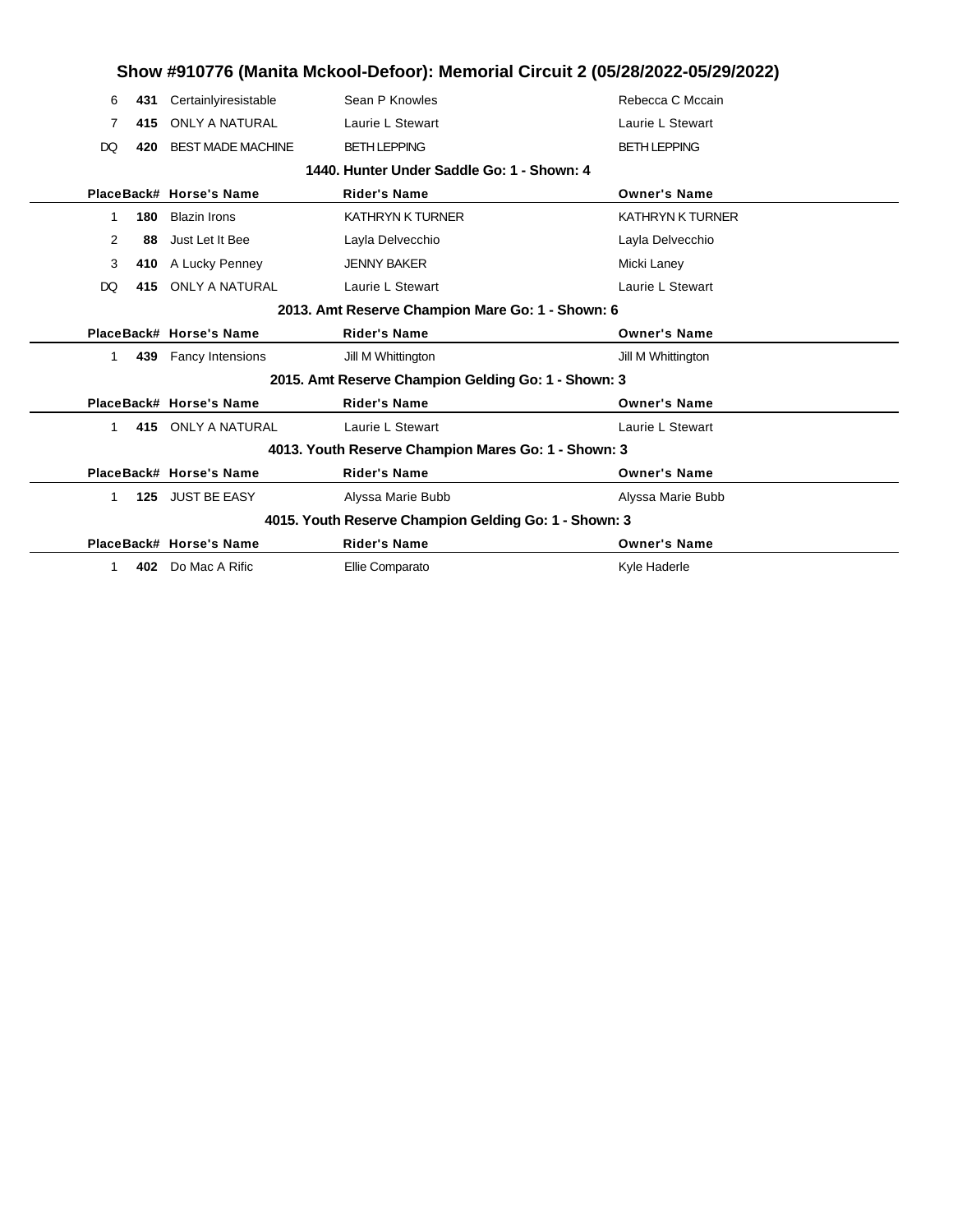### **1. Small Fry Trail Go: 1 - Shown: 1**

|              |     | PlaceBack# Horse's Name    | <b>Rider's Name</b>                          | <b>Owner's Name</b>       |
|--------------|-----|----------------------------|----------------------------------------------|---------------------------|
| 1.           |     | 416 UF IM WILLY YOURS      | <b>TAYLOR DAVIES</b>                         | KATHERINE DAVIES          |
|              |     |                            | 2. L1 Trail Go: 1 - Shown: 8                 |                           |
|              |     | PlaceBack# Horse's Name    | Rider's Name                                 | <b>Owner's Name</b>       |
| $\mathbf{1}$ |     | 414 ILL B RV RADICAL TOO   | Krystal Marie Haderle                        | <b>Kristin Roberts</b>    |
| 2            |     | 412 Notice Shez Fancy      | Dominique Palka                              | Dominique Palka           |
| 3            | 107 | Imma Hot Lazy Loper        | <b>ANDREY FERREIR</b>                        | <b>RANDI STOCKDILL</b>    |
| 4            |     | 410 A Lucky Penney         | <b>JENNY BAKER</b>                           | Micki Laney               |
| 5            | 419 | Sittin On My LazyBoy       | Sean P Knowles                               | Jeanette Sandra Mrs Evans |
| 6            | 404 | Miss Chips Hot Bet         | Rachel Martin                                | <b>Rachel Martin</b>      |
| 7            | 417 | KM EASY COME EASY GO       | <b>TYLER W ACHTENHAGEN</b>                   | <b>RPW SHOW HORSES</b>    |
| 8            |     | 405 UF EXTREMELYHOTDREAM   | Rebecca Bridegroom                           | Rebecca Bridegroom        |
|              |     |                            | 3. L1 Amt Walk Trot Trail Go: 1 - Shown: 4   |                           |
|              |     | PlaceBack# Horse's Name    | Rider's Name                                 | <b>Owner's Name</b>       |
|              |     | 1 1040 Chex Your Destiny   | Millie A Mauritzson                          | Millie A Mauritzson       |
| 2            |     | 416 UF IM WILLY YOURS      | KATHERINE DAVIES                             | KATHERINE DAVIES          |
| 3            | 120 | Nota Moment Too Soon       | ROBERTA L OLSSON                             | ROBERTA L OLSSON          |
| 4            |     | 410 A Lucky Penney         | Jena Robinson                                | Micki Laney               |
|              |     |                            | 4. L1 Youth Walk Trot Trail Go: 1 - Shown: 3 |                           |
|              |     | PlaceBack# Horse's Name    | <b>Rider's Name</b>                          | <b>Owner's Name</b>       |
| 1            | 113 | RBB CLASSY CODE BLUE       | Olivia Grace Stein                           | Olivia Grace Stein        |
| 2            | 402 | Do Mac A Rific             | Ellie Comparato                              | Kyle Haderle              |
| 3            |     | 416 UF IM WILLY YOURS      | <b>TAYLOR DAVIES</b>                         | KATHERINE DAVIES          |
|              |     |                            | 5. Junior Trail Go: 1 - Shown: 5             |                           |
|              |     | PlaceBack# Horse's Name    | Rider's Name                                 | <b>Owner's Name</b>       |
| 1            |     | 107 Imma Hot Lazy Loper    | <b>ANDREY FERREIR</b>                        | <b>RANDI STOCKDILL</b>    |
| 2            | 410 | A Lucky Penney             | <b>JENNY BAKER</b>                           | Micki Laney               |
| 3            | 404 | Miss Chips Hot Bet         | Rachel Martin                                | <b>Rachel Martin</b>      |
| 4            | 417 | KM EASY COME EASY GO       | <b>TYLER W ACHTENHAGEN</b>                   | <b>RPW SHOW HORSES</b>    |
| 5            | 405 | UF EXTREMELYHOTDREAM       | Rebecca Bridegroom                           | Rebecca Bridegroom        |
|              |     |                            | 6. L1 Amt Trail Go: 1 - Shown: 9             |                           |
|              |     | PlaceBack# Horse's Name    | Rider's Name                                 | <b>Owner's Name</b>       |
| 1            | 573 | <b>Blazing Hot Moves</b>   | JAYE E COOKE                                 | JAYE E COOKE              |
| 2            | 415 | ONLY A NATURAL             | Laurie L Stewart                             | Laurie L Stewart          |
| 3            | 412 | Notice Shez Fancy          | Dominique Palka                              | Dominique Palka           |
| 4            | 406 | Lopin On The Rocks         | Lisa Breault                                 | Lisa Breault              |
| 5            | 423 | Lil Lucky Decision         | <b>LINDA D PARKER</b>                        | Monica Parker Yeoman      |
| 6            | 404 | Miss Chips Hot Bet         | Rachel Martin                                | Rachel Martin             |
| 7            | 422 | Krymsun Rock               | DALE AUSLANDER                               | Kristin T Purkey          |
| 8            | 405 | UF EXTREMELYHOTDREAM       | Rebecca Bridegroom                           | Rebecca Bridegroom        |
| 9            | 414 | ILL B RV RADICAL TOO       | Kristin Roberts                              | <b>Kristin Roberts</b>    |
|              |     |                            | 7. L1 Youth Trail Go: 1 - Shown: 5           |                           |
|              |     | PlaceBack# Horse's Name    | <b>Rider's Name</b>                          | <b>Owner's Name</b>       |
| 1            | 413 | <b>RL A SUDDEN FEATURE</b> | Molly Svenningsen                            | MICHELE L SVENNINGSON     |
| 2            |     | 122 HIGH STYLIN RASCAL     | Kylee Mcclendon                              | Paula Haderle             |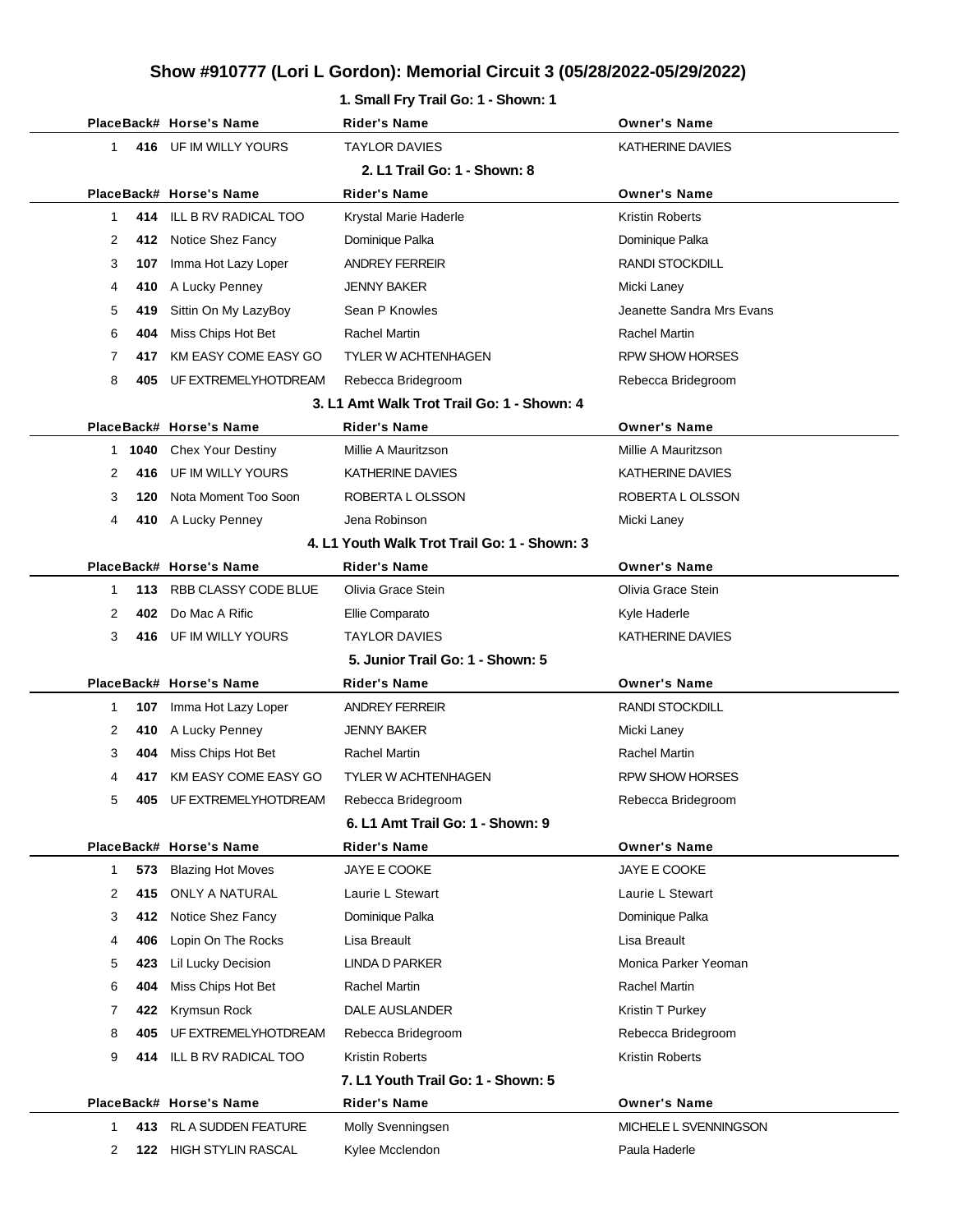| 3         | 410 A Lucky Penney                              | <b>DELANEY R BAKER</b>                          | Micki Laney                      |
|-----------|-------------------------------------------------|-------------------------------------------------|----------------------------------|
| 4<br>125  | <b>JUST BE EASY</b>                             | Alyssa Marie Bubb                               | Alyssa Marie Bubb                |
| DQ<br>88  | Just Let It Bee                                 | Layla Delvecchio                                | Layla Delvecchio                 |
|           |                                                 | 8. Amt Trail Go: 1 - Shown: 5                   |                                  |
|           | PlaceBack# Horse's Name                         | Rider's Name                                    | <b>Owner's Name</b>              |
| 1<br>444  | I Luv Talkin Chips                              | Cari Longhofer                                  | Cari Longhofer                   |
| 2<br>412  | Notice Shez Fancy                               | Dominique Palka                                 | Dominique Palka                  |
| 3<br>404  | Miss Chips Hot Bet                              | Rachel Martin                                   | <b>Rachel Martin</b>             |
| 4<br>405  | UF EXTREMELYHOTDREAM                            | Rebecca Bridegroom                              | Rebecca Bridegroom               |
| DQ<br>423 | Lil Lucky Decision                              | Monica Parker Yeoman                            | Monica Parker Yeoman             |
|           |                                                 | 9. Amt Select Trail Go: 1 - Shown: 6            |                                  |
|           | PlaceBack# Horse's Name                         | <b>Rider's Name</b>                             | <b>Owner's Name</b>              |
| 573<br>1  | <b>Blazing Hot Moves</b>                        | JAYE E COOKE                                    | JAYE E COOKE                     |
| 2<br>415  | <b>ONLY A NATURAL</b>                           | Laurie L Stewart                                | Laurie L Stewart                 |
| 3<br>107  | Imma Hot Lazy Loper                             | <b>RANDI STOCKDILL</b>                          | <b>RANDI STOCKDILL</b>           |
| 406<br>4  | Lopin On The Rocks                              | Lisa Breault                                    | Lisa Breault                     |
| 5<br>422  | Krymsun Rock                                    | DALE AUSLANDER                                  | Kristin T Purkey                 |
| 6<br>414  | ILL B RV RADICAL TOO                            | <b>Kristin Roberts</b>                          | <b>Kristin Roberts</b>           |
|           |                                                 | 10. Youth Trail Go: 1 - Shown: 3                |                                  |
|           | PlaceBack# Horse's Name                         | Rider's Name                                    | <b>Owner's Name</b>              |
| 1<br>413  | <b>RL A SUDDEN FEATURE</b>                      | Molly Svenningsen                               | MICHELE L SVENNINGSON            |
| 2<br>88   | Just Let It Bee                                 | Layla Delvecchio                                | Layla Delvecchio                 |
| 3<br>122  | <b>HIGH STYLIN RASCAL</b>                       | Kylee Mcclendon                                 | Paula Haderle                    |
|           |                                                 |                                                 |                                  |
|           |                                                 | 11. Senior Trail Go: 1 - Shown: 8               |                                  |
|           | PlaceBack# Horse's Name                         | Rider's Name                                    | <b>Owner's Name</b>              |
| 1<br>415  | <b>ONLY A NATURAL</b>                           | <b>JENNY BAKER</b>                              | Laurie L Stewart                 |
| 2<br>406  | Lopin On The Rocks                              | <b>JENNY BAKER</b>                              | Lisa Breault                     |
| 3<br>423  | Lil Lucky Decision                              | Monica Parker Yeoman                            | Monica Parker Yeoman             |
| 4         | 412 Notice Shez Fancy                           | Dominique Palka                                 | Dominique Palka                  |
| 5         | 444 I Luv Talkin Chips                          | Cari Longhofer                                  | Cari Longhofer                   |
| 6         | 419 Sittin On My LazyBoy                        | Sean P Knowles                                  | Jeanette Sandra Mrs Evans        |
| 7<br>414  | ILL B RV RADICAL TOO                            | Krystal Marie Haderle                           | <b>Kristin Roberts</b>           |
| DQ<br>88  | Just Let It Bee                                 | THEODORE W GROSE IV                             | Layla Delvecchio                 |
|           |                                                 | 12. LEADLINE 6 & UNDER Go: 1 - Shown: 2         |                                  |
|           | PlaceBack# Horse's Name                         | Rider's Name                                    | <b>Owner's Name</b>              |
| 0         | 427 Foxxy Impulsive                             | <b>Chandler Childers</b>                        | <b>Taylor B Childers</b>         |
| 0         | 431 Certainlyiresistable                        | Harper Knowles                                  | Rebecca C Mccain                 |
|           |                                                 | 13. Small Fry Western Pleasure Go: 1 - Shown: 2 |                                  |
|           | PlaceBack# Horse's Name                         | Rider's Name                                    | <b>Owner's Name</b>              |
| 1         | 431 Certainlyiresistable                        | Hayden Marie Knowles                            | Rebecca C Mccain                 |
| 2         | 416 UF IM WILLY YOURS                           | <b>TAYLOR DAVIES</b>                            | KATHERINE DAVIES                 |
|           |                                                 | 14. L1 Western Pleasure Go: 1 - Shown: 5        |                                  |
|           | PlaceBack# Horse's Name                         | <b>Rider's Name</b>                             | <b>Owner's Name</b>              |
| 1         | 418 KM BEST TO BE BLAZIN                        | <b>TYLER W ACHTENHAGEN</b>                      | Garcia Quarter Horses            |
| 2<br>3    | 435 Best Holla Dayz<br>414 ILL B RV RADICAL TOO | DELANEY R BAKER<br>Kristin Roberts              | Shawn Johnson<br>Kristin Roberts |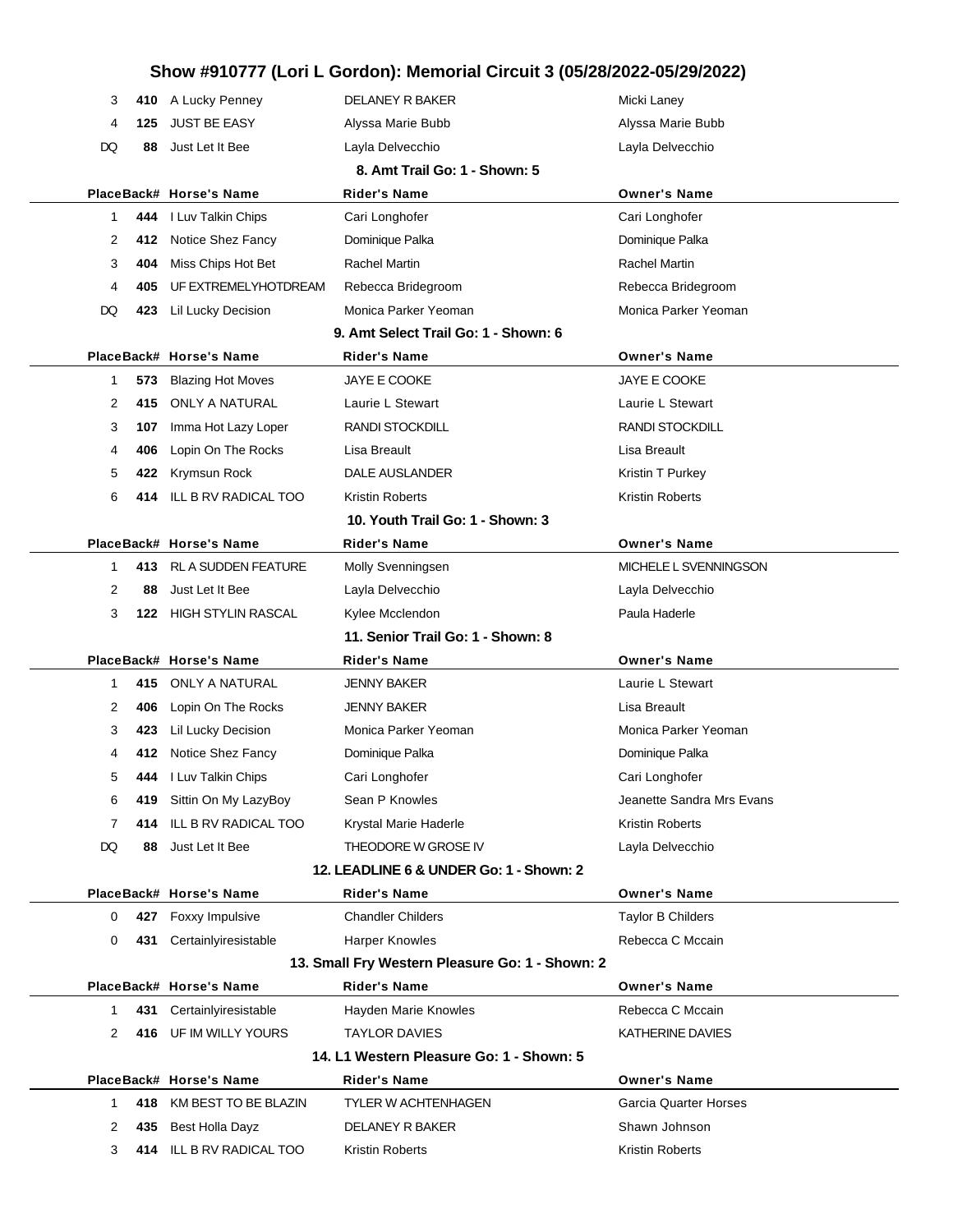| 4            | 424  | <b>EXTREMELY DELICIOUS</b> | <b>MARCUS NOGUELLA</b>                                   | Kyle Kiper                |
|--------------|------|----------------------------|----------------------------------------------------------|---------------------------|
| 5            | 401  | Hessouthernchocolate       | Victoria Love                                            | Victoria Love             |
|              |      |                            | 15. L1 Amt Walk Trot Western Pleasure Go: 1 - Shown: 5   |                           |
|              |      | PlaceBack# Horse's Name    | <b>Rider's Name</b>                                      | <b>Owner's Name</b>       |
| 1            | 1040 | <b>Chex Your Destiny</b>   | Millie A Mauritzson                                      | Millie A Mauritzson       |
| 2            | 15   | T BO                       | Kim R Sams                                               | <b>Avery Sams LeFils</b>  |
| 3            | 416  | UF IM WILLY YOURS          | KATHERINE DAVIES                                         | <b>KATHERINE DAVIES</b>   |
| 4            | 410  | A Lucky Penney             | Jena Robinson                                            | Micki Laney               |
| 5            | 120  | Nota Moment Too Soon       | ROBERTA L OLSSON                                         | ROBERTA L OLSSON          |
|              |      |                            | 16. L1 Youth Walk Trot Western Pleasure Go: 1 - Shown: 4 |                           |
|              |      | PlaceBack# Horse's Name    | <b>Rider's Name</b>                                      | <b>Owner's Name</b>       |
| $\mathbf{1}$ | 113  | RBB CLASSY CODE BLUE       | Olivia Grace Stein                                       | Olivia Grace Stein        |
| 2            | 402  | Do Mac A Rific             | Ellie Comparato                                          | Kyle Haderle              |
| 3            | 427  | Foxxy Impulsive            | <b>Teal Bumstead</b>                                     | <b>Taylor B Childers</b>  |
| 4            | 428  | Sheza Hot Mechanic         | <b>Channing Giles</b>                                    | Jolie Busby               |
|              |      |                            | 17. L1 Amt Western Pleasure Go: 1 - Shown: 9             |                           |
|              |      | PlaceBack# Horse's Name    | <b>Rider's Name</b>                                      | <b>Owner's Name</b>       |
| $\mathbf{1}$ | 406  | Lopin On The Rocks         | Lisa Breault                                             | Lisa Breault              |
| 2            | 423  | Lil Lucky Decision         | Monica Parker Yeoman                                     | Monica Parker Yeoman      |
| 3            | 407  | Blue Ivy                   | <b>Whitney Barrs</b>                                     | <b>Whitney Barrs</b>      |
| 4            | 15   | T BO                       | Avery Sams LeFils                                        | <b>Avery Sams LeFils</b>  |
| 5            | 434  | Lazy By The Bay            | <b>LINDA D PARKER</b>                                    | Monica Parker Yeoman      |
| 6            | 401  | Hessouthernchocolate       | Victoria Love                                            | Victoria Love             |
| 7            | 424  | <b>EXTREMELY DELICIOUS</b> | Kyle Kiper                                               | Kyle Kiper                |
| 8            | 404  | Miss Chips Hot Bet         | Rachel Martin                                            | <b>Rachel Martin</b>      |
| 9            | 405  | UF EXTREMELYHOTDREAM       | Rebecca Bridegroom                                       | Rebecca Bridegroom        |
|              |      |                            | 18. L1 Youth Western Pleasure Go: 1 - Shown: 3           |                           |
|              |      | PlaceBack# Horse's Name    | <b>Rider's Name</b>                                      | <b>Owner's Name</b>       |
| $\mathbf{1}$ |      | 435 Best Holla Davz        | <b>DELANEY R BAKER</b>                                   | Shawn Johnson             |
| 2            | 122  | <b>HIGH STYLIN RASCAL</b>  | Kylee Mcclendon                                          | Paula Haderle             |
| 3            | 125  | <b>JUST BE EASY</b>        | Alyssa Marie Bubb                                        | Alyssa Marie Bubb         |
|              |      |                            | 20. Amt Western Pleasure Go: 1 - Shown: 5                |                           |
|              |      | PlaceBack# Horse's Name    | <b>Rider's Name</b>                                      | <b>Owner's Name</b>       |
| $\mathbf{1}$ | 15   | T BO                       | Avery Sams LeFils                                        | Avery Sams LeFils         |
| 2            | 407  | Blue Ivy                   | <b>Whitney Barrs</b>                                     | <b>Whitney Barrs</b>      |
| 3            | 420  | <b>BEST MADE MACHINE</b>   | <b>BETH LEPPING</b>                                      | <b>BETH LEPPING</b>       |
| 4            | 423  | Lil Lucky Decision         | Monica Parker Yeoman                                     | Monica Parker Yeoman      |
| 5            | 444  | I Luv Talkin Chips         | Cari Longhofer                                           | Cari Longhofer            |
|              |      |                            | 21. Amt Select Western Pleasure Go: 1 - Shown: 4         |                           |
|              |      | PlaceBack# Horse's Name    | <b>Rider's Name</b>                                      | <b>Owner's Name</b>       |
| 1            | 406  | Lopin On The Rocks         | Lisa Breault                                             | Lisa Breault              |
| 2            | 419  | Sittin On My LazyBoy       | Mrs Jeanette Sandra Evans                                | Jeanette Sandra Mrs Evans |
| 3            | 421  | <b>SPOT LIGHTT</b>         | PENNY DAIGLER                                            | PENNY DAIGLER             |
| 4            | 415  | <b>ONLY A NATURAL</b>      | Laurie L Stewart                                         | Laurie L Stewart          |
|              |      |                            | 22. Youth Western Pleasure Go: 1 - Shown: 2              |                           |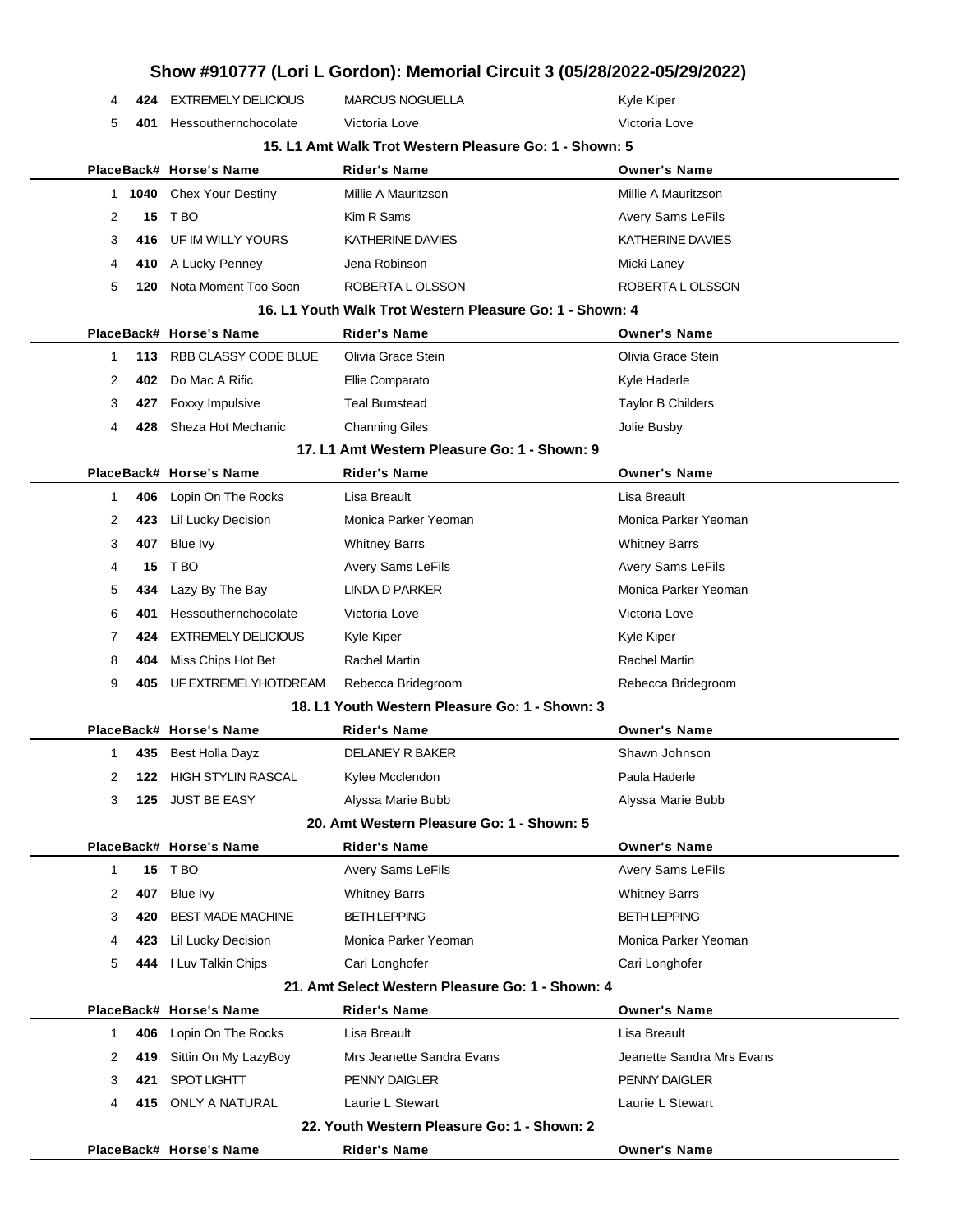|              |      |                           | Show #910777 (Lori L Gordon): Memorial Circuit 3 (05/28/2022-05/29/2022) |                              |
|--------------|------|---------------------------|--------------------------------------------------------------------------|------------------------------|
| 1            |      | 125 JUST BE EASY          | Alyssa Marie Bubb                                                        | Alyssa Marie Bubb            |
| DQ           | 122  | HIGH STYLIN RASCAL        | Kylee Mcclendon                                                          | Paula Haderle                |
|              |      |                           | 25. L1 Amt Walk Trot Horsemanship Go: 1 - Shown: 4                       |                              |
|              |      | PlaceBack# Horse's Name   | <b>Rider's Name</b>                                                      | <b>Owner's Name</b>          |
| 1.           | 1040 | <b>Chex Your Destiny</b>  | Millie A Mauritzson                                                      | Millie A Mauritzson          |
| 2            | 410  | A Lucky Penney            | Jena Robinson                                                            | Micki Laney                  |
| 3            | 120  | Nota Moment Too Soon      | ROBERTA LOLSSON                                                          | ROBERTA L OLSSON             |
| 4            |      | <b>15 TBO</b>             | Kim R Sams                                                               | Avery Sams LeFils            |
|              |      |                           | 26. L1 Youth Walk Trot Horsemanship Go: 1 - Shown: 4                     |                              |
|              |      | PlaceBack# Horse's Name   | <b>Rider's Name</b>                                                      | <b>Owner's Name</b>          |
| 1            | 113  | RBB CLASSY CODE BLUE      | Olivia Grace Stein                                                       | Olivia Grace Stein           |
| 2            | 428  | Sheza Hot Mechanic        | <b>Channing Giles</b>                                                    | Jolie Busby                  |
| 3            | 402  | Do Mac A Rific            | Ellie Comparato                                                          | Kyle Haderle                 |
| 4            | 427  | Foxxy Impulsive           | <b>Teal Bumstead</b>                                                     | <b>Taylor B Childers</b>     |
|              |      |                           | 27. L1 Amt Western Horsemanship Go: 1 - Shown: 13                        |                              |
|              |      | PlaceBack# Horse's Name   | <b>Rider's Name</b>                                                      | <b>Owner's Name</b>          |
| 1            | 573  | <b>Blazing Hot Moves</b>  | JAYE E COOKE                                                             | JAYE E COOKE                 |
| 2            | 406  | Lopin On The Rocks        | Lisa Breault                                                             | Lisa Breault                 |
| 3            | 16   | Thee Redzone              | <b>BRANDY GATES</b>                                                      | <b>BRANDY GATES HALLADAY</b> |
| 4            | 415  | ONLY A NATURAL            | Laurie L Stewart                                                         | Laurie L Stewart             |
| 5            | 434  | Lazy By The Bay           | LINDA D PARKER                                                           | Monica Parker Yeoman         |
| 6            | 15   | T BO                      | Avery Sams LeFils                                                        | <b>Avery Sams LeFils</b>     |
| 7            | 425  | STRUTIN FOR PLEASURE      | Ashley George                                                            | <b>OLIVIA HOECKER</b>        |
| 8            | 88   | Just Let It Bee           | Joely DelVecchio                                                         | Layla Delvecchio             |
| 9            |      | 412 Notice Shez Fancy     | Dominique Palka                                                          | Dominique Palka              |
|              |      |                           | 28. L1 Youth Western Horsemanship Go: 1 - Shown: 7                       |                              |
|              |      | PlaceBack# Horse's Name   | <b>Rider's Name</b>                                                      | <b>Owner's Name</b>          |
| 1            |      | 410 A Lucky Penney        | DELANEY R BAKER                                                          | Micki Laney                  |
| 2            |      | 417 KM EASY COME EASY GO  | Molly Svenningsen                                                        | <b>RPW SHOW HORSES</b>       |
| 3            | 429  | Big Irons                 | Myah A Yeomans                                                           | <b>TELEK KOZLOWSKI</b>       |
| 4            | 425  | STRUTIN FOR PLEASURE      | Haley Edgin                                                              | <b>OLIVIA HOECKER</b>        |
| 5            | 432  | <b>Clean Details</b>      | Payton M Holt                                                            | Payton M Holt                |
| 6            | 125  | <b>JUST BE EASY</b>       | Alyssa Marie Bubb                                                        | Alyssa Marie Bubb            |
| 7            | 122  | <b>HIGH STYLIN RASCAL</b> | Kylee Mcclendon                                                          | Paula Haderle                |
|              |      |                           | 29. Amt Western Horsemanship Go: 1 - Shown: 4                            |                              |
|              |      | PlaceBack# Horse's Name   | <b>Rider's Name</b>                                                      | <b>Owner's Name</b>          |
| 1            |      | 444 I Luv Talkin Chips    | Cari Longhofer                                                           | Cari Longhofer               |
| 2            | 423  | Lil Lucky Decision        | Monica Parker Yeoman                                                     | Monica Parker Yeoman         |
| 3            | 15   | T BO                      | Avery Sams LeFils                                                        | Avery Sams LeFils            |
| 4            |      | 412 Notice Shez Fancy     | Dominique Palka                                                          | Dominique Palka              |
|              |      |                           | 30. Amt Select Western Horsemanship Go: 1 - Shown: 5                     |                              |
|              |      | PlaceBack# Horse's Name   | <b>Rider's Name</b>                                                      | <b>Owner's Name</b>          |
| $\mathbf{1}$ | 573  | <b>Blazing Hot Moves</b>  | JAYE E COOKE                                                             | JAYE E COOKE                 |
| 2            | 107  | Imma Hot Lazy Loper       | RANDI STOCKDILL                                                          | RANDI STOCKDILL              |
| 3            | 415  | <b>ONLY A NATURAL</b>     | Laurie L Stewart                                                         | Laurie L Stewart             |
| 4            |      | 414 ILL B RV RADICAL TOO  | Kristin Roberts                                                          | Kristin Roberts              |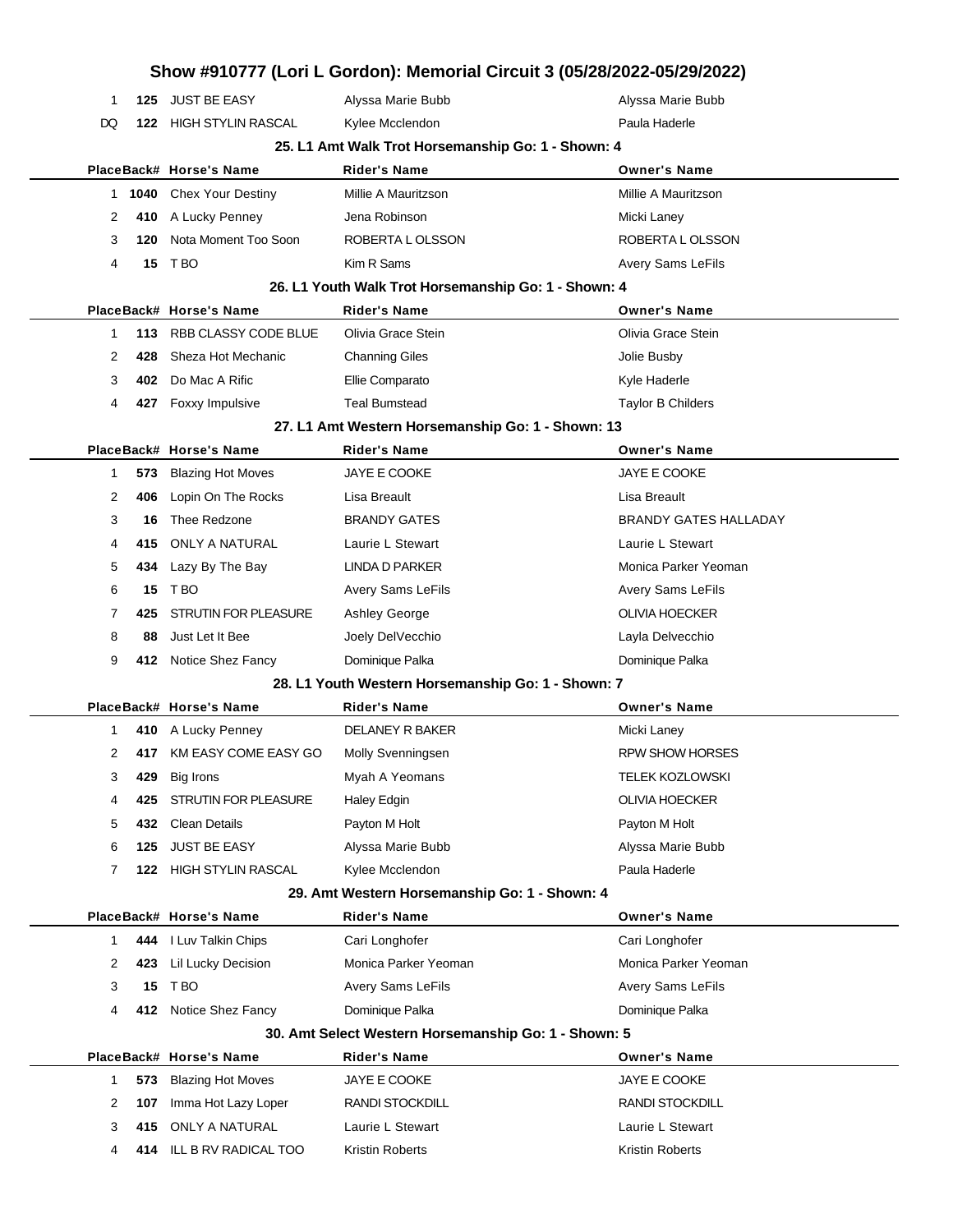| 5            |     | 88 Just Let It Bee       | Joely DelVecchio                                     | Layla Delvecchio       |
|--------------|-----|--------------------------|------------------------------------------------------|------------------------|
|              |     |                          | 31. Youth Western Horsemanship Go: 1 - Shown: 4      |                        |
|              |     | PlaceBack# Horse's Name  | <b>Rider's Name</b>                                  | <b>Owner's Name</b>    |
| 1            | 429 | <b>Big Irons</b>         | Myah A Yeomans                                       | <b>TELEK KOZLOWSKI</b> |
| 2            | 432 | <b>Clean Details</b>     | Payton M Holt                                        | Payton M Holt          |
| 3            | 125 | <b>JUST BE EASY</b>      | Alyssa Marie Bubb                                    | Alyssa Marie Bubb      |
| 4            |     | 122 HIGH STYLIN RASCAL   | Kylee Mcclendon                                      | Paula Haderle          |
|              |     |                          | 35. L1 Western Riding Go: 1 - Shown: 1               |                        |
|              |     | PlaceBack# Horse's Name  | <b>Rider's Name</b>                                  | <b>Owner's Name</b>    |
| $\mathbf{1}$ |     | 444 I Luv Talkin Chips   | Cari Longhofer                                       | Cari Longhofer         |
|              |     |                          | 36. L1 Amt Western Riding Go: 1 - Shown: 1           |                        |
|              |     | PlaceBack# Horse's Name  | <b>Rider's Name</b>                                  | <b>Owner's Name</b>    |
| $\mathbf{1}$ |     | 444 I Luv Talkin Chips   | Cari Longhofer                                       | Cari Longhofer         |
|              |     |                          | 37. Amt Western Riding Go: 1 - Shown: 2              |                        |
|              |     | PlaceBack# Horse's Name  | <b>Rider's Name</b>                                  | <b>Owner's Name</b>    |
| 1            |     | 423 Lil Lucky Decision   | Monica Parker Yeoman                                 | Monica Parker Yeoman   |
| 2            |     | 444 I Luv Talkin Chips   | Cari Longhofer                                       | Cari Longhofer         |
|              |     |                          | 39. Western Riding Go: 1 - Shown: 2                  |                        |
|              |     | PlaceBack# Horse's Name  | <b>Rider's Name</b>                                  | <b>Owner's Name</b>    |
| 1            | 423 | Lil Lucky Decision       | Monica Parker Yeoman                                 | Monica Parker Yeoman   |
| 2            |     | 444 I Luv Talkin Chips   | Cari Longhofer                                       | Cari Longhofer         |
|              |     |                          | 40. Ranch Pleasure Go: 1 - Shown: 1                  |                        |
|              |     | PlaceBack# Horse's Name  | Rider's Name                                         | <b>Owner's Name</b>    |
| $\mathbf 1$  |     | 425 STRUTIN FOR PLEASURE | Ashley George                                        | <b>OLIVIA HOECKER</b>  |
|              |     |                          | 45. L1 Youth Ranch Riding Go: 1 - Shown: 1           |                        |
|              |     | PlaceBack# Horse's Name  | <b>Rider's Name</b>                                  | <b>Owner's Name</b>    |
| 1            |     | 425 STRUTIN FOR PLEASURE | <b>Haley Edgin</b>                                   | <b>OLIVIA HOECKER</b>  |
|              |     |                          | 46. L1 Amt Ranch Riding Go: 1 - Shown: 2             |                        |
|              |     | PlaceBack# Horse's Name  | <b>Rider's Name</b>                                  | <b>Owner's Name</b>    |
|              |     | 573 Blazing Hot Moves    | JAYE E COOKE                                         | JAYE E COOKE           |
| 2            |     | 425 STRUTIN FOR PLEASURE | Ashley George                                        | <b>OLIVIA HOECKER</b>  |
|              |     |                          | 52. Amt Stallions Two & Under Go: 1 - Shown: 1       |                        |
|              |     | PlaceBack# Horse's Name  | <b>Rider's Name</b>                                  | <b>Owner's Name</b>    |
| $\mathbf{1}$ |     | 437 Won Tru Legacy       | Michael J Wright                                     | Michael J Wright       |
|              |     |                          | 56. Yearling Stallions Go: 1 - Shown: 1              |                        |
|              |     | PlaceBack# Horse's Name  | <b>Rider's Name</b>                                  | <b>Owner's Name</b>    |
| $\mathbf{1}$ |     | 437 Won Tru Legacy       | Michael J Wright                                     | Michael J Wright       |
|              |     |                          | 63. L1 Amt Mares Three & Over Go: 1 - Shown: 1       |                        |
|              |     | PlaceBack# Horse's Name  | <b>Rider's Name</b>                                  | <b>Owner's Name</b>    |
| $\mathbf 1$  |     | 120 Nota Moment Too Soon | ROBERTA LOLSSON                                      | ROBERTA L OLSSON       |
|              |     |                          | 64. L1 Amt Performance Halter Mares Go: 1 - Shown: 7 |                        |
|              |     | PlaceBack# Horse's Name  | <b>Rider's Name</b>                                  | <b>Owner's Name</b>    |
| $\mathbf{1}$ | 433 | Chicks Dig Pearls        | KATHERINE SCOTT                                      | KATHERINE SCOTT        |
| 2            | 414 | ILL B RV RADICAL TOO     | Kristin Roberts                                      | <b>Kristin Roberts</b> |
| 3            | 573 | <b>Blazing Hot Moves</b> | JAYE E COOKE                                         | JAYE E COOKE           |
| 4            | 412 | Notice Shez Fancy        | Dominique Palka                                      | Dominique Palka        |
|              |     |                          |                                                      |                        |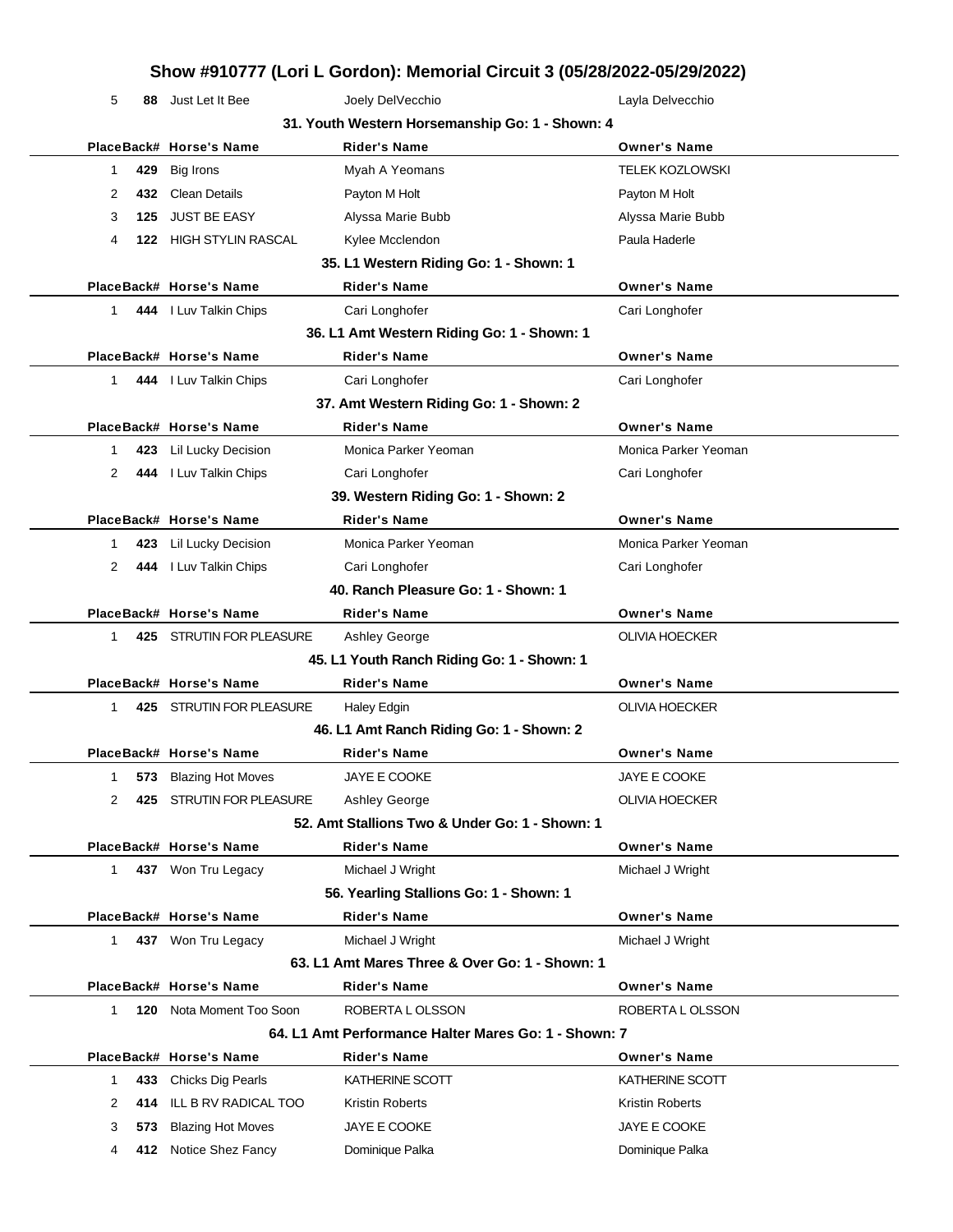|           |     |                             | Show #910777 (Lori L Gordon): Memorial Circuit 3 (05/28/2022-05/29/2022) |                          |
|-----------|-----|-----------------------------|--------------------------------------------------------------------------|--------------------------|
| 5         | 444 | I Luv Talkin Chips          | Cari Longhofer                                                           | Cari Longhofer           |
| 6         | 425 | <b>STRUTIN FOR PLEASURE</b> | Ashley George                                                            | <b>OLIVIA HOECKER</b>    |
| 7         | 404 | Miss Chips Hot Bet          | Rachel Martin                                                            | Rachel Martin            |
|           |     |                             | 65. Amt Mares Two & Under Go: 1 - Shown: 1                               |                          |
|           |     | PlaceBack# Horse's Name     | Rider's Name                                                             | <b>Owner's Name</b>      |
| 1.        |     | 438 Seeriously              | <b>MARION E BISHOP</b>                                                   | <b>MARION E BISHOP</b>   |
|           |     |                             | 66. Amt Mares Three & Over Go: 1 - Shown: 4                              |                          |
|           |     | PlaceBack# Horse's Name     | Rider's Name                                                             | <b>Owner's Name</b>      |
| 1         | 433 | Chicks Dig Pearls           | KATHERINE SCOTT                                                          | KATHERINE SCOTT          |
| 2         | 439 | <b>Fancy Intensions</b>     | Jill M Whittington                                                       | Jill M Whittington       |
| 3         | 440 | Smalltown Gyrl              | <b>BRENDA BAKER</b>                                                      | <b>BRENDA BAKER</b>      |
| 4         | 120 | Nota Moment Too Soon        | ROBERTA L OLSSON                                                         | ROBERTA L OLSSON         |
|           |     |                             | 67. Amt Performance Halter Mares Go: 1 - Shown: 5                        |                          |
|           |     | PlaceBack# Horse's Name     | Rider's Name                                                             | <b>Owner's Name</b>      |
| 1.        | 477 | Kruze On Over               | <b>KELLEY CHRISTY</b>                                                    | <b>KELLEY CHRISTY</b>    |
| 2         | 414 | ILL B RV RADICAL TOO        | Kristin Roberts                                                          | Kristin Roberts          |
| 3         | 573 | <b>Blazing Hot Moves</b>    | JAYE E COOKE                                                             | JAYE E COOKE             |
| 4         | 412 | Notice Shez Fancy           | Dominique Palka                                                          | Dominique Palka          |
| 5         |     | 444 I Luv Talkin Chips      | Cari Longhofer                                                           | Cari Longhofer           |
|           |     |                             | 68. Amt Grand Champion Mares Go: 1 - Shown: 4                            |                          |
|           |     | PlaceBack# Horse's Name     | Rider's Name                                                             | <b>Owner's Name</b>      |
| 1         |     | 433 Chicks Dig Pearls       | KATHERINE SCOTT                                                          | KATHERINE SCOTT          |
|           |     |                             | 70. L1 Youth Mares Three & Over Go: 1 - Shown: 4                         |                          |
|           |     | PlaceBack# Horse's Name     | Rider's Name                                                             | <b>Owner's Name</b>      |
| 1         | 428 | Sheza Hot Mechanic          | <b>Channing Giles</b>                                                    | Jolie Busby              |
| 2         | 427 | <b>Foxxy Impulsive</b>      | <b>Teal Bumstead</b>                                                     | <b>Taylor B Childers</b> |
| 3         | 125 | <b>JUST BE EASY</b>         | Alyssa Marie Bubb                                                        | Alyssa Marie Bubb        |
| 4         | 113 | RBB CLASSY CODE BLUE        | Olivia Grace Stein                                                       | Olivia Grace Stein       |
|           |     |                             | 71. L1 Youth Performance Halter Mares Go: 1 - Shown: 2                   |                          |
|           |     | PlaceBack# Horse's Name     | Rider's Name                                                             | <b>Owner's Name</b>      |
| 1.        |     | 432 Clean Details           | Chloe Sanders                                                            | Payton M Holt            |
| 2         | 425 | STRUTIN FOR PLEASURE        | Haley Edgin                                                              | OLIVIA HOECKER           |
|           |     |                             | 73. Youth Mares Three & Over Go: 1 - Shown: 2                            |                          |
|           |     | PlaceBack# Horse's Name     | Rider's Name                                                             | <b>Owner's Name</b>      |
| 1.        | 125 | <b>JUST BE EASY</b>         | Alyssa Marie Bubb                                                        | Alyssa Marie Bubb        |
| 2         |     | 113 RBB CLASSY CODE BLUE    | Olivia Grace Stein                                                       | Olivia Grace Stein       |
|           |     |                             | 74. Youth Performance Halter Mares Go: 1 - Shown: 1                      |                          |
|           |     | PlaceBack# Horse's Name     | Rider's Name                                                             | <b>Owner's Name</b>      |
| $1 \quad$ |     | 432 Clean Details           | Payton M Holt                                                            | Payton M Holt            |
|           |     |                             | 75. Youth Grand Champion Mares Go: 1 - Shown: 2                          |                          |
|           |     | PlaceBack# Horse's Name     | <b>Rider's Name</b>                                                      | <b>Owner's Name</b>      |
| $1 \quad$ |     | 432 Clean Details           | Payton M Holt                                                            | Payton M Holt            |
|           |     |                             | 76. Yearling Mares Go: 1 - Shown: 1                                      |                          |
|           |     | PlaceBack# Horse's Name     | <b>Rider's Name</b>                                                      | <b>Owner's Name</b>      |
| 1.        |     | 438 Seeriously              | REBECCA A WRIGHT                                                         | <b>MARION E BISHOP</b>   |
|           |     |                             | 78. Three Yr Old Mares Go: 1 - Shown: 1                                  |                          |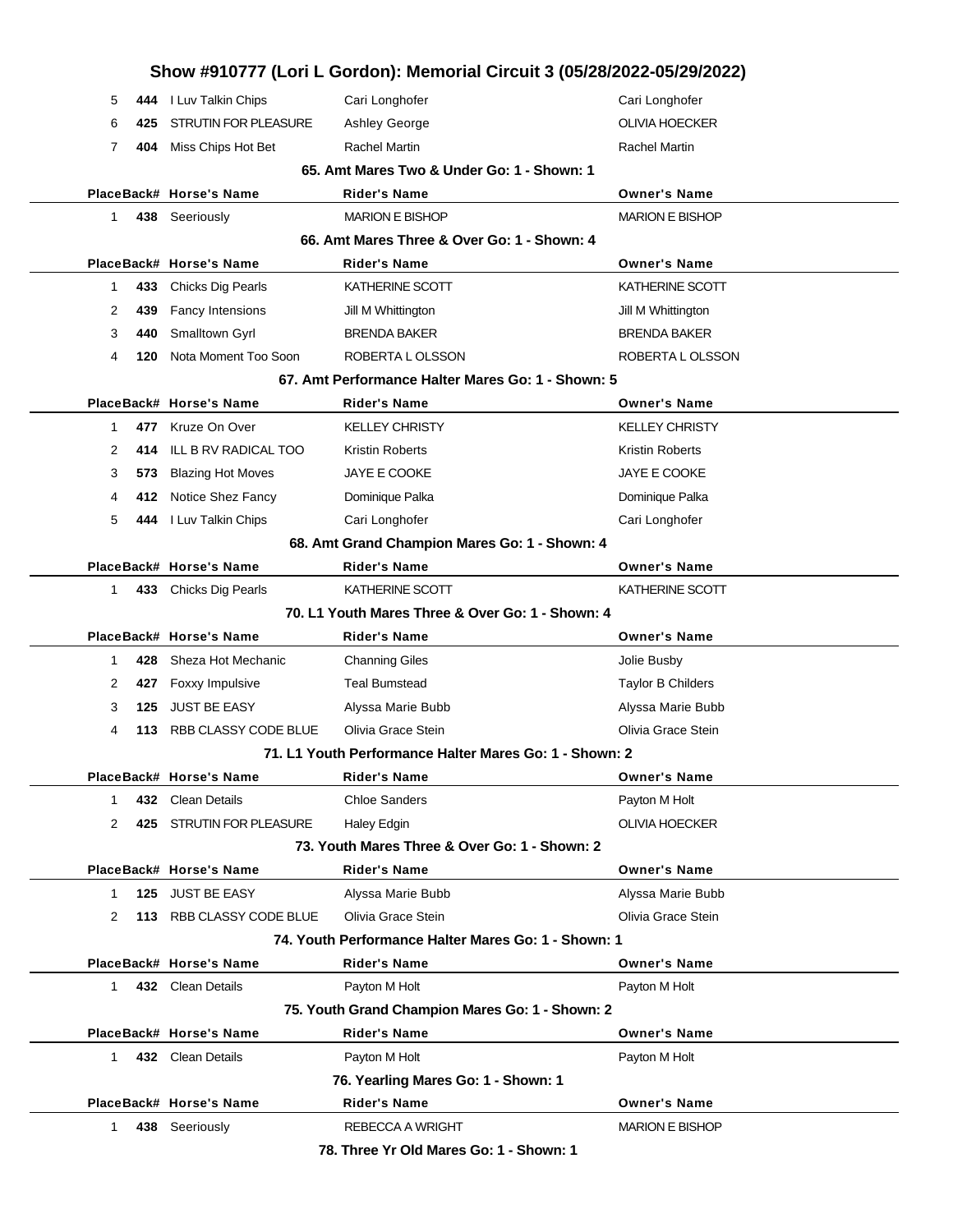|    |           | PlaceBack# Horse's Name       | <b>Rider's Name</b>                                     | <b>Owner's Name</b>      |
|----|-----------|-------------------------------|---------------------------------------------------------|--------------------------|
|    | 1.        | 439 Fancy Intensions          | REBECCA A WRIGHT                                        | Jill M Whittington       |
|    |           |                               | 79. Aged Mares Go: 1 - Shown: 1                         |                          |
|    |           | PlaceBack# Horse's Name       | <b>Rider's Name</b>                                     | <b>Owner's Name</b>      |
|    | 1.        | 427 Foxxy Impulsive           | <b>Chandler Childers</b>                                | <b>Taylor B Childers</b> |
|    |           |                               | 80. Performance Halter Mares Go: 1 - Shown: 6           |                          |
|    |           | PlaceBack# Horse's Name       | <b>Rider's Name</b>                                     | <b>Owner's Name</b>      |
|    | 433<br>1  | Chicks Dig Pearls             | KATHERINE SCOTT                                         | KATHERINE SCOTT          |
|    | 2<br>477  | Kruze On Over                 | <b>KELLEY CHRISTY</b>                                   | <b>KELLEY CHRISTY</b>    |
|    | 3<br>573  | <b>Blazing Hot Moves</b>      | JAYE E COOKE                                            | JAYE E COOKE             |
|    | 4<br>414  | ILL B RV RADICAL TOO          | Kristin Roberts                                         | Kristin Roberts          |
|    | 5         | 412 Notice Shez Fancy         | Dominique Palka                                         | Dominique Palka          |
|    | 6<br>444  | I Luv Talkin Chips            | Cari Longhofer                                          | Cari Longhofer           |
|    |           |                               | 81. Grand Champion Mares Go: 1 - Shown: 5               |                          |
|    |           | PlaceBack# Horse's Name       | <b>Rider's Name</b>                                     | <b>Owner's Name</b>      |
|    | 1.        | 433 Chicks Dig Pearls         | KATHERINE SCOTT                                         | KATHERINE SCOTT          |
|    |           |                               | 83. L1 Amt Geldings Three & Over Go: 1 - Shown: 1       |                          |
|    |           | PlaceBack# Horse's Name       | <b>Rider's Name</b>                                     | <b>Owner's Name</b>      |
|    | 401<br>1. | Hessouthernchocolate          | Victoria Love                                           | Victoria Love            |
|    |           |                               | 84. L1 Amt Performance Halter Geldings Go: 1 - Shown: 6 |                          |
|    |           | PlaceBack# Horse's Name       | <b>Rider's Name</b>                                     | <b>Owner's Name</b>      |
|    | 415<br>1  | ONLY A NATURAL                | Laurie L Stewart                                        | Laurie L Stewart         |
|    | 2<br>406  | Lopin On The Rocks            | Lisa Breault                                            | Lisa Breault             |
|    | 3<br>429  | Big Irons                     | Deborah L Goldby                                        | TELEK KOZLOWSKI          |
|    | 4<br>423  | Lil Lucky Decision            | Monica Parker Yeoman                                    | Monica Parker Yeoman     |
|    | 405<br>5  | UF EXTREMELYHOTDREAM          | Rebecca Bridegroom                                      | Rebecca Bridegroom       |
|    | 6<br>436  | Its Southern Pride            | Kevin W Knowlton                                        | Kevin W Knowlton         |
|    |           |                               | 85. Amt Geldings Two & Under Go: 1 - Shown: 1           |                          |
|    |           | PlaceBack# Horse's Name       | Rider's Name                                            | <b>Owner's Name</b>      |
|    |           | 442 Tivs Vegas Pick           | Veronica Harris                                         | Veronica Harris          |
|    |           |                               | 86. Amt Geldings Three & Over Go: 1 - Shown: 1          |                          |
|    |           | PlaceBack# Horse's Name       | Rider's Name                                            | <b>Owner's Name</b>      |
| DQ |           | 15 TBO                        | Avery Sams LeFils                                       | Avery Sams LeFils        |
|    |           |                               | 87. Amt Performance Halter Geldings Go: 1 - Shown: 5    |                          |
|    |           | PlaceBack# Horse's Name       | <b>Rider's Name</b>                                     | <b>Owner's Name</b>      |
|    | 415<br>1  | <b>ONLY A NATURAL</b>         | Laurie L Stewart                                        | Laurie L Stewart         |
|    | 2<br>406  | Lopin On The Rocks            | Lisa Breault                                            | Lisa Breault             |
|    | 3<br>429  | Big Irons                     | Deborah L Goldby                                        | <b>TELEK KOZLOWSKI</b>   |
|    | 4<br>423  | Lil Lucky Decision            | Monica Parker Yeoman                                    | Monica Parker Yeoman     |
|    | 5<br>405  | UF EXTREMELYHOTDREAM          | Rebecca Bridegroom                                      | Rebecca Bridegroom       |
|    |           |                               | 88. Amt Grand Champion Gelding Go: 1 - Shown: 3         |                          |
|    |           | PlaceBack# Horse's Name       | Rider's Name                                            | <b>Owner's Name</b>      |
|    | 1.        | 415 ONLY A NATURAL            | Laurie L Stewart                                        | Laurie L Stewart         |
|    |           |                               | 90. L1 Youth Geldings Three & Over Go: 1 - Shown: 2     |                          |
|    |           | PlaceBack# Horse's Name       | <b>Rider's Name</b>                                     | <b>Owner's Name</b>      |
|    | 1         | <b>122 HIGH STYLIN RASCAL</b> | Kylee Mcclendon                                         | Paula Haderle            |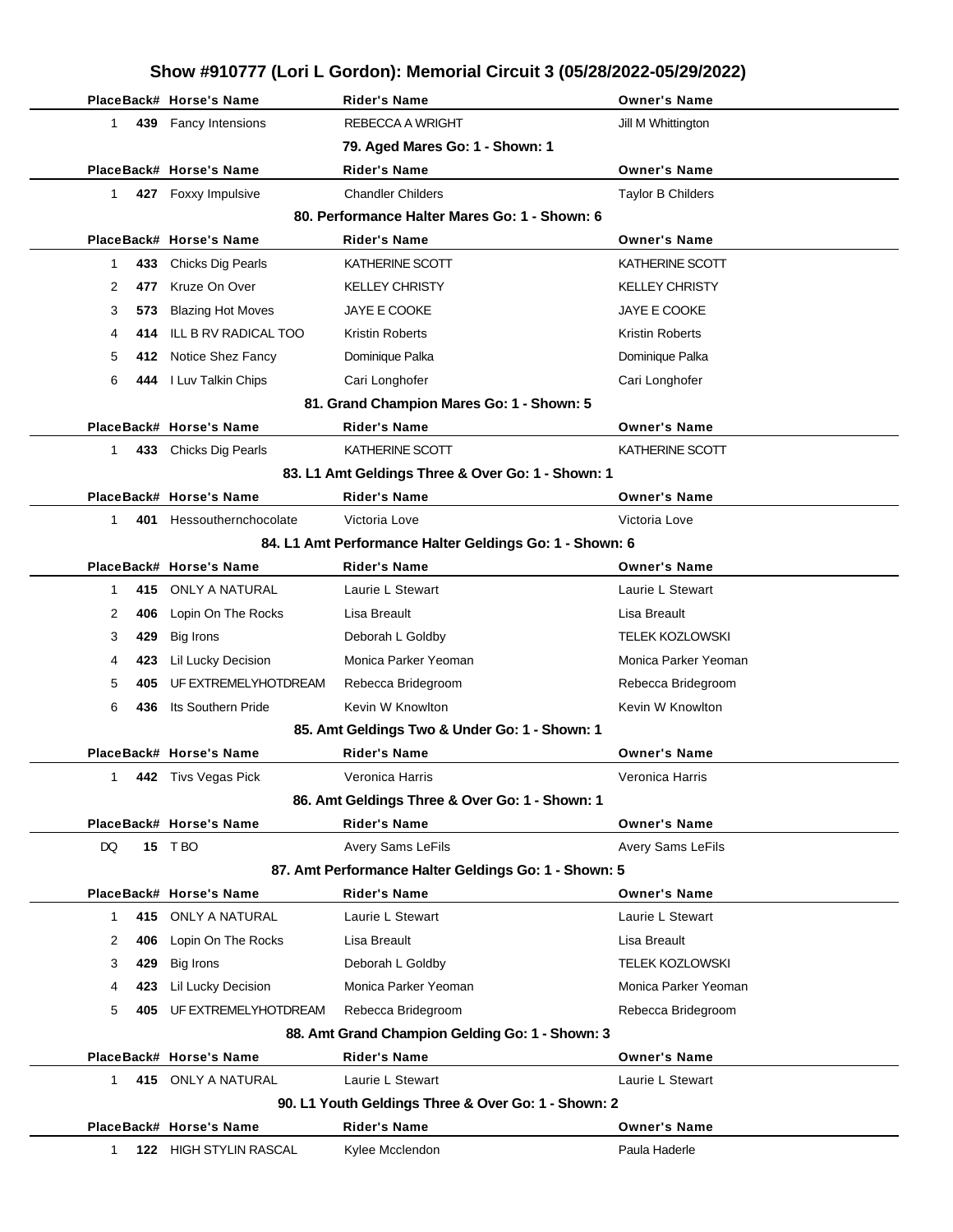## **Show #910777 (Lori L Gordon): Memorial Circuit 3 (05/28/2022-05/29/2022)** 2 **402** Do Mac A Rific **Ellie Comparato** Ellie Comparato Kyle Haderle **93. Youth Geldings Three & Over Go: 1 - Shown: 2 PlaceBack# Horse's Name Rider's Name Owner's Name** 1 **122** HIGH STYLIN RASCAL Kylee Mcclendon **Paula Haderle** Paula Haderle 2 **402** Do Mac A Rific **Ellie Comparato** Ellie Comparato Kyle Haderle **94. Youth Performance Halter Geldings Go: 1 - Shown: 1 PlaceBack# Horse's Name Rider's Name Owner's Name** 1 **429** Big Irons **Myah A Yeomans** TELEK KOZLOWSKI **95. Youth Grand Champion Geldings Go: 1 - Shown: 3 PlaceBack# Horse's Name Rider's Name Owner's Name** 1 **429** Big Irons **Myah A Yeomans** TELEK KOZLOWSKI **98. Three Yr Old Geldings Go: 1 - Shown: 1 PlaceBack# Horse's Name Rider's Name Owner's Name** 1 **401** Hessouthernchocolate Victoria Love **Victoria Love** Victoria Love **100. Performance Halter Geldings Go: 1 - Shown: 3 PlaceBack# Horse's Name Rider's Name Owner's Name** 1 **415** ONLY A NATURAL JENNY BAKER **Laurie L Stewart** 2 **406** Lopin On The Rocks Lisa Breault Lisa Breault 3 **423** Lil Lucky Decision Monica Parker Yeoman Monica Parker Yeoman **101. Grand Champion Geldings Go: 1 - Shown: 3 PlaceBack# Horse's Name Rider's Name Owner's Name** 1 **415** ONLY A NATURAL JENNY BAKER LAURE LAURIE L Stewart **103. L1 Amt Showmanship at Halter Go: 1 - Shown: 14 PlaceBack# Horse's Name Rider's Name Owner's Name** 1 **15** TBO **Avery Sams LeFils** Avery Sams LeFils Avery Sams LeFils 2 **573** Blazing Hot Moves JAYE E COOKE JAYE E COOKE 3 **120** Nota Moment Too Soon ROBERTA L OLSSON ROBERTA L OLSSON 4 **425** STRUTIN FOR PLEASURE Ashley George **CENTAL STATES AS A CONTACT A STATE OLIVIA HOECKER** 5 **423** Lil Lucky Decision Monica Parker Yeoman Monica Parker Yeoman 6 **412** Notice Shez Fancy Dominique Palka Dominique Palka 7 **429** Big Irons **Deborah L Goldby TELEK KOZLOWSKI** 8 **173** DO A LAZY **Kristin T Purkey Kristin T Purkey Kristin T Purkey Kristin T Purkey** 9 **415** ONLY A NATURAL Laurie L Stewart Laurie L Stewart Laurie L Stewart **104. L1 Youth Showmanship at Halter Go: 1 - Shown: 12 PlaceBack# Horse's Name Rider's Name Owner's Name** 1 **117** Uf A Reason To Move Layla Delvecchio Joely DelVecchio 2 **402** Do Mac A Rific **Ellie Comparato** Ellie Comparato Kyle Haderle 3 **125** JUST BE EASY Alyssa Marie Bubb Alyssa Marie Bubb 4 **432** Clean Details **Chloe Sanders Payton M Holt** Payton M Holt 5 **441** RI Strutin My Stuff Molly Svenningsen MICHELE L SVENNINGSEN 6 **425** STRUTIN FOR PLEASURE Haley Edgin **CLIVIA HOECKER** 7 **113** RBB CLASSY CODE BLUE Olivia Grace Stein Olivia Grace Stein 8 **427** Foxxy Impulsive Teal Bumstead Taylor B Childers 9 **410** A Lucky Penney **DELANEY R BAKER** Micki Laney **105. Amt Showmanship at Halter Go: 1 - Shown: 10 PlaceBack# Horse's Name Rider's Name Owner's Name**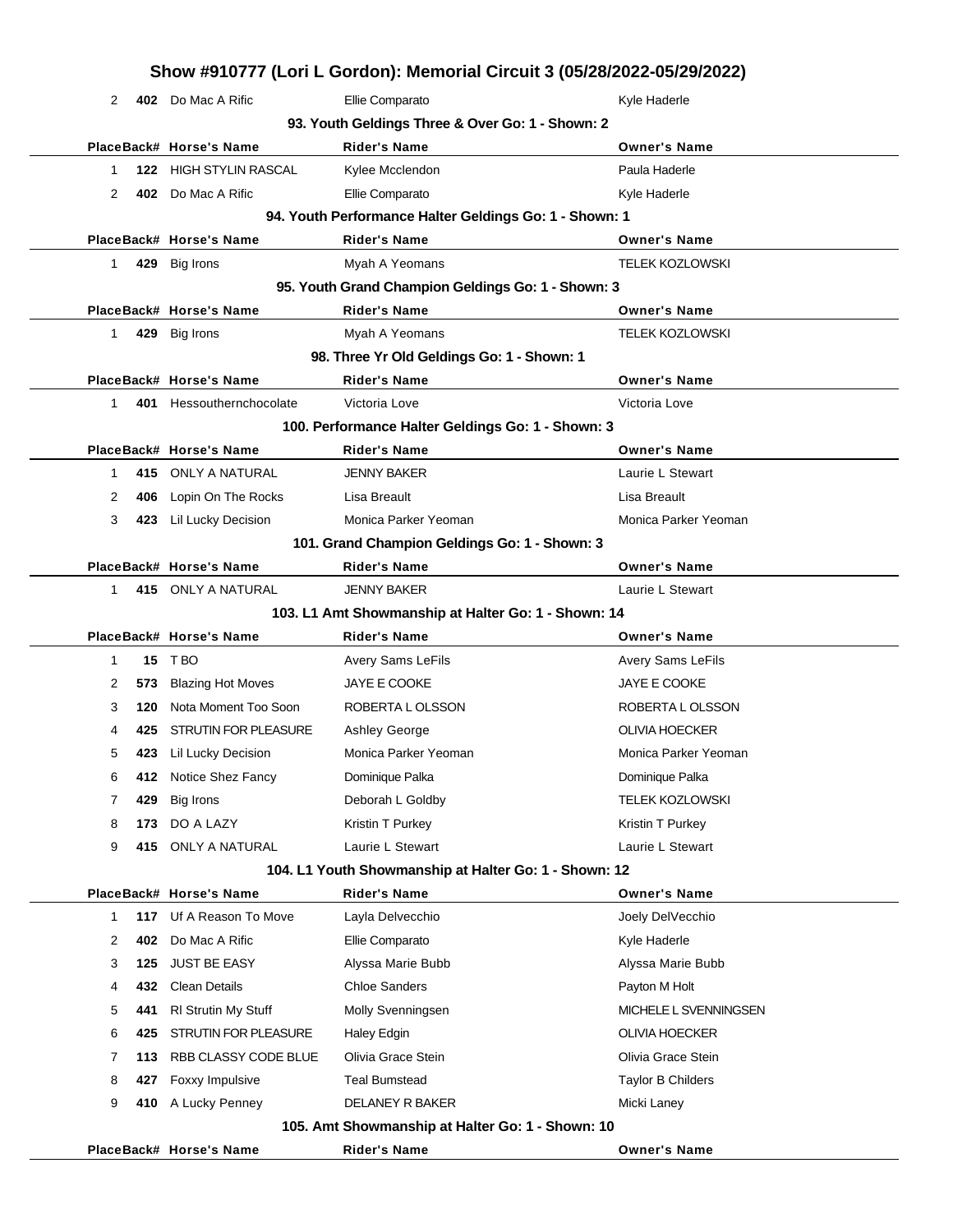| 1                   | T BO<br>15                  | Avery Sams LeFils                                            | Avery Sams LeFils        |
|---------------------|-----------------------------|--------------------------------------------------------------|--------------------------|
| 2<br>573            | <b>Blazing Hot Moves</b>    | JAYE E COOKE                                                 | <b>JAYE E COOKE</b>      |
| 3<br>423            | Lil Lucky Decision          | Monica Parker Yeoman                                         | Monica Parker Yeoman     |
| 4<br>401            | Hessouthernchocolate        | Victoria Love                                                | Victoria Love            |
| 5<br>412            | Notice Shez Fancy           | Dominique Palka                                              | Dominique Palka          |
| 6<br>444            | I Luv Talkin Chips          | Cari Longhofer                                               | Cari Longhofer           |
| 7<br>120            | Nota Moment Too Soon        | ROBERTA L OLSSON                                             | ROBERTA L OLSSON         |
| 8<br>173            | DO A LAZY                   | Kristin T Purkey                                             | Kristin T Purkey         |
| 9<br>404            | Miss Chips Hot Bet          | Rachel Martin                                                | Rachel Martin            |
|                     |                             | 107. Youth Showmanship at Halter Go: 1 - Shown: 7            |                          |
|                     | PlaceBack# Horse's Name     | <b>Rider's Name</b>                                          | <b>Owner's Name</b>      |
| 1<br>117            | Uf A Reason To Move         | Layla Delvecchio                                             | Joely DelVecchio         |
| 2<br>429            | <b>Big Irons</b>            | Myah A Yeomans                                               | <b>TELEK KOZLOWSKI</b>   |
| 3<br>402            | Do Mac A Rific              | Ellie Comparato                                              | Kyle Haderle             |
| 432<br>4            | <b>Clean Details</b>        | Payton M Holt                                                | Payton M Holt            |
| 5<br>122            | <b>HIGH STYLIN RASCAL</b>   | Kylee Mcclendon                                              | Paula Haderle            |
| 6<br>125            | <b>JUST BE EASY</b>         | Alyssa Marie Bubb                                            | Alyssa Marie Bubb        |
| 7<br>113            | RBB CLASSY CODE BLUE        | Olivia Grace Stein                                           | Olivia Grace Stein       |
|                     |                             | 109. L1 Amt Walk Trot Hunter Under Saddle Go: 1 - Shown: 2   |                          |
|                     | PlaceBack# Horse's Name     | <b>Rider's Name</b>                                          | <b>Owner's Name</b>      |
| 429<br>1            | <b>Big Irons</b>            | Deborah L Goldby                                             | TELEK KOZLOWSKI          |
| 2<br>120            | Nota Moment Too Soon        | ROBERTA LOLSSON                                              | ROBERTA L OLSSON         |
|                     |                             | 110. L1 Youth Walk Trot Hunter Under Saddle Go: 1 - Shown: 5 |                          |
|                     | PlaceBack# Horse's Name     | <b>Rider's Name</b>                                          | <b>Owner's Name</b>      |
| 432<br>1            | <b>Clean Details</b>        | <b>Chloe Sanders</b>                                         | Payton M Holt            |
| 2<br>427            | Foxxy Impulsive             | <b>Teal Bumstead</b>                                         | <b>Taylor B Childers</b> |
| 3<br>113            | <b>RBB CLASSY CODE BLUE</b> | Olivia Grace Stein                                           | Olivia Grace Stein       |
| 4<br>402            | Do Mac A Rific              | Ellie Comparato                                              | Kyle Haderle             |
| 5<br>428            | Sheza Hot Mechanic          | <b>Channing Giles</b>                                        | Jolie Busby              |
|                     |                             | 111. L1 Hunter Under Saddle Go: 1 - Shown: 6                 |                          |
|                     | PlaceBack# Horse's Name     | <b>Rider's Name</b>                                          | <b>Owner's Name</b>      |
| $\mathbf{1}$<br>477 | Kruze On Over               | <b>KELLEY CHRISTY</b>                                        | <b>KELLEY CHRISTY</b>    |
| 2<br>410            | A Lucky Penney              | <b>JENNY BAKER</b>                                           | Micki Laney              |
| 3<br>409            | <b>HYPNOTYZED</b>           | <b>TERRY T ANGELO</b>                                        | <b>MARY R WYATT</b>      |
| 4<br>430            | Made Like A Stetson         | Abigail Marie Graham                                         | Abigail Marie Graham     |
| 5<br>404            | Miss Chips Hot Bet          | Rachel Martin                                                | Rachel Martin            |
| 6<br>412            | Notice Shez Fancy           | Dominique Palka                                              | Dominique Palka          |
|                     |                             | 112. L1 Amt Hunter Under Saddle Go: 1 - Shown: 10            |                          |
|                     | PlaceBack# Horse's Name     | <b>Rider's Name</b>                                          | <b>Owner's Name</b>      |
| $\mathbf{1}$<br>409 | <b>HYPNOTYZED</b>           | MARY R WYATT                                                 | MARY R WYATT             |
| $\overline{2}$      | Just Let It Bee<br>88       | Joely DelVecchio                                             | Layla Delvecchio         |
| 3<br>573            | <b>Blazing Hot Moves</b>    | JAYE E COOKE                                                 | JAYE E COOKE             |
| 4<br>401            | Hessouthernchocolate        | Victoria Love                                                | Victoria Love            |
| 5<br>433            | Chicks Dig Pearls           | KATHERINE SCOTT                                              | KATHERINE SCOTT          |
| 6<br>412            | Notice Shez Fancy           | Dominique Palka                                              | Dominique Palka          |
| 7                   | 415 ONLY A NATURAL          | Laurie L Stewart                                             | Laurie L Stewart         |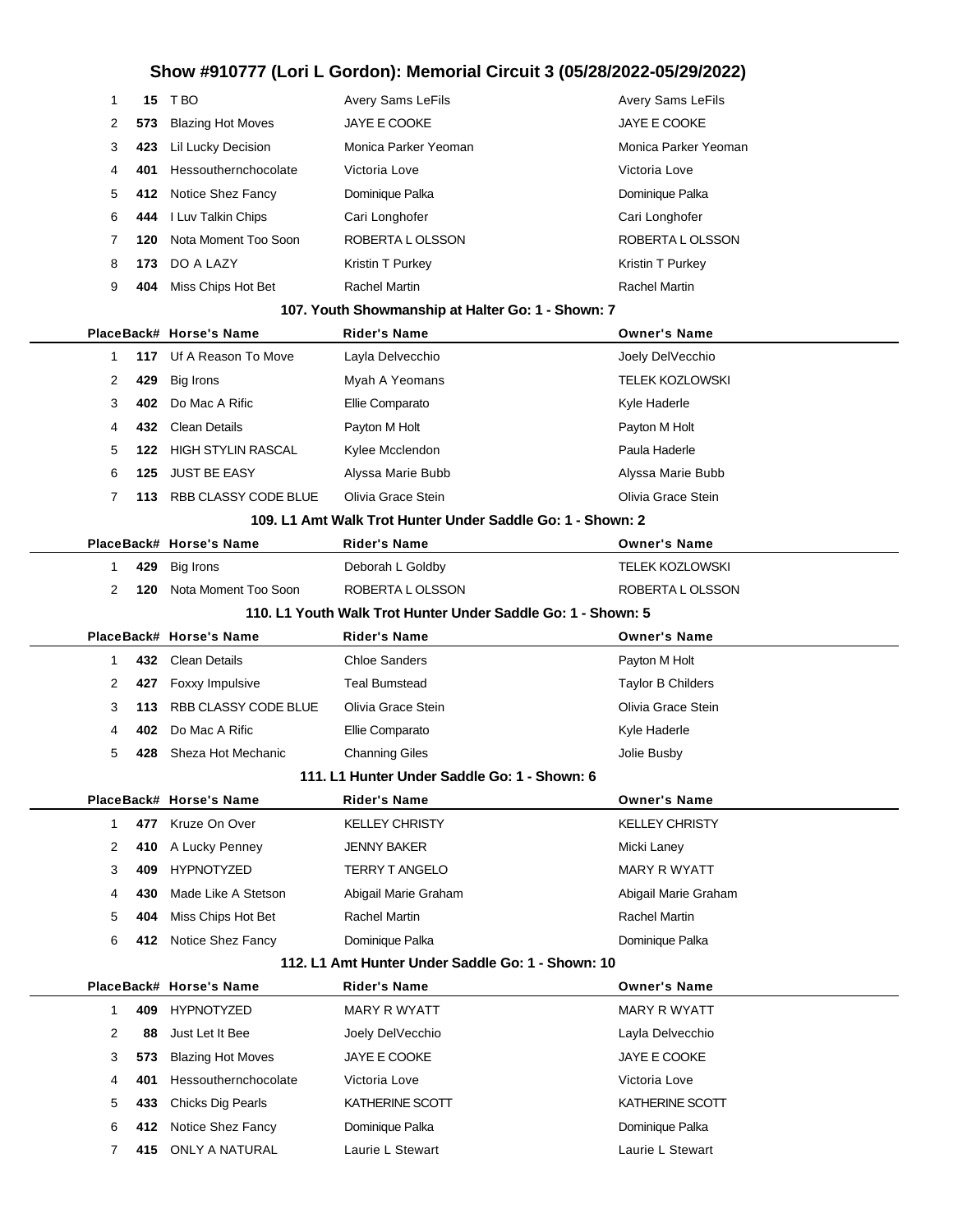| 8              |      | 436 Its Southern Pride        | Kevin W Knowlton                                              | Kevin W Knowlton         |
|----------------|------|-------------------------------|---------------------------------------------------------------|--------------------------|
| 9              | 404  | Miss Chips Hot Bet            | Rachel Martin                                                 | Rachel Martin            |
|                |      |                               | 113. L1 Youth Hunter Under Saddle Go: 1 - Shown: 5            |                          |
|                |      | PlaceBack# Horse's Name       | <b>Rider's Name</b>                                           | <b>Owner's Name</b>      |
| 1              | 429  | Big Irons                     | Myah A Yeomans                                                | <b>TELEK KOZLOWSKI</b>   |
| 2              | 117  | Uf A Reason To Move           | Layla Delvecchio                                              | Joely DelVecchio         |
| 3              |      | 410 A Lucky Penney            | DELANEY R BAKER                                               | Micki Laney              |
| 4              | 125  | <b>JUST BE EASY</b>           | Alyssa Marie Bubb                                             | Alyssa Marie Bubb        |
| 5              |      | 122 HIGH STYLIN RASCAL        | Kylee Mcclendon                                               | Paula Haderle            |
|                |      |                               | 115. Amt Hunter Under Saddle Go: 1 - Shown: 4                 |                          |
|                |      | PlaceBack# Horse's Name       | <b>Rider's Name</b>                                           | <b>Owner's Name</b>      |
| 1              |      | 433 Chicks Dig Pearls         | KATHERINE SCOTT                                               | KATHERINE SCOTT          |
| 2              | 401  | Hessouthernchocolate          | Victoria Love                                                 | Victoria Love            |
| 3              |      | 412 Notice Shez Fancy         | Dominique Palka                                               | Dominique Palka          |
| 4              | 430  | Made Like A Stetson           | Abigail Marie Graham                                          | Abigail Marie Graham     |
|                |      |                               | 116. Amt Select Hunter Under Saddle Go: 1 - Shown: 7          |                          |
|                |      | PlaceBack# Horse's Name       | <b>Rider's Name</b>                                           | <b>Owner's Name</b>      |
| 1              |      | 477 Kruze On Over             | <b>KELLEY CHRISTY</b>                                         | <b>KELLEY CHRISTY</b>    |
| 2              | 423  | Lil Lucky Decision            | LINDA D PARKER                                                | Monica Parker Yeoman     |
| 3              | 409  | HYPNOTYZED                    | <b>MARY R WYATT</b>                                           | <b>MARY R WYATT</b>      |
| 4              | 88   | Just Let It Bee               | Joely DelVecchio                                              | Layla Delvecchio         |
| 5              | 573. | <b>Blazing Hot Moves</b>      | <b>JAYE E COOKE</b>                                           | <b>JAYE E COOKE</b>      |
| 6              | 107  | Imma Hot Lazy Loper           | RANDI STOCKDILL                                               | RANDI STOCKDILL          |
| $\overline{7}$ | 180  | <b>Blazin Irons</b>           | <b>KATHRYN K TURNER</b>                                       | KATHRYN K TURNER         |
|                |      |                               | 117. Youth Hunter Under Saddle Go: 1 - Shown: 5               |                          |
|                |      | PlaceBack# Horse's Name       | <b>Rider's Name</b>                                           | <b>Owner's Name</b>      |
| 1              | 429  | Big Irons                     | Myah A Yeomans                                                | <b>TELEK KOZLOWSKI</b>   |
| 2              |      | 432 Clean Details             | Payton M Holt                                                 | Payton M Holt            |
| 3              |      | 117 Uf A Reason To Move       | Layla Delvecchio                                              | Joely DelVecchio         |
|                | 125  | <b>JUST BE EASY</b>           | Alyssa Marie Bubb                                             | Alyssa Marie Bubb        |
| 5              |      | <b>122 HIGH STYLIN RASCAL</b> | Kylee Mcclendon                                               | Paula Haderle            |
|                |      |                               | 120. L1 Amt Walk Trot Hunt Seat Equitation Go: 1 - Shown: 2   |                          |
|                |      | PlaceBack# Horse's Name       | <b>Rider's Name</b>                                           | <b>Owner's Name</b>      |
| 1              | 429  | Big Irons                     | Deborah L Goldby                                              | <b>TELEK KOZLOWSKI</b>   |
| 2              | 120  | Nota Moment Too Soon          | ROBERTA L OLSSON                                              | ROBERTA L OLSSON         |
|                |      |                               | 121. L1 Youth Walk Trot Hunt Seat Equitation Go: 1 - Shown: 5 |                          |
|                |      | PlaceBack# Horse's Name       | <b>Rider's Name</b>                                           | <b>Owner's Name</b>      |
| 1              | 427  | Foxxy Impulsive               | <b>Teal Bumstead</b>                                          | <b>Taylor B Childers</b> |
| 2              | 432. | <b>Clean Details</b>          | <b>Chloe Sanders</b>                                          | Payton M Holt            |
| 3              | 402. | Do Mac A Rific                | Ellie Comparato                                               | Kyle Haderle             |
| 4              | 113  | RBB CLASSY CODE BLUE          | Olivia Grace Stein                                            | Olivia Grace Stein       |
| 5              | 428  | Sheza Hot Mechanic            | <b>Channing Giles</b>                                         | Jolie Busby              |
|                |      |                               | 122. L1 Amt Hunt Seat Equitation Go: 1 - Shown: 7             |                          |
|                |      | PlaceBack# Horse's Name       | <b>Rider's Name</b>                                           | <b>Owner's Name</b>      |
| 1              | 88   | Just Let It Bee               | Joely DelVecchio                                              | Layla Delvecchio         |
| 2              |      | 412 Notice Shez Fancy         | Dominique Palka                                               | Dominique Palka          |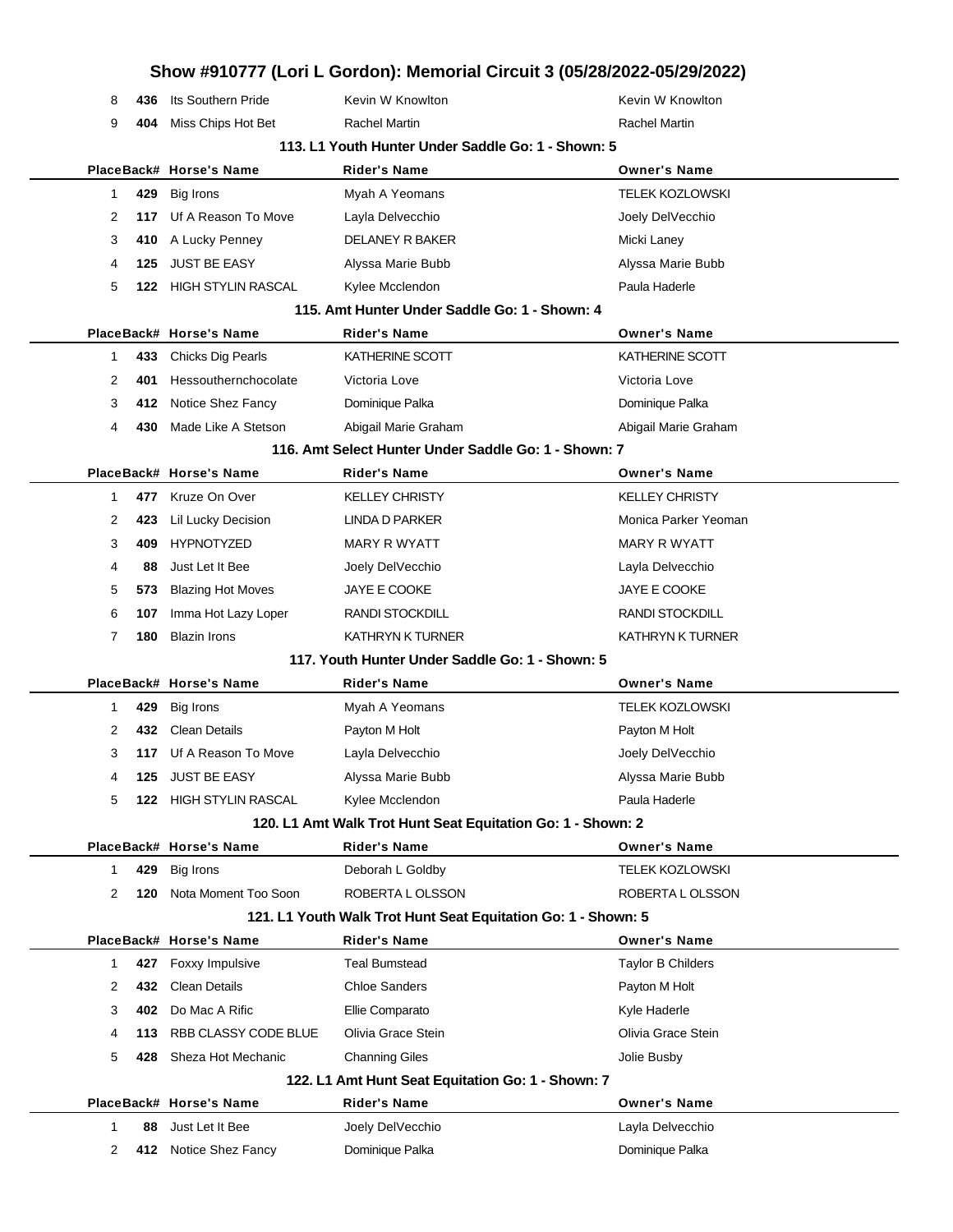|              |     |                           | Show #910777 (Lori L Gordon): Memorial Circuit 3 (05/28/2022-05/29/2022) |                         |
|--------------|-----|---------------------------|--------------------------------------------------------------------------|-------------------------|
| 3            | 107 | Imma Hot Lazy Loper       | <b>RANDI STOCKDILL</b>                                                   | <b>RANDI STOCKDILL</b>  |
| 4            | 401 | Hessouthernchocolate      | Victoria Love                                                            | Victoria Love           |
| 5            | 405 | UF EXTREMELYHOTDREAM      | Rebecca Bridegroom                                                       | Rebecca Bridegroom      |
| 6            | 404 | Miss Chips Hot Bet        | Rachel Martin                                                            | Rachel Martin           |
| 7            | 415 | ONLY A NATURAL            | Laurie L Stewart                                                         | Laurie L Stewart        |
|              |     |                           | 123. L1 Youth Hunt Seat Equitation Go: 1 - Shown: 5                      |                         |
|              |     | PlaceBack# Horse's Name   | <b>Rider's Name</b>                                                      | <b>Owner's Name</b>     |
| 1            | 117 | Uf A Reason To Move       | Layla Delvecchio                                                         | Joely DelVecchio        |
| 2            | 429 | <b>Big Irons</b>          | Myah A Yeomans                                                           | <b>TELEK KOZLOWSKI</b>  |
| 3            | 410 | A Lucky Penney            | <b>DELANEY R BAKER</b>                                                   | Micki Laney             |
| 4            | 122 | <b>HIGH STYLIN RASCAL</b> | Kylee Mcclendon                                                          | Paula Haderle           |
| 5            | 125 | <b>JUST BE EASY</b>       | Alyssa Marie Bubb                                                        | Alyssa Marie Bubb       |
|              |     |                           | 124. Amt Hunt Seat Equitation Go: 1 - Shown: 4                           |                         |
|              |     | PlaceBack# Horse's Name   | <b>Rider's Name</b>                                                      | <b>Owner's Name</b>     |
| 1            | 15  | T BO                      | Avery Sams LeFils                                                        | Avery Sams LeFils       |
| 2            | 412 | Notice Shez Fancy         | Dominique Palka                                                          | Dominique Palka         |
| 3            | 430 | Made Like A Stetson       | Abigail Marie Graham                                                     | Abigail Marie Graham    |
| 4            | 103 | Ima Hot Iron              | <b>SUSAN BASQUEZ</b>                                                     | <b>SUSAN BASQUEZ</b>    |
|              |     |                           | 125. Amt Select Hunt Seat Equitation Go: 1 - Shown: 6                    |                         |
|              |     | PlaceBack# Horse's Name   | <b>Rider's Name</b>                                                      | <b>Owner's Name</b>     |
| $\mathbf{1}$ | 423 | Lil Lucky Decision        | <b>LINDA D PARKER</b>                                                    | Monica Parker Yeoman    |
| 2            | 88  | Just Let It Bee           | Joely DelVecchio                                                         | Layla Delvecchio        |
| 3            | 573 | <b>Blazing Hot Moves</b>  | JAYE E COOKE                                                             | <b>JAYE E COOKE</b>     |
| 4            | 107 | Imma Hot Lazy Loper       | RANDI STOCKDILL                                                          | <b>RANDI STOCKDILL</b>  |
| 5            | 180 | <b>Blazin Irons</b>       | <b>KATHRYN K TURNER</b>                                                  | <b>KATHRYN K TURNER</b> |
| 6            | 415 | <b>ONLY A NATURAL</b>     | Laurie L Stewart                                                         | Laurie L Stewart        |
|              |     |                           | 126. Youth Hunt Seat Equitation Go: 1 - Shown: 5                         |                         |
|              |     | PlaceBack# Horse's Name   | <b>Rider's Name</b>                                                      | <b>Owner's Name</b>     |
|              |     | 117 Uf A Reason To Move   | Layla Delvecchio                                                         | Joely DelVecchio        |
| 2            | 429 | Big Irons                 | Myah A Yeomans                                                           | <b>TELEK KOZLOWSKI</b>  |
| 3            | 432 | <b>Clean Details</b>      | Payton M Holt                                                            | Payton M Holt           |
| 4            | 125 | <b>JUST BE EASY</b>       | Alyssa Marie Bubb                                                        | Alyssa Marie Bubb       |
| 5            | 122 | <b>HIGH STYLIN RASCAL</b> | Kylee Mcclendon                                                          | Paula Haderle           |
|              |     | PlaceBack# Horse's Name   | 1013. Reserve Champion Mare Go: 1 - Shown: 6<br><b>Rider's Name</b>      | <b>Owner's Name</b>     |
| 1.           |     | 439 Fancy Intensions      | REBECCA A WRIGHT                                                         | Jill M Whittington      |
|              |     |                           | 1015. Reserve Champion Gelding Go: 1 - Shown: 3                          |                         |
|              |     | PlaceBack# Horse's Name   | <b>Rider's Name</b>                                                      | <b>Owner's Name</b>     |
| $\mathbf{1}$ | 406 | Lopin On The Rocks        | Lisa Breault                                                             | Lisa Breault            |
|              |     |                           | 1420. Western Pleasure Go: 1 - Shown: 8                                  |                         |
|              |     | PlaceBack# Horse's Name   | <b>Rider's Name</b>                                                      | <b>Owner's Name</b>     |
| 1            | 406 | Lopin On The Rocks        | JENNY BAKER                                                              | Lisa Breault            |
| 2            | 408 | Homerun Machine           | <b>TERRY T ANGELO</b>                                                    | Amy Daniels             |
| 3            | 407 | Blue Ivy                  | <b>Whitney Barrs</b>                                                     | <b>Whitney Barrs</b>    |
| 4            | 420 | <b>BEST MADE MACHINE</b>  | <b>BETH LEPPING</b>                                                      | <b>BETH LEPPING</b>     |
| 5            | 431 | Certainlyiresistable      | Sean P Knowles                                                           | Rebecca C Mccain        |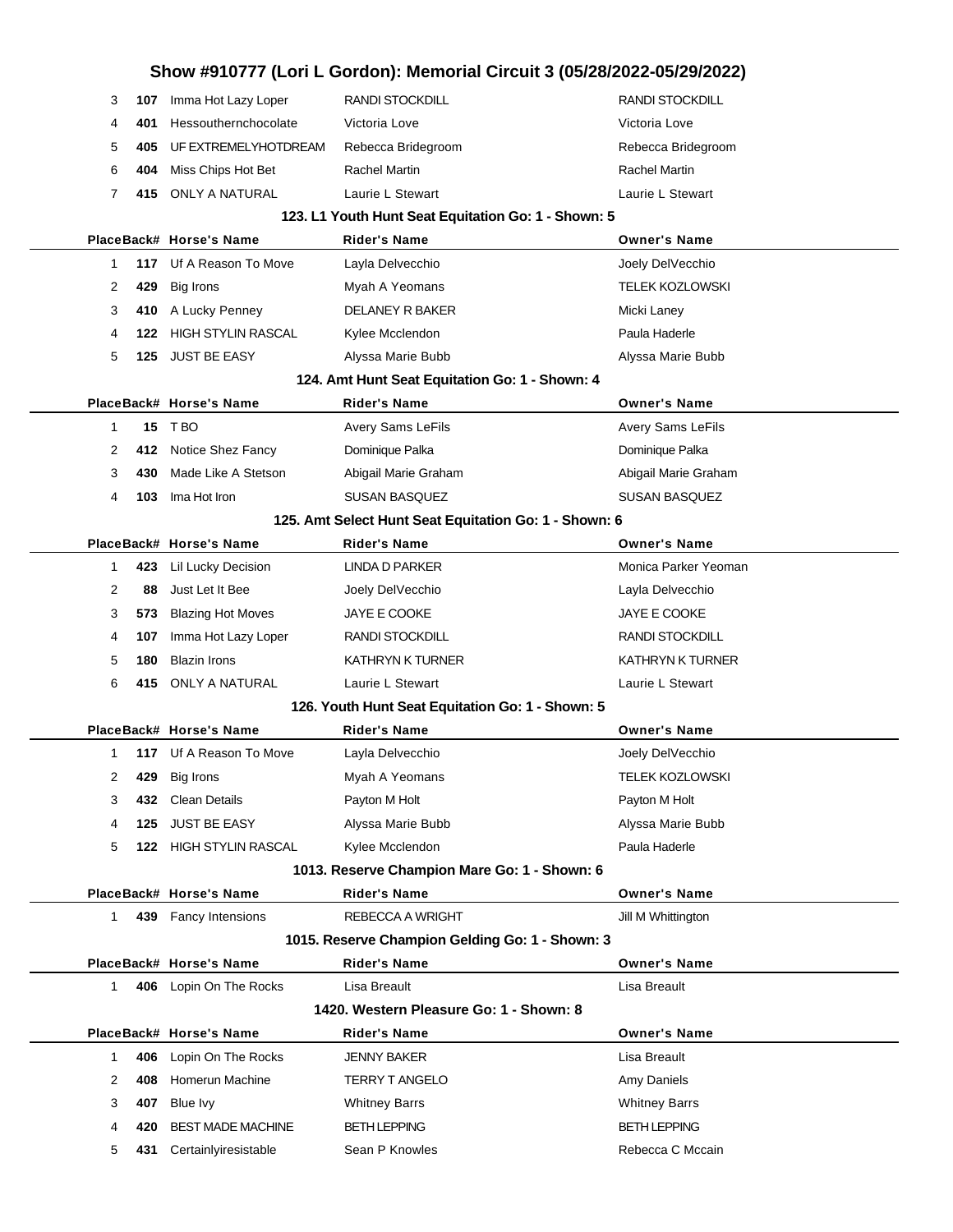|                |     |                         | Show #910777 (Lori L Gordon): Memorial Circuit 3 (05/28/2022-05/29/2022) |                         |
|----------------|-----|-------------------------|--------------------------------------------------------------------------|-------------------------|
| 6              | 414 | ILL B RV RADICAL TOO    | Krystal Marie Haderle                                                    | <b>Kristin Roberts</b>  |
| 7              | 421 | <b>SPOT LIGHTT</b>      | <b>PENNY DAIGLER</b>                                                     | <b>PENNY DAIGLER</b>    |
| 8              | 415 | <b>ONLY A NATURAL</b>   | Laurie L Stewart                                                         | Laurie L Stewart        |
|                |     |                         | 1440. Hunter Under Saddle Go: 1 - Shown: 4                               |                         |
|                |     | PlaceBack# Horse's Name | <b>Rider's Name</b>                                                      | <b>Owner's Name</b>     |
| 1              | 180 | <b>Blazin Irons</b>     | <b>KATHRYN K TURNER</b>                                                  | <b>KATHRYN K TURNER</b> |
| $\overline{2}$ | 88  | Just Let It Bee         | Layla Delvecchio                                                         | Layla Delvecchio        |
| 3              | 410 | A Lucky Penney          | <b>JENNY BAKER</b>                                                       | Micki Laney             |
| 4              | 415 | <b>ONLY A NATURAL</b>   | Laurie L Stewart                                                         | Laurie L Stewart        |
|                |     |                         | 2013. Amt Reserve Champion Mare Go: 1 - Shown: 6                         |                         |
|                |     | PlaceBack# Horse's Name | <b>Rider's Name</b>                                                      | <b>Owner's Name</b>     |
| 1.             |     | 439 Fancy Intensions    | Jill M Whittington                                                       | Jill M Whittington      |
|                |     |                         | 2015. Amt Reserve Champion Gelding Go: 1 - Shown: 3                      |                         |
|                |     | PlaceBack# Horse's Name | <b>Rider's Name</b>                                                      | <b>Owner's Name</b>     |
| 1.             |     | 406 Lopin On The Rocks  | Lisa Breault                                                             | Lisa Breault            |
|                |     |                         | 4013. Youth Reserve Champion Mares Go: 1 - Shown: 3                      |                         |
|                |     |                         |                                                                          |                         |
|                |     | PlaceBack# Horse's Name | <b>Rider's Name</b>                                                      | <b>Owner's Name</b>     |
| 1.             | 125 | <b>JUST BE EASY</b>     | Alyssa Marie Bubb                                                        | Alyssa Marie Bubb       |
|                |     |                         | 4015. Youth Reserve Champion Gelding Go: 1 - Shown: 3                    |                         |
|                |     | PlaceBack# Horse's Name | <b>Rider's Name</b>                                                      | <b>Owner's Name</b>     |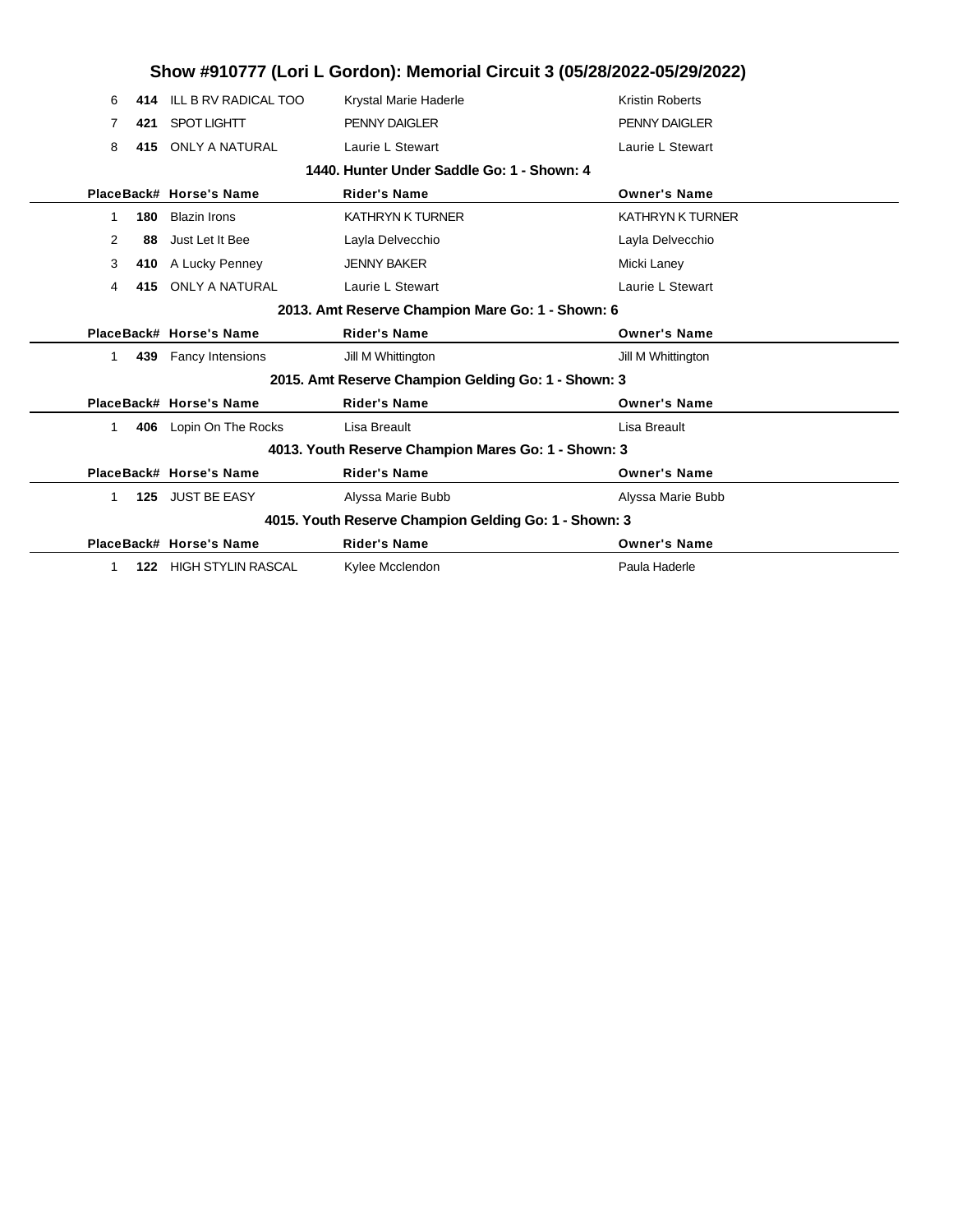#### **1. Small Fry Trail Go: 1 - Shown: 1**

|              |     | PlaceBack# Horse's Name  | Rider's Name                                 | <b>Owner's Name</b>       |
|--------------|-----|--------------------------|----------------------------------------------|---------------------------|
| 1            |     | 416 UF IM WILLY YOURS    | <b>TAYLOR DAVIES</b>                         | KATHERINE DAVIES          |
|              |     |                          | 2. L1 Trail Go: 1 - Shown: 8                 |                           |
|              |     | PlaceBack# Horse's Name  | <b>Rider's Name</b>                          | <b>Owner's Name</b>       |
| $\mathbf 1$  |     | 414 ILL B RV RADICAL TOO | Krystal Marie Haderle                        | <b>Kristin Roberts</b>    |
| 2            |     | 412 Notice Shez Fancy    | Dominique Palka                              | Dominique Palka           |
| 3            | 107 | Imma Hot Lazy Loper      | ANDREY FERREIR                               | <b>RANDI STOCKDILL</b>    |
| 4            |     | 410 A Lucky Penney       | <b>JENNY BAKER</b>                           | Micki Laney               |
| 5            |     | 419 Sittin On My LazyBoy | Sean P Knowles                               | Jeanette Sandra Mrs Evans |
| 6            | 404 | Miss Chips Hot Bet       | <b>Rachel Martin</b>                         | Rachel Martin             |
| 7            |     | 417 KM EASY COME EASY GO | <b>TYLER W ACHTENHAGEN</b>                   | <b>RPW SHOW HORSES</b>    |
| 8            |     | 405 UF EXTREMELYHOTDREAM | Rebecca Bridegroom                           | Rebecca Bridegroom        |
|              |     |                          | 3. L1 Amt Walk Trot Trail Go: 1 - Shown: 4   |                           |
|              |     | PlaceBack# Horse's Name  | <b>Rider's Name</b>                          | <b>Owner's Name</b>       |
|              |     | 1 1040 Chex Your Destiny | Millie A Mauritzson                          | Millie A Mauritzson       |
| 2            |     | 416 UF IM WILLY YOURS    | KATHERINE DAVIES                             | KATHERINE DAVIES          |
| 3            | 120 | Nota Moment Too Soon     | ROBERTA L OLSSON                             | ROBERTA L OLSSON          |
| 4            |     | 410 A Lucky Penney       | Jena Robinson                                | Micki Laney               |
|              |     |                          | 4. L1 Youth Walk Trot Trail Go: 1 - Shown: 3 |                           |
|              |     | PlaceBack# Horse's Name  | <b>Rider's Name</b>                          | <b>Owner's Name</b>       |
| $\mathbf 1$  |     | 113 RBB CLASSY CODE BLUE | Olivia Grace Stein                           | Olivia Grace Stein        |
| 2            |     | 402 Do Mac A Rific       | Ellie Comparato                              | Kyle Haderle              |
| 3            |     | 416 UF IM WILLY YOURS    | <b>TAYLOR DAVIES</b>                         | KATHERINE DAVIES          |
|              |     |                          | 5. Junior Trail Go: 1 - Shown: 5             |                           |
|              |     | PlaceBack# Horse's Name  | <b>Rider's Name</b>                          | <b>Owner's Name</b>       |
| 1            | 107 | Imma Hot Lazy Loper      | <b>ANDREY FERREIR</b>                        | <b>RANDI STOCKDILL</b>    |
| 2            |     | 410 A Lucky Penney       | <b>JENNY BAKER</b>                           | Micki Laney               |
| 3            | 417 | KM EASY COME EASY GO     | <b>TYLER W ACHTENHAGEN</b>                   | <b>RPW SHOW HORSES</b>    |
| 4            | 404 | Miss Chips Hot Bet       | Rachel Martin                                | <b>Rachel Martin</b>      |
| 5            |     | 405 UF EXTREMELYHOTDREAM | Rebecca Bridegroom                           | Rebecca Bridegroom        |
|              |     |                          | 6. L1 Amt Trail Go: 1 - Shown: 9             |                           |
|              |     | PlaceBack# Horse's Name  | <b>Rider's Name</b>                          | <b>Owner's Name</b>       |
| $\mathbf{1}$ | 573 | <b>Blazing Hot Moves</b> | JAYE E COOKE                                 | <b>JAYE E COOKE</b>       |
| 2            | 412 | Notice Shez Fancy        | Dominique Palka                              | Dominique Palka           |
| 3            | 415 | <b>ONLY A NATURAL</b>    | Laurie L Stewart                             | Laurie L Stewart          |
| 4            | 406 | Lopin On The Rocks       | Lisa Breault                                 | Lisa Breault              |
| 5            | 422 | Krymsun Rock             | DALE AUSLANDER                               | Kristin T Purkey          |
| 6            | 423 | Lil Lucky Decision       | LINDA D PARKER                               | Monica Parker Yeoman      |
| 7            | 404 | Miss Chips Hot Bet       | Rachel Martin                                | Rachel Martin             |
| 8            | 414 | ILL B RV RADICAL TOO     | Kristin Roberts                              | <b>Kristin Roberts</b>    |
| 9            |     | 405 UF EXTREMELYHOTDREAM | Rebecca Bridegroom                           | Rebecca Bridegroom        |
|              |     |                          | 7. L1 Youth Trail Go: 1 - Shown: 5           |                           |
|              |     | PlaceBack# Horse's Name  | <b>Rider's Name</b>                          | <b>Owner's Name</b>       |
| 1            |     | 413 RL A SUDDEN FEATURE  | Molly Svenningsen                            | MICHELE L SVENNINGSON     |
| 2            |     | 122 HIGH STYLIN RASCAL   | Kylee Mcclendon                              | Paula Haderle             |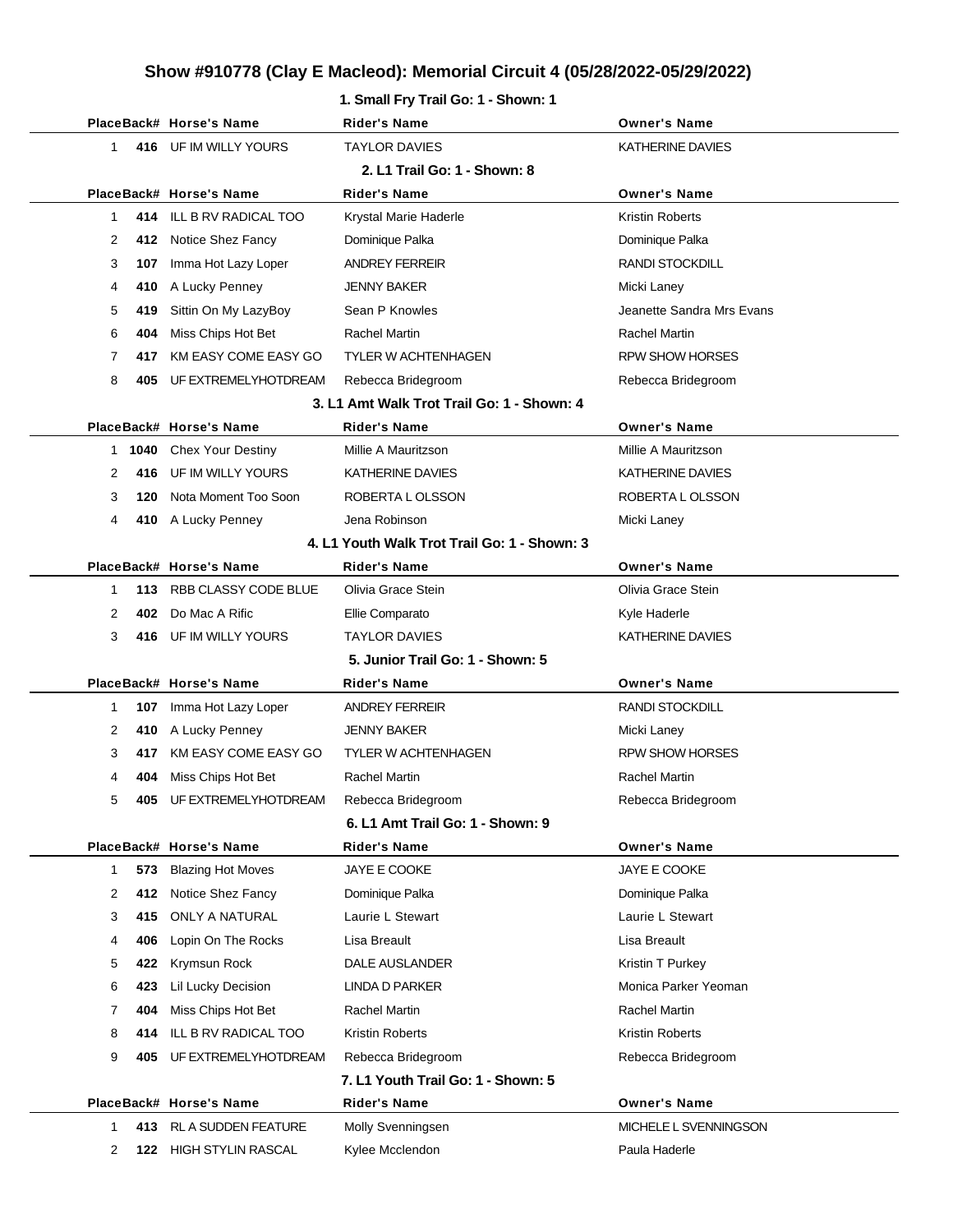| 3         | 410 A Lucky Penney                          | DELANEY R BAKER                                 | Micki Laney                             |
|-----------|---------------------------------------------|-------------------------------------------------|-----------------------------------------|
| 4<br>125  | <b>JUST BE EASY</b>                         | Alyssa Marie Bubb                               | Alyssa Marie Bubb                       |
| DQ<br>88  | Just Let It Bee                             | Layla Delvecchio                                | Layla Delvecchio                        |
|           |                                             | 8. Amt Trail Go: 1 - Shown: 5                   |                                         |
|           | PlaceBack# Horse's Name                     | Rider's Name                                    | <b>Owner's Name</b>                     |
| 1<br>444  | I Luv Talkin Chips                          | Cari Longhofer                                  | Cari Longhofer                          |
| 2<br>412  | Notice Shez Fancy                           | Dominique Palka                                 | Dominique Palka                         |
| 3<br>404  | Miss Chips Hot Bet                          | <b>Rachel Martin</b>                            | <b>Rachel Martin</b>                    |
| 4<br>405  | UF EXTREMELYHOTDREAM                        | Rebecca Bridegroom                              | Rebecca Bridegroom                      |
| DQ<br>423 | Lil Lucky Decision                          | Monica Parker Yeoman                            | Monica Parker Yeoman                    |
|           |                                             | 9. Amt Select Trail Go: 1 - Shown: 6            |                                         |
|           | PlaceBack# Horse's Name                     | <b>Rider's Name</b>                             | <b>Owner's Name</b>                     |
| 573<br>1  | <b>Blazing Hot Moves</b>                    | JAYE E COOKE                                    | JAYE E COOKE                            |
| 2<br>415  | <b>ONLY A NATURAL</b>                       | Laurie L Stewart                                | Laurie L Stewart                        |
| 3<br>406  | Lopin On The Rocks                          | Lisa Breault                                    | Lisa Breault                            |
| 4<br>107  | Imma Hot Lazy Loper                         | <b>RANDI STOCKDILL</b>                          | <b>RANDI STOCKDILL</b>                  |
| 5<br>422  | Krymsun Rock                                | DALE AUSLANDER                                  | Kristin T Purkey                        |
| 6<br>414  | <b>ILL B RV RADICAL TOO</b>                 | <b>Kristin Roberts</b>                          | <b>Kristin Roberts</b>                  |
|           |                                             | 10. Youth Trail Go: 1 - Shown: 3                |                                         |
|           | PlaceBack# Horse's Name                     | Rider's Name                                    | <b>Owner's Name</b>                     |
| 1<br>413  | <b>RL A SUDDEN FEATURE</b>                  | Molly Svenningsen                               | MICHELE L SVENNINGSON                   |
| 2<br>88   | Just Let It Bee                             | Layla Delvecchio                                | Layla Delvecchio                        |
| 3<br>122  | <b>HIGH STYLIN RASCAL</b>                   | Kylee Mcclendon                                 | Paula Haderle                           |
|           |                                             |                                                 |                                         |
|           |                                             | 11. Senior Trail Go: 1 - Shown: 8               |                                         |
|           | PlaceBack# Horse's Name                     | Rider's Name                                    | <b>Owner's Name</b>                     |
| 415<br>1  | <b>ONLY A NATURAL</b>                       | JENNY BAKER                                     | Laurie L Stewart                        |
| 2<br>406  | Lopin On The Rocks                          | <b>JENNY BAKER</b>                              | Lisa Breault                            |
| 3<br>412  | Notice Shez Fancy                           | Dominique Palka                                 | Dominique Palka                         |
| 4<br>423  | <b>Lil Lucky Decision</b>                   | Monica Parker Yeoman                            | Monica Parker Yeoman                    |
| 5<br>419  | Sittin On My LazyBoy                        | Sean P Knowles                                  | Jeanette Sandra Mrs Evans               |
| 6         | 444 I Luv Talkin Chips                      | Cari Longhofer                                  | Cari Longhofer                          |
| 7<br>414  | <b>ILL B RV RADICAL TOO</b>                 | Krystal Marie Haderle                           | <b>Kristin Roberts</b>                  |
| DQ<br>88  | Just Let It Bee                             | THEODORE W GROSE IV                             | Layla Delvecchio                        |
|           |                                             | 12. LEADLINE 6 & UNDER Go: 1 - Shown: 2         |                                         |
|           | PlaceBack# Horse's Name                     | <b>Rider's Name</b>                             | <b>Owner's Name</b>                     |
| 0<br>427  | Foxxy Impulsive                             | <b>Chandler Childers</b>                        | <b>Taylor B Childers</b>                |
| 0         | 431 Certainlyiresistable                    | Harper Knowles                                  | Rebecca C Mccain                        |
|           |                                             | 13. Small Fry Western Pleasure Go: 1 - Shown: 2 |                                         |
|           | PlaceBack# Horse's Name                     | <b>Rider's Name</b>                             | <b>Owner's Name</b>                     |
| 431<br>1  | Certainlyiresistable                        | Hayden Marie Knowles                            | Rebecca C Mccain                        |
| 2<br>416  | UF IM WILLY YOURS                           | <b>TAYLOR DAVIES</b>                            | KATHERINE DAVIES                        |
|           |                                             | 14. L1 Western Pleasure Go: 1 - Shown: 5        |                                         |
|           | PlaceBack# Horse's Name                     | <b>Rider's Name</b>                             | <b>Owner's Name</b>                     |
| 1<br>418  | KM BEST TO BE BLAZIN                        | <b>TYLER W ACHTENHAGEN</b>                      | Garcia Quarter Horses                   |
| 2<br>435  | Best Holla Dayz<br>414 ILL B RV RADICAL TOO | DELANEY R BAKER<br>Kristin Roberts              | Shawn Johnson<br><b>Kristin Roberts</b> |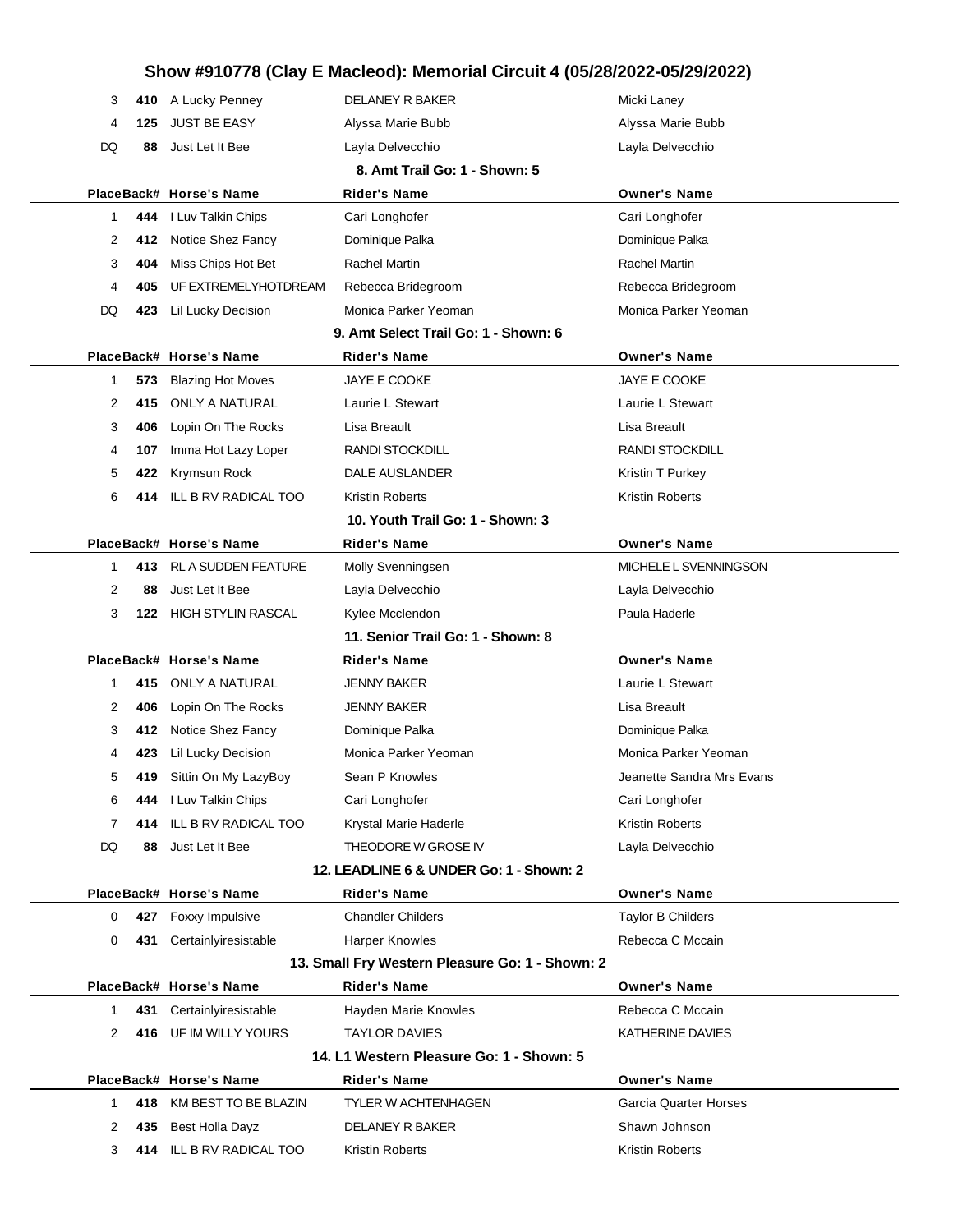|              |      |                            | Show #910778 (Clay E Macleod): Memorial Circuit 4 (05/28/2022-05/29/2022) |                           |
|--------------|------|----------------------------|---------------------------------------------------------------------------|---------------------------|
| 4            | 424  | <b>EXTREMELY DELICIOUS</b> | <b>MARCUS NOGUELLA</b>                                                    | Kyle Kiper                |
| 5            | 401  | Hessouthernchocolate       | Victoria Love                                                             | Victoria Love             |
|              |      |                            | 15. L1 Amt Walk Trot Western Pleasure Go: 1 - Shown: 5                    |                           |
|              |      | PlaceBack# Horse's Name    | <b>Rider's Name</b>                                                       | <b>Owner's Name</b>       |
| $\mathbf{1}$ |      | 15 T BO                    | Kim R Sams                                                                | Avery Sams LeFils         |
| 2            | 1040 | <b>Chex Your Destiny</b>   | Millie A Mauritzson                                                       | Millie A Mauritzson       |
| 3            | 416  | UF IM WILLY YOURS          | KATHERINE DAVIES                                                          | KATHERINE DAVIES          |
| 4            | 120  | Nota Moment Too Soon       | ROBERTA L OLSSON                                                          | ROBERTA L OLSSON          |
| 5            | 410  | A Lucky Penney             | Jena Robinson                                                             | Micki Laney               |
|              |      |                            | 16. L1 Youth Walk Trot Western Pleasure Go: 1 - Shown: 4                  |                           |
|              |      | PlaceBack# Horse's Name    | <b>Rider's Name</b>                                                       | <b>Owner's Name</b>       |
| $\mathbf{1}$ | 113  | RBB CLASSY CODE BLUE       | Olivia Grace Stein                                                        | Olivia Grace Stein        |
| 2            | 402  | Do Mac A Rific             | Ellie Comparato                                                           | Kyle Haderle              |
| 3            | 428  | Sheza Hot Mechanic         | <b>Channing Giles</b>                                                     | Jolie Busby               |
| 4            | 427  | Foxxy Impulsive            | <b>Teal Bumstead</b>                                                      | <b>Taylor B Childers</b>  |
|              |      |                            | 17. L1 Amt Western Pleasure Go: 1 - Shown: 9                              |                           |
|              |      | PlaceBack# Horse's Name    | <b>Rider's Name</b>                                                       | <b>Owner's Name</b>       |
| $\mathbf{1}$ | 406  | Lopin On The Rocks         | Lisa Breault                                                              | Lisa Breault              |
| 2            | 15   | T BO                       | Avery Sams LeFils                                                         | Avery Sams LeFils         |
| 3            | 423  | Lil Lucky Decision         | Monica Parker Yeoman                                                      | Monica Parker Yeoman      |
| 4            | 434  | Lazy By The Bay            | LINDA D PARKER                                                            | Monica Parker Yeoman      |
| 5            | 407  | Blue Ivy                   | <b>Whitney Barrs</b>                                                      | <b>Whitney Barrs</b>      |
| 6            | 401  | Hessouthernchocolate       | Victoria Love                                                             | Victoria Love             |
| 7            | 424  | <b>EXTREMELY DELICIOUS</b> | Kyle Kiper                                                                | Kyle Kiper                |
| 8            | 404  | Miss Chips Hot Bet         | Rachel Martin                                                             | Rachel Martin             |
| 9            | 405  | UF EXTREMELYHOTDREAM       | Rebecca Bridegroom                                                        | Rebecca Bridegroom        |
|              |      |                            | 18. L1 Youth Western Pleasure Go: 1 - Shown: 3                            |                           |
|              |      | PlaceBack# Horse's Name    | <b>Rider's Name</b>                                                       | <b>Owner's Name</b>       |
| 1            |      | 125 JUST BE EASY           | Alyssa Marie Bubb                                                         | Alyssa Marie Bubb         |
| 2            | 122  | <b>HIGH STYLIN RASCAL</b>  | Kylee Mcclendon                                                           | Paula Haderle             |
| 3            | 435  | Best Holla Dayz            | <b>DELANEY R BAKER</b>                                                    | Shawn Johnson             |
|              |      |                            | 20. Amt Western Pleasure Go: 1 - Shown: 5                                 |                           |
|              |      | PlaceBack# Horse's Name    | Rider's Name                                                              | <b>Owner's Name</b>       |
| $\mathbf 1$  | 420  | <b>BEST MADE MACHINE</b>   | <b>BETH LEPPING</b>                                                       | <b>BETH LEPPING</b>       |
| 2            |      | 15 T BO                    | Avery Sams LeFils                                                         | Avery Sams LeFils         |
| 3            | 407  | Blue Ivy                   | <b>Whitney Barrs</b>                                                      | <b>Whitney Barrs</b>      |
| 4            | 444  | I Luv Talkin Chips         | Cari Longhofer                                                            | Cari Longhofer            |
| 5            | 423  | Lil Lucky Decision         | Monica Parker Yeoman                                                      | Monica Parker Yeoman      |
|              |      |                            | 21. Amt Select Western Pleasure Go: 1 - Shown: 4                          |                           |
|              |      | PlaceBack# Horse's Name    | <b>Rider's Name</b>                                                       | <b>Owner's Name</b>       |
| $\mathbf 1$  | 406  | Lopin On The Rocks         | Lisa Breault                                                              | Lisa Breault              |
| 2            | 419  | Sittin On My LazyBoy       | Mrs Jeanette Sandra Evans                                                 | Jeanette Sandra Mrs Evans |
| 3            | 421  | <b>SPOT LIGHTT</b>         | PENNY DAIGLER                                                             | PENNY DAIGLER             |
| 4            | 415  | ONLY A NATURAL             | Laurie L Stewart                                                          | Laurie L Stewart          |
|              |      |                            | 22. Youth Western Pleasure Go: 1 - Shown: 2                               |                           |
|              |      | PlaceBack# Horse's Name    | <b>Rider's Name</b>                                                       | <b>Owner's Name</b>       |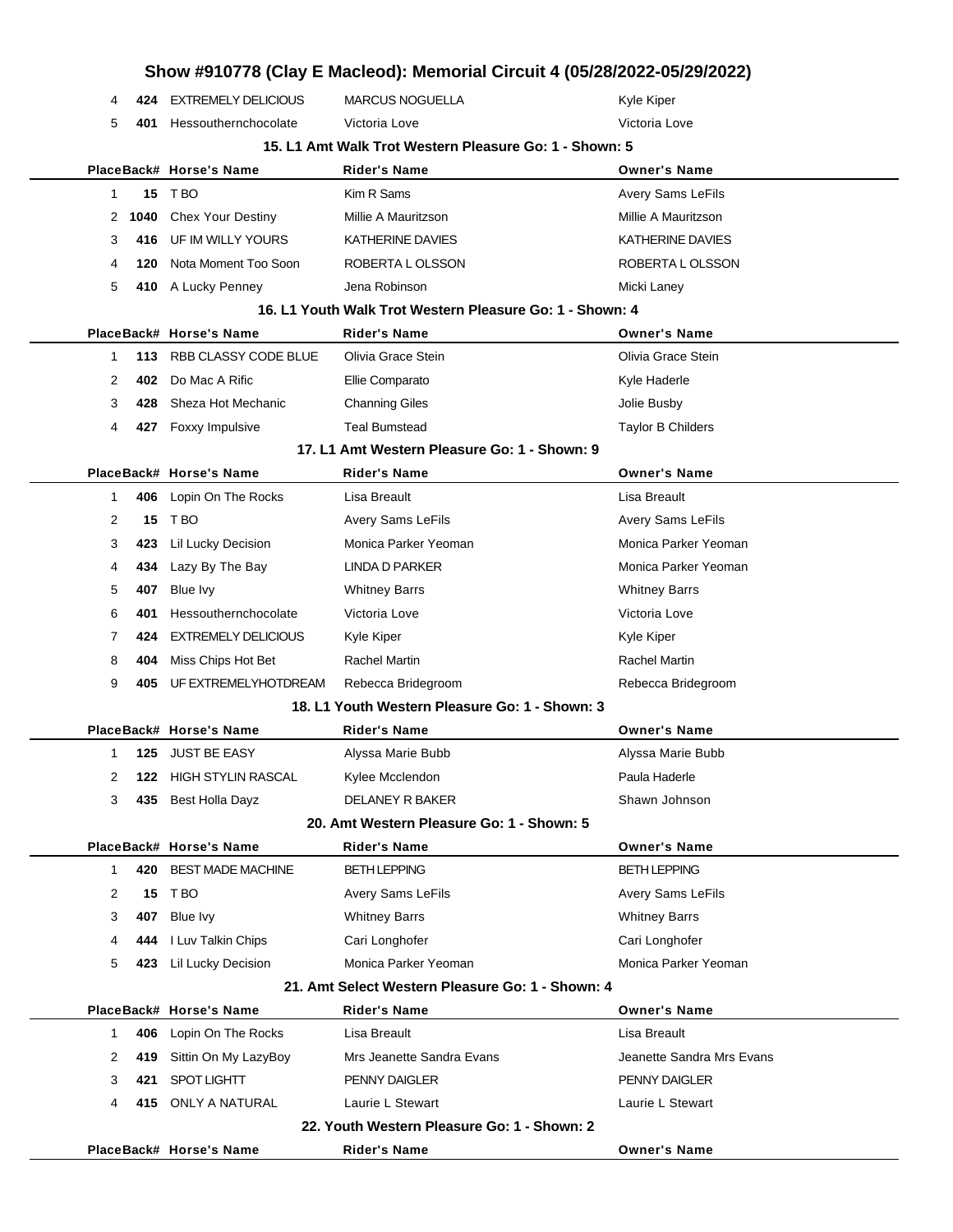|             |      |                           |                                                      | Show #910778 (Clay E Macleod): Memorial Circuit 4 (05/28/2022-05/29/2022) |
|-------------|------|---------------------------|------------------------------------------------------|---------------------------------------------------------------------------|
| 1           |      | 125 JUST BE EASY          | Alyssa Marie Bubb                                    | Alyssa Marie Bubb                                                         |
| 2           | 122  | <b>HIGH STYLIN RASCAL</b> | Kylee Mcclendon                                      | Paula Haderle                                                             |
|             |      |                           | 25. L1 Amt Walk Trot Horsemanship Go: 1 - Shown: 4   |                                                                           |
|             |      | PlaceBack# Horse's Name   | Rider's Name                                         | <b>Owner's Name</b>                                                       |
| 1           | 120  | Nota Moment Too Soon      | ROBERTA LOLSSON                                      | ROBERTA L OLSSON                                                          |
| 2           | 1040 | <b>Chex Your Destiny</b>  | Millie A Mauritzson                                  | Millie A Mauritzson                                                       |
| 3           | 15   | T BO                      | Kim R Sams                                           | Avery Sams LeFils                                                         |
| 4           | 410  | A Lucky Penney            | Jena Robinson                                        | Micki Laney                                                               |
|             |      |                           | 26. L1 Youth Walk Trot Horsemanship Go: 1 - Shown: 4 |                                                                           |
|             |      | PlaceBack# Horse's Name   | <b>Rider's Name</b>                                  | <b>Owner's Name</b>                                                       |
| 1           | 113  | RBB CLASSY CODE BLUE      | Olivia Grace Stein                                   | Olivia Grace Stein                                                        |
| 2           | 427  | Foxxy Impulsive           | <b>Teal Bumstead</b>                                 | <b>Taylor B Childers</b>                                                  |
| 3           | 402  | Do Mac A Rific            | Ellie Comparato                                      | Kyle Haderle                                                              |
| 4           | 428  | Sheza Hot Mechanic        | <b>Channing Giles</b>                                | Jolie Busby                                                               |
|             |      |                           | 27. L1 Amt Western Horsemanship Go: 1 - Shown: 13    |                                                                           |
|             |      | PlaceBack# Horse's Name   | Rider's Name                                         | <b>Owner's Name</b>                                                       |
| 1           | 16   | Thee Redzone              | <b>BRANDY GATES</b>                                  | <b>BRANDY GATES HALLADAY</b>                                              |
| 2           | 573  | <b>Blazing Hot Moves</b>  | JAYE E COOKE                                         | <b>JAYE E COOKE</b>                                                       |
| 3           | 412  | Notice Shez Fancy         | Dominique Palka                                      | Dominique Palka                                                           |
| 4           | 406  | Lopin On The Rocks        | Lisa Breault                                         | Lisa Breault                                                              |
| 5           | 425  | STRUTIN FOR PLEASURE      | Ashley George                                        | <b>OLIVIA HOECKER</b>                                                     |
| 6           | 415  | ONLY A NATURAL            | Laurie L Stewart                                     | Laurie L Stewart                                                          |
| 7           | 15   | T BO                      | Avery Sams LeFils                                    | Avery Sams LeFils                                                         |
| 8           | 401  | Hessouthernchocolate      | Victoria Love                                        | Victoria Love                                                             |
| 9           | 434  | Lazy By The Bay           | LINDA D PARKER                                       | Monica Parker Yeoman                                                      |
|             |      |                           | 28. L1 Youth Western Horsemanship Go: 1 - Shown: 7   |                                                                           |
|             |      | PlaceBack# Horse's Name   | Rider's Name                                         | <b>Owner's Name</b>                                                       |
| 1           | 432  | <b>Clean Details</b>      | Payton M Holt                                        | Payton M Holt                                                             |
| 2           |      | 410 A Lucky Penney        | DELANEY R BAKER                                      | Micki Laney                                                               |
| 3           | 429  | <b>Big Irons</b>          | Myah A Yeomans                                       | <b>TELEK KOZLOWSKI</b>                                                    |
| 4           | 425  | STRUTIN FOR PLEASURE      | Haley Edgin                                          | OLIVIA HOECKER                                                            |
| 5           | 417  | KM EASY COME EASY GO      | Molly Svenningsen                                    | <b>RPW SHOW HORSES</b>                                                    |
| 6           | 125  | <b>JUST BE EASY</b>       | Alyssa Marie Bubb                                    | Alyssa Marie Bubb                                                         |
| 7           | 122  | <b>HIGH STYLIN RASCAL</b> | Kylee Mcclendon                                      | Paula Haderle                                                             |
|             |      |                           | 29. Amt Western Horsemanship Go: 1 - Shown: 4        |                                                                           |
|             |      | PlaceBack# Horse's Name   | <b>Rider's Name</b>                                  | <b>Owner's Name</b>                                                       |
| 1           | 412  | Notice Shez Fancy         | Dominique Palka                                      | Dominique Palka                                                           |
| 2           | 423  | Lil Lucky Decision        | Monica Parker Yeoman                                 | Monica Parker Yeoman                                                      |
| 3           | 15   | T <sub>BO</sub>           | Avery Sams LeFils                                    | Avery Sams LeFils                                                         |
| 4           | 444  | I Luv Talkin Chips        | Cari Longhofer                                       | Cari Longhofer                                                            |
|             |      |                           | 30. Amt Select Western Horsemanship Go: 1 - Shown: 5 |                                                                           |
|             |      | PlaceBack# Horse's Name   | <b>Rider's Name</b>                                  | <b>Owner's Name</b>                                                       |
| $\mathbf 1$ | 573  | <b>Blazing Hot Moves</b>  | JAYE E COOKE                                         | JAYE E COOKE                                                              |
| 2           | 107  | Imma Hot Lazy Loper       | RANDI STOCKDILL                                      | RANDI STOCKDILL                                                           |
| 3           | 415  | <b>ONLY A NATURAL</b>     | Laurie L Stewart                                     | Laurie L Stewart                                                          |
| 4           | 414  | ILL B RV RADICAL TOO      | Kristin Roberts                                      | Kristin Roberts                                                           |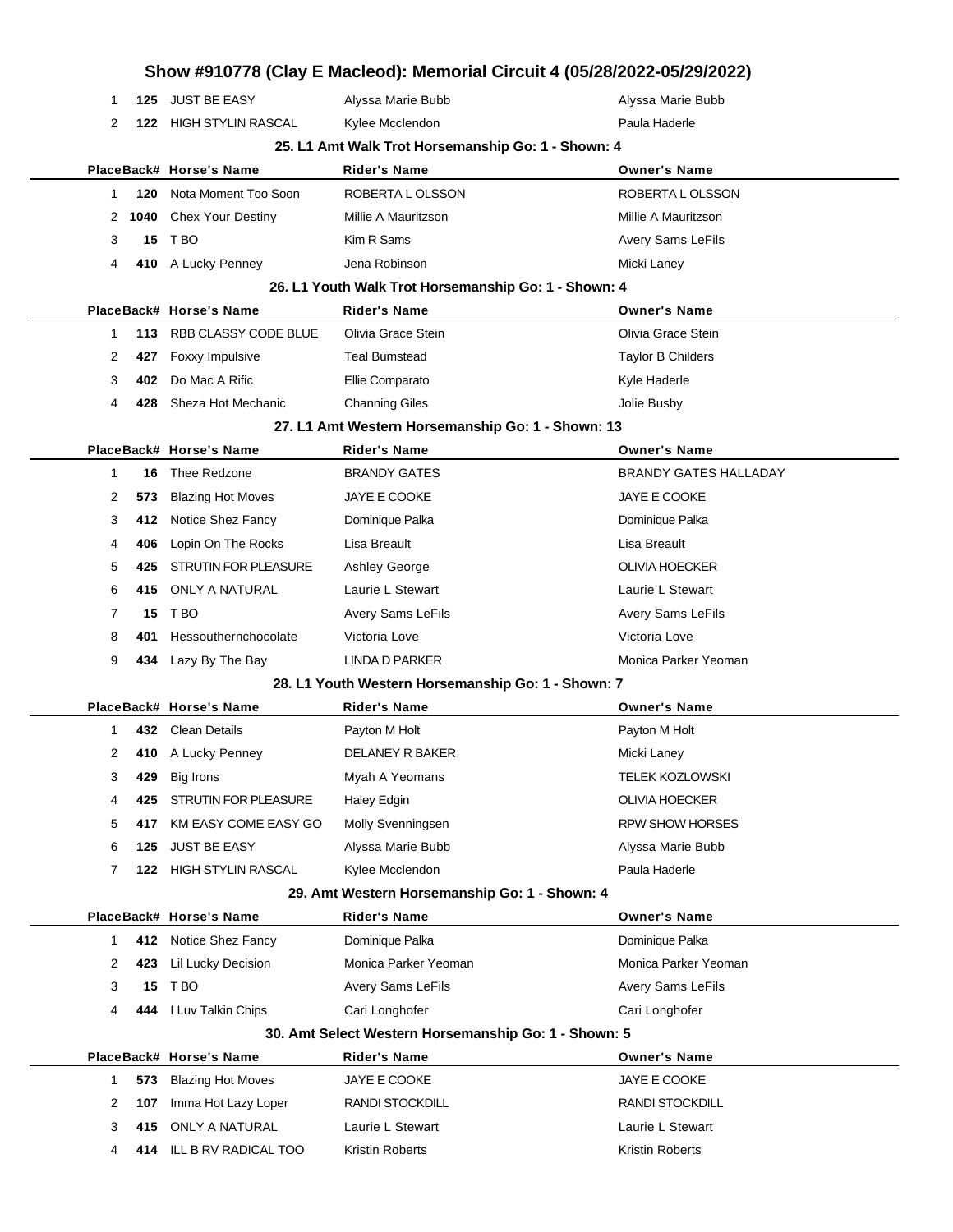| 5                    | 88 Just Let It Bee                              | Joely DelVecchio                                     | Layla Delvecchio       |  |  |  |  |  |
|----------------------|-------------------------------------------------|------------------------------------------------------|------------------------|--|--|--|--|--|
|                      | 31. Youth Western Horsemanship Go: 1 - Shown: 4 |                                                      |                        |  |  |  |  |  |
|                      | PlaceBack# Horse's Name                         | <b>Rider's Name</b>                                  | <b>Owner's Name</b>    |  |  |  |  |  |
| $\mathbf{1}$         | 432 Clean Details                               | Payton M Holt                                        | Payton M Holt          |  |  |  |  |  |
| 429<br>2             | <b>Big Irons</b>                                | Myah A Yeomans                                       | <b>TELEK KOZLOWSKI</b> |  |  |  |  |  |
| 3<br>125             | <b>JUST BE EASY</b>                             | Alyssa Marie Bubb                                    | Alyssa Marie Bubb      |  |  |  |  |  |
| 4                    | 122 HIGH STYLIN RASCAL                          | Kylee Mcclendon                                      | Paula Haderle          |  |  |  |  |  |
|                      |                                                 | 35. L1 Western Riding Go: 1 - Shown: 1               |                        |  |  |  |  |  |
|                      | PlaceBack# Horse's Name                         | <b>Rider's Name</b>                                  | <b>Owner's Name</b>    |  |  |  |  |  |
| $1 \quad$            | 444 I Luv Talkin Chips                          | Cari Longhofer                                       | Cari Longhofer         |  |  |  |  |  |
|                      |                                                 | 36. L1 Amt Western Riding Go: 1 - Shown: 1           |                        |  |  |  |  |  |
|                      | PlaceBack# Horse's Name                         | <b>Rider's Name</b>                                  | <b>Owner's Name</b>    |  |  |  |  |  |
| 1                    | 444 I Luv Talkin Chips                          | Cari Longhofer                                       | Cari Longhofer         |  |  |  |  |  |
|                      |                                                 | 37. Amt Western Riding Go: 1 - Shown: 2              |                        |  |  |  |  |  |
|                      | PlaceBack# Horse's Name                         | <b>Rider's Name</b>                                  | <b>Owner's Name</b>    |  |  |  |  |  |
| 1                    | 423 Lil Lucky Decision                          | Monica Parker Yeoman                                 | Monica Parker Yeoman   |  |  |  |  |  |
| $\mathbf{2}^{\circ}$ | 444 I Luv Talkin Chips                          | Cari Longhofer                                       | Cari Longhofer         |  |  |  |  |  |
|                      |                                                 | 39. Western Riding Go: 1 - Shown: 2                  |                        |  |  |  |  |  |
|                      | PlaceBack# Horse's Name                         | <b>Rider's Name</b>                                  | <b>Owner's Name</b>    |  |  |  |  |  |
| $\mathbf{1}$         | 423 Lil Lucky Decision                          | Monica Parker Yeoman                                 | Monica Parker Yeoman   |  |  |  |  |  |
| 2                    | 444 I Luv Talkin Chips                          | Cari Longhofer                                       | Cari Longhofer         |  |  |  |  |  |
|                      |                                                 | 40. Ranch Pleasure Go: 1 - Shown: 1                  |                        |  |  |  |  |  |
|                      | PlaceBack# Horse's Name                         | <b>Rider's Name</b>                                  | <b>Owner's Name</b>    |  |  |  |  |  |
| $\mathbf{1}$         | 425 STRUTIN FOR PLEASURE                        | Ashley George                                        | <b>OLIVIA HOECKER</b>  |  |  |  |  |  |
|                      |                                                 | 45. L1 Youth Ranch Riding Go: 1 - Shown: 1           |                        |  |  |  |  |  |
|                      | PlaceBack# Horse's Name                         | <b>Rider's Name</b>                                  | <b>Owner's Name</b>    |  |  |  |  |  |
| $\mathbf{1}$         | 425 STRUTIN FOR PLEASURE                        | Haley Edgin                                          | <b>OLIVIA HOECKER</b>  |  |  |  |  |  |
|                      |                                                 | 46. L1 Amt Ranch Riding Go: 1 - Shown: 2             |                        |  |  |  |  |  |
|                      | PlaceBack# Horse's Name                         | <b>Rider's Name</b>                                  | <b>Owner's Name</b>    |  |  |  |  |  |
|                      | 573 Blazing Hot Moves                           | JAYE E COOKE                                         | JAYE E COOKE           |  |  |  |  |  |
| 2                    | 425 STRUTIN FOR PLEASURE                        | Ashley George                                        | <b>OLIVIA HOECKER</b>  |  |  |  |  |  |
|                      |                                                 | 52. Amt Stallions Two & Under Go: 1 - Shown: 1       |                        |  |  |  |  |  |
|                      | PlaceBack# Horse's Name                         | <b>Rider's Name</b>                                  | <b>Owner's Name</b>    |  |  |  |  |  |
| 1                    | 437 Won Tru Legacy                              | Michael J Wright                                     | Michael J Wright       |  |  |  |  |  |
|                      |                                                 | 56. Yearling Stallions Go: 1 - Shown: 1              |                        |  |  |  |  |  |
|                      | PlaceBack# Horse's Name                         | <b>Rider's Name</b>                                  | <b>Owner's Name</b>    |  |  |  |  |  |
| 1                    | 437 Won Tru Legacy                              | Michael J Wright                                     | Michael J Wright       |  |  |  |  |  |
|                      | 63. L1 Amt Mares Three & Over Go: 1 - Shown: 1  |                                                      |                        |  |  |  |  |  |
|                      | PlaceBack# Horse's Name                         | <b>Rider's Name</b>                                  | <b>Owner's Name</b>    |  |  |  |  |  |
| $\mathbf{1}$         | 120 Nota Moment Too Soon                        | ROBERTA L OLSSON                                     | ROBERTA L OLSSON       |  |  |  |  |  |
|                      |                                                 | 64. L1 Amt Performance Halter Mares Go: 1 - Shown: 7 |                        |  |  |  |  |  |
|                      | PlaceBack# Horse's Name                         | <b>Rider's Name</b>                                  | <b>Owner's Name</b>    |  |  |  |  |  |
| $\mathbf{1}$<br>433  | Chicks Dig Pearls                               | KATHERINE SCOTT                                      | KATHERINE SCOTT        |  |  |  |  |  |
| 573<br>2             | <b>Blazing Hot Moves</b>                        | JAYE E COOKE                                         | JAYE E COOKE           |  |  |  |  |  |
| 3<br>412             | Notice Shez Fancy                               | Dominique Palka                                      | Dominique Palka        |  |  |  |  |  |
| 4<br>414             | ILL B RV RADICAL TOO                            | Kristin Roberts                                      | <b>Kristin Roberts</b> |  |  |  |  |  |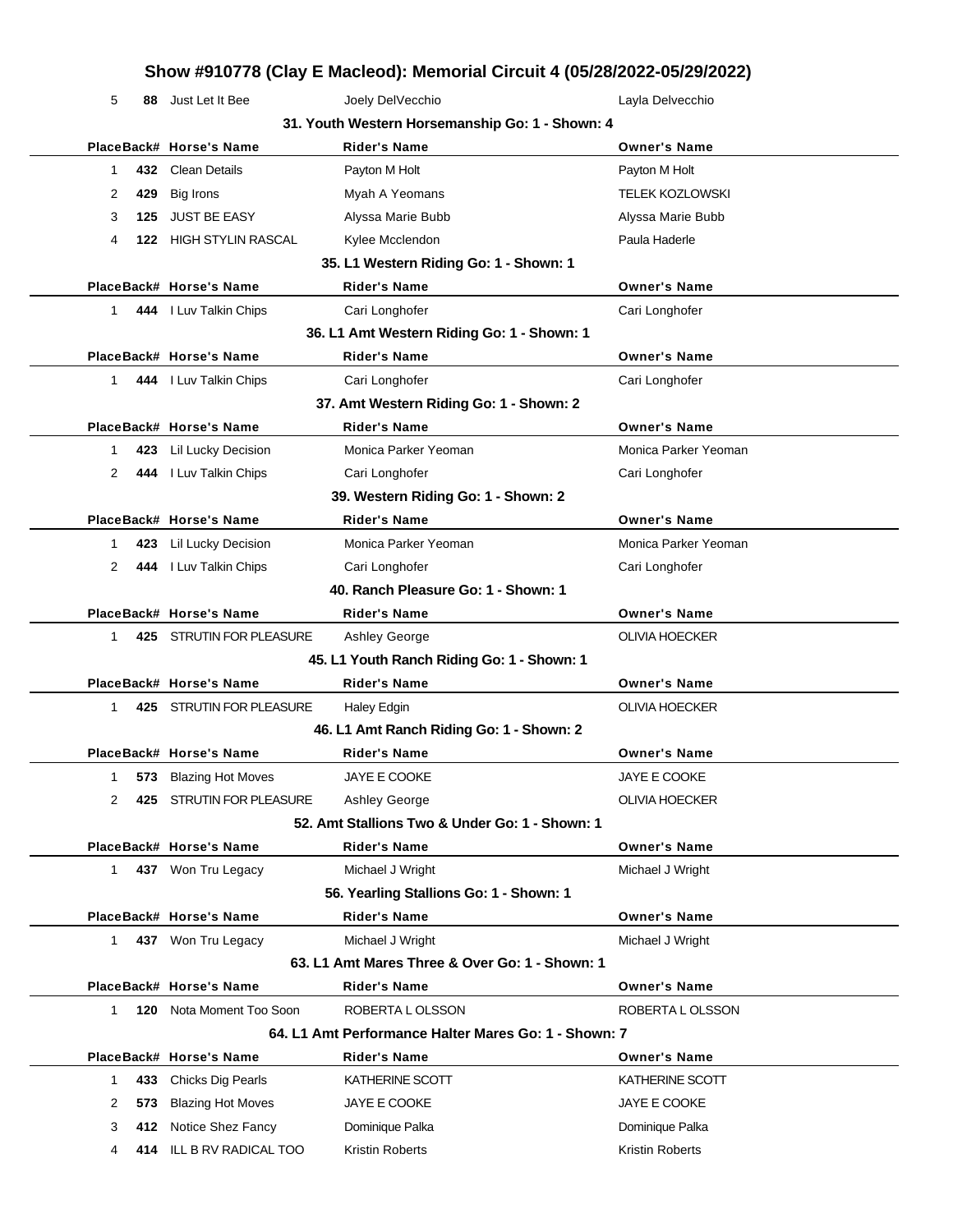|   |     |                             | Show #910778 (Clay E Macleod): Memorial Circuit 4 (05/28/2022-05/29/2022) |                          |
|---|-----|-----------------------------|---------------------------------------------------------------------------|--------------------------|
| 5 | 404 | Miss Chips Hot Bet          | Rachel Martin                                                             | Rachel Martin            |
| 6 | 425 | <b>STRUTIN FOR PLEASURE</b> | Ashley George                                                             | <b>OLIVIA HOECKER</b>    |
| 7 | 444 | I Luv Talkin Chips          | Cari Longhofer                                                            | Cari Longhofer           |
|   |     |                             | 65. Amt Mares Two & Under Go: 1 - Shown: 1                                |                          |
|   |     | PlaceBack# Horse's Name     | <b>Rider's Name</b>                                                       | <b>Owner's Name</b>      |
| 1 |     | 438 Seeriously              | <b>MARION E BISHOP</b>                                                    | <b>MARION E BISHOP</b>   |
|   |     |                             | 66. Amt Mares Three & Over Go: 1 - Shown: 4                               |                          |
|   |     | PlaceBack# Horse's Name     | <b>Rider's Name</b>                                                       | <b>Owner's Name</b>      |
| 1 | 439 | Fancy Intensions            | Jill M Whittington                                                        | Jill M Whittington       |
| 2 | 433 | Chicks Dig Pearls           | KATHERINE SCOTT                                                           | KATHERINE SCOTT          |
| 3 | 440 | Smalltown Gyrl              | <b>BRENDA BAKER</b>                                                       | <b>BRENDA BAKER</b>      |
| 4 | 120 | Nota Moment Too Soon        | ROBERTA LOLSSON                                                           | ROBERTA LOLSSON          |
|   |     |                             | 67. Amt Performance Halter Mares Go: 1 - Shown: 5                         |                          |
|   |     | PlaceBack# Horse's Name     | <b>Rider's Name</b>                                                       | <b>Owner's Name</b>      |
| 1 | 477 | Kruze On Over               | <b>KELLEY CHRISTY</b>                                                     | <b>KELLEY CHRISTY</b>    |
| 2 | 573 | <b>Blazing Hot Moves</b>    | <b>JAYE E COOKE</b>                                                       | <b>JAYE E COOKE</b>      |
| 3 | 412 | Notice Shez Fancy           | Dominique Palka                                                           | Dominique Palka          |
| 4 | 414 | ILL B RV RADICAL TOO        | Kristin Roberts                                                           | Kristin Roberts          |
| 5 |     | 444 I Luv Talkin Chips      | Cari Longhofer                                                            | Cari Longhofer           |
|   |     |                             | 68. Amt Grand Champion Mares Go: 1 - Shown: 4                             |                          |
|   |     | PlaceBack# Horse's Name     | <b>Rider's Name</b>                                                       | <b>Owner's Name</b>      |
| 1 | 439 | Fancy Intensions            | Jill M Whittington                                                        | Jill M Whittington       |
|   |     |                             | 70. L1 Youth Mares Three & Over Go: 1 - Shown: 4                          |                          |
|   |     | PlaceBack# Horse's Name     | <b>Rider's Name</b>                                                       | <b>Owner's Name</b>      |
| 1 | 428 | Sheza Hot Mechanic          | <b>Channing Giles</b>                                                     | Jolie Busby              |
| 2 | 125 | <b>JUST BE EASY</b>         | Alyssa Marie Bubb                                                         | Alyssa Marie Bubb        |
| 3 | 427 | Foxxy Impulsive             | <b>Teal Bumstead</b>                                                      | <b>Taylor B Childers</b> |
| 4 | 113 | RBB CLASSY CODE BLUE        | Olivia Grace Stein                                                        | Olivia Grace Stein       |
|   |     |                             | 71. L1 Youth Performance Halter Mares Go: 1 - Shown: 2                    |                          |
|   |     | PlaceBack# Horse's Name     | <b>Rider's Name</b>                                                       | <b>Owner's Name</b>      |
| 1 | 432 | <b>Clean Details</b>        | <b>Chloe Sanders</b>                                                      | Payton M Holt            |
| 2 | 425 | STRUTIN FOR PLEASURE        | Haley Edgin                                                               | <b>OLIVIA HOECKER</b>    |
|   |     |                             | 73. Youth Mares Three & Over Go: 1 - Shown: 2                             |                          |
|   |     | PlaceBack# Horse's Name     | <b>Rider's Name</b>                                                       | <b>Owner's Name</b>      |
| 1 | 125 | <b>JUST BE EASY</b>         | Alyssa Marie Bubb                                                         | Alyssa Marie Bubb        |
| 2 | 113 | RBB CLASSY CODE BLUE        | Olivia Grace Stein                                                        | Olivia Grace Stein       |
|   |     |                             | 74. Youth Performance Halter Mares Go: 1 - Shown: 1                       |                          |
|   |     | PlaceBack# Horse's Name     | <b>Rider's Name</b>                                                       | <b>Owner's Name</b>      |
| 1 |     | 432 Clean Details           | Payton M Holt                                                             | Payton M Holt            |
|   |     |                             | 75. Youth Grand Champion Mares Go: 1 - Shown: 2                           |                          |
|   |     | PlaceBack# Horse's Name     | <b>Rider's Name</b>                                                       | <b>Owner's Name</b>      |
| 1 |     | 432 Clean Details           | Payton M Holt                                                             | Payton M Holt            |
|   |     |                             | 76. Yearling Mares Go: 1 - Shown: 1                                       |                          |
|   |     | PlaceBack# Horse's Name     | <b>Rider's Name</b>                                                       | <b>Owner's Name</b>      |
| 1 |     | 438 Seeriously              | REBECCA A WRIGHT                                                          | <b>MARION E BISHOP</b>   |
|   |     |                             | 78. Three Yr Old Mares Go: 1 - Shown: 1                                   |                          |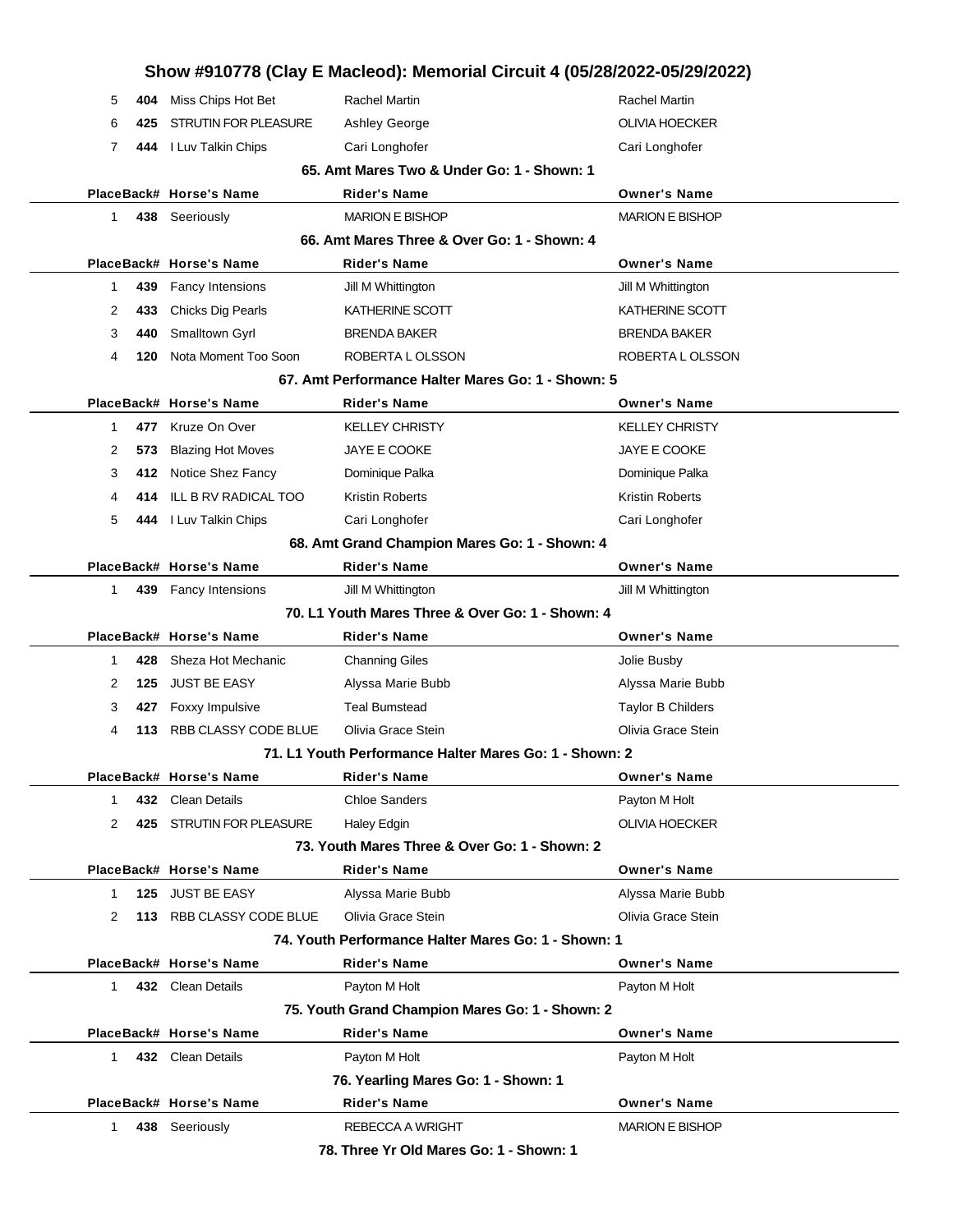|              |     | PlaceBack# Horse's Name  | Show #910778 (Clay E Macieod): Memorial Circuit 4 (05/28/2022-05/29/2022)<br><b>Rider's Name</b> | <b>Owner's Name</b>      |
|--------------|-----|--------------------------|--------------------------------------------------------------------------------------------------|--------------------------|
| $\mathbf 1$  | 439 | <b>Fancy Intensions</b>  | <b>REBECCA A WRIGHT</b>                                                                          | Jill M Whittington       |
|              |     |                          | 79. Aged Mares Go: 1 - Shown: 1                                                                  |                          |
|              |     | PlaceBack# Horse's Name  | <b>Rider's Name</b>                                                                              | <b>Owner's Name</b>      |
| $\mathbf{1}$ |     | 427 Foxxy Impulsive      | <b>Chandler Childers</b>                                                                         | <b>Taylor B Childers</b> |
|              |     |                          | 80. Performance Halter Mares Go: 1 - Shown: 6                                                    |                          |
|              |     | PlaceBack# Horse's Name  | <b>Rider's Name</b>                                                                              | <b>Owner's Name</b>      |
| $\mathbf{1}$ | 477 | Kruze On Over            | <b>KELLEY CHRISTY</b>                                                                            | <b>KELLEY CHRISTY</b>    |
| 2            | 433 | Chicks Dig Pearls        | KATHERINE SCOTT                                                                                  | KATHERINE SCOTT          |
| 3            | 573 | <b>Blazing Hot Moves</b> | JAYE E COOKE                                                                                     | <b>JAYE E COOKE</b>      |
| 4            | 412 | Notice Shez Fancy        | Dominique Palka                                                                                  | Dominique Palka          |
| 5            | 414 | ILL B RV RADICAL TOO     | Kristin Roberts                                                                                  | Kristin Roberts          |
| 6            |     | 444 I Luv Talkin Chips   | Cari Longhofer                                                                                   | Cari Longhofer           |
|              |     |                          | 81. Grand Champion Mares Go: 1 - Shown: 5                                                        |                          |
|              |     | PlaceBack# Horse's Name  | <b>Rider's Name</b>                                                                              | <b>Owner's Name</b>      |
| $\mathbf{1}$ | 439 | Fancy Intensions         | REBECCA A WRIGHT                                                                                 | Jill M Whittington       |
|              |     |                          | 83. L1 Amt Geldings Three & Over Go: 1 - Shown: 1                                                |                          |
|              |     | PlaceBack# Horse's Name  | <b>Rider's Name</b>                                                                              | <b>Owner's Name</b>      |
| 1            | 401 | Hessouthernchocolate     | Victoria Love                                                                                    | Victoria Love            |
|              |     |                          | 84. L1 Amt Performance Halter Geldings Go: 1 - Shown: 6                                          |                          |
|              |     | PlaceBack# Horse's Name  | <b>Rider's Name</b>                                                                              | <b>Owner's Name</b>      |
| 1            | 406 | Lopin On The Rocks       | Lisa Breault                                                                                     | Lisa Breault             |
| 2            | 415 | ONLY A NATURAL           | Laurie L Stewart                                                                                 | Laurie L Stewart         |
| 3            | 429 | Big Irons                | Deborah L Goldby                                                                                 | <b>TELEK KOZLOWSKI</b>   |
| 4            | 405 | UF EXTREMELYHOTDREAM     | Rebecca Bridegroom                                                                               | Rebecca Bridegroom       |
| 5            | 423 | Lil Lucky Decision       | Monica Parker Yeoman                                                                             | Monica Parker Yeoman     |
| 6            | 436 | Its Southern Pride       | Kevin W Knowlton                                                                                 | Kevin W Knowlton         |
|              |     |                          | 85. Amt Geldings Two & Under Go: 1 - Shown: 1                                                    |                          |
|              |     | PlaceBack# Horse's Name  | <b>Rider's Name</b>                                                                              | <b>Owner's Name</b>      |
| 1            |     | 442 Tivs Vegas Pick      | Veronica Harris                                                                                  | Veronica Harris          |
|              |     |                          | 86. Amt Geldings Three & Over Go: 1 - Shown: 1                                                   |                          |
|              |     | PlaceBack# Horse's Name  | <b>Rider's Name</b>                                                                              | <b>Owner's Name</b>      |
| DQ           |     | 15 T BO                  | Avery Sams LeFils                                                                                | <b>Avery Sams LeFils</b> |
|              |     | PlaceBack# Horse's Name  | 87. Amt Performance Halter Geldings Go: 1 - Shown: 5<br><b>Rider's Name</b>                      | <b>Owner's Name</b>      |
| $\mathbf{1}$ | 406 | Lopin On The Rocks       | Lisa Breault                                                                                     | Lisa Breault             |
| 2            |     | 415 ONLY A NATURAL       | Laurie L Stewart                                                                                 | Laurie L Stewart         |
| 3            | 429 | Big Irons                | Deborah L Goldby                                                                                 | <b>TELEK KOZLOWSKI</b>   |
| 4            | 405 | UF EXTREMELYHOTDREAM     | Rebecca Bridegroom                                                                               | Rebecca Bridegroom       |
| 5            | 423 | Lil Lucky Decision       | Monica Parker Yeoman                                                                             | Monica Parker Yeoman     |
|              |     |                          | 88. Amt Grand Champion Gelding Go: 1 - Shown: 3                                                  |                          |
|              |     | PlaceBack# Horse's Name  | <b>Rider's Name</b>                                                                              | <b>Owner's Name</b>      |
| 1            |     | 406 Lopin On The Rocks   | Lisa Breault                                                                                     | Lisa Breault             |
|              |     |                          | 90. L1 Youth Geldings Three & Over Go: 1 - Shown: 2                                              |                          |
|              |     | PlaceBack# Horse's Name  | <b>Rider's Name</b>                                                                              | <b>Owner's Name</b>      |
| $\mathbf{1}$ |     | 122 HIGH STYLIN RASCAL   | Kylee Mcclendon                                                                                  | Paula Haderle            |
|              |     |                          |                                                                                                  |                          |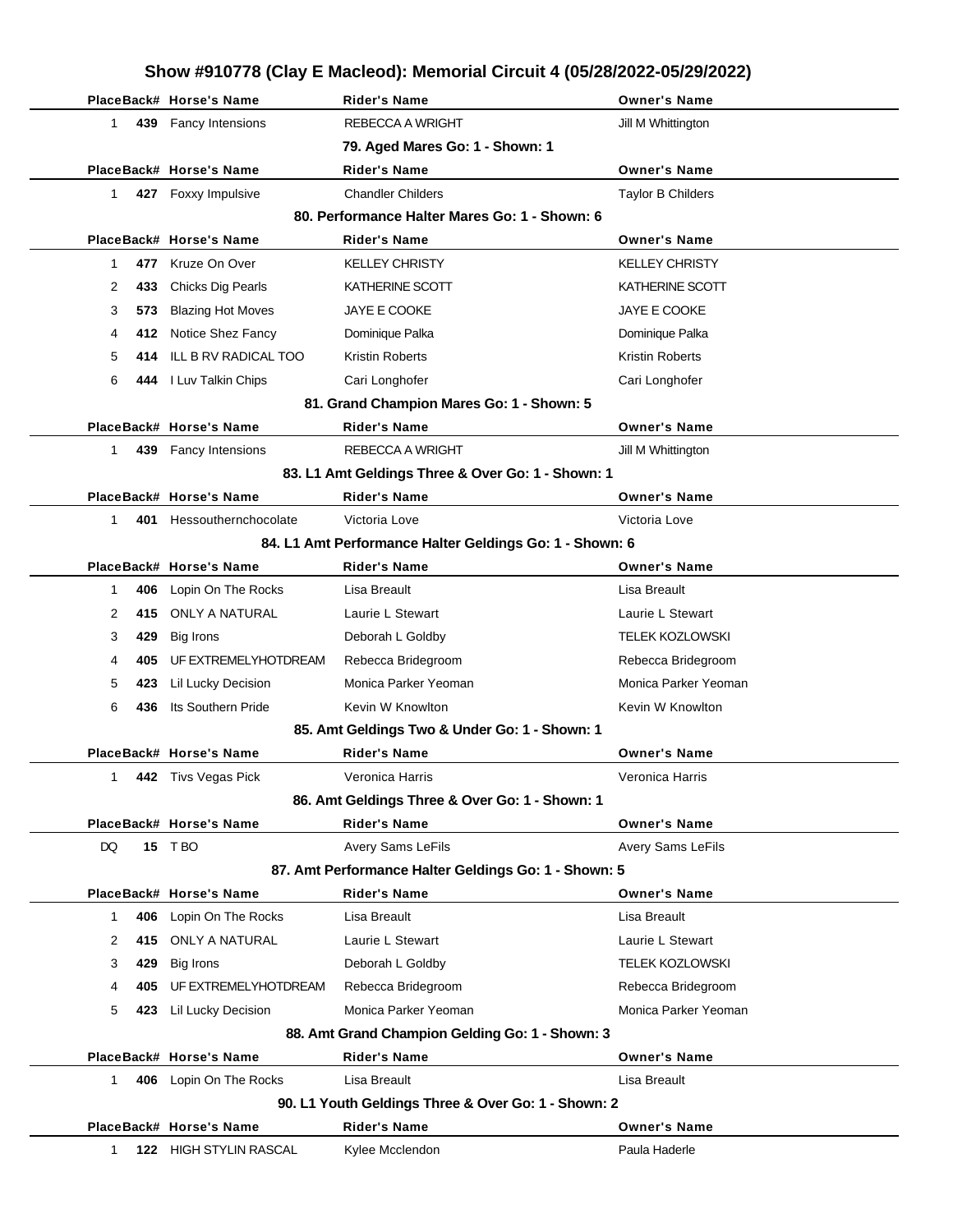## **Show #910778 (Clay E Macleod): Memorial Circuit 4 (05/28/2022-05/29/2022)** 2 **402** Do Mac A Rific **Ellie Comparato** Ellie Comparato Kyle Haderle **93. Youth Geldings Three & Over Go: 1 - Shown: 2 PlaceBack# Horse's Name Rider's Name Owner's Name** 1 **122** HIGH STYLIN RASCAL Kylee Mcclendon **Paula Haderle** Paula Haderle 2 **402** Do Mac A Rific **COMPARTIAL Ellie Comparato** Compartion Compartible Comparato **94. Youth Performance Halter Geldings Go: 1 - Shown: 1 PlaceBack# Horse's Name Rider's Name Owner's Name** 1 **429** Big Irons **Myah A Yeomans** TELEK KOZLOWSKI **95. Youth Grand Champion Geldings Go: 1 - Shown: 3 PlaceBack# Horse's Name Rider's Name Owner's Name** 1 **429** Big Irons **Myah A Yeomans** TELEK KOZLOWSKI **98. Three Yr Old Geldings Go: 1 - Shown: 1 PlaceBack# Horse's Name Rider's Name Owner's Name** 1 **401** Hessouthernchocolate Victoria Love **Victoria Love** Victoria Love **100. Performance Halter Geldings Go: 1 - Shown: 3 PlaceBack# Horse's Name Rider's Name Owner's Name** 1 **406** Lopin On The Rocks Lisa Breault Lisa Breault Lisa Breault Lisa Breault 2 415 ONLY A NATURAL JENNY BAKER **Laurie L Stewart** 3 **423** Lil Lucky Decision Monica Parker Yeoman Monica Parker Yeoman **101. Grand Champion Geldings Go: 1 - Shown: 3 PlaceBack# Horse's Name Rider's Name Owner's Name** 1 **406** Lopin On The Rocks Lisa Breault Lisa Breault **103. L1 Amt Showmanship at Halter Go: 1 - Shown: 14 PlaceBack# Horse's Name Rider's Name Owner's Name** 1 **15** TBO **Avery Sams LeFils** Avery Sams LeFils Avery Sams LeFils 2 **412** Notice Shez Fancy Dominique Palka Dominique Palka 3 **573** Blazing Hot Moves JAYE E COOKE JAYE E COOKE 4 **423** Lil Lucky Decision Monica Parker Yeoman Monica Parker Yeoman 5 **120** Nota Moment Too Soon ROBERTA L OLSSON ROBERTA L OLSSON 6 **429** Big Irons Deborah L Goldby TELEK KOZLOWSKI 7 **415** ONLY A NATURAL Laurie L Stewart Laurie L Stewart 8 **433** Chicks Dig Pearls **KATHERINE SCOTT** KATHERINE SCOTT 9 **425** STRUTIN FOR PLEASURE Ashley George **COLIVIA HOECKER 104. L1 Youth Showmanship at Halter Go: 1 - Shown: 12 PlaceBack# Horse's Name Rider's Name Owner's Name** 1 **117** Uf A Reason To Move Layla Delvecchio Joely DelVecchio 2 **402** Do Mac A Rific **Ellie Comparato** Ellie Comparato Kyle Haderle 3 **125** JUST BE EASY Alyssa Marie Bubb Alyssa Marie Bubb 4 **429** Big Irons **Myah A Yeomans** TELEK KOZLOWSKI 5 **113** RBB CLASSY CODE BLUE Olivia Grace Stein Olivia Grace Stein 6 **441** Rl Strutin My Stuff Molly Svenningsen MICHELE L SVENNINGSEN 7 **427** Foxxy Impulsive Teal Bumstead Taylor B Childers 8 **428** Sheza Hot Mechanic Channing Giles Channing Constanting Constanting Directors and Albert Busby 9 **410** A Lucky Penney **DELANEY R BAKER** Micki Laney **105. Amt Showmanship at Halter Go: 1 - Shown: 10 PlaceBack# Horse's Name Rider's Name Owner's Name**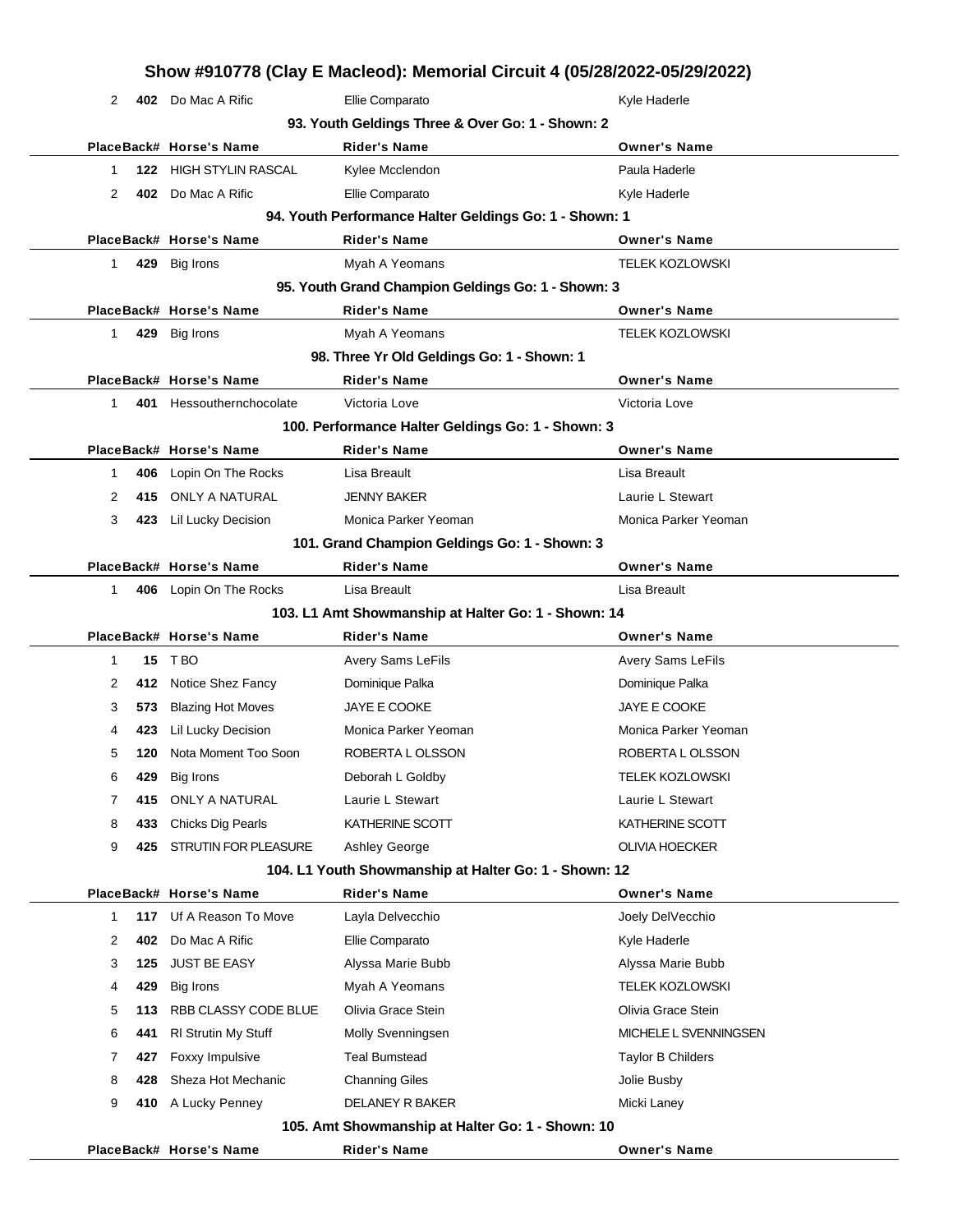| 1 | 15  | T BO                        | <b>Avery Sams LeFils</b>                                     | Avery Sams LeFils      |
|---|-----|-----------------------------|--------------------------------------------------------------|------------------------|
| 2 | 412 | Notice Shez Fancy           | Dominique Palka                                              | Dominique Palka        |
| 3 | 423 | <b>Lil Lucky Decision</b>   | Monica Parker Yeoman                                         | Monica Parker Yeoman   |
| 4 | 401 | Hessouthernchocolate        | Victoria Love                                                | Victoria Love          |
| 5 | 573 | <b>Blazing Hot Moves</b>    | JAYE E COOKE                                                 | <b>JAYE E COOKE</b>    |
| 6 | 444 | I Luv Talkin Chips          | Cari Longhofer                                               | Cari Longhofer         |
| 7 | 120 | Nota Moment Too Soon        | ROBERTA L OLSSON                                             | ROBERTA L OLSSON       |
| 8 | 173 | DO A LAZY                   | Kristin T Purkey                                             | Kristin T Purkey       |
| 9 | 404 | Miss Chips Hot Bet          | Rachel Martin                                                | <b>Rachel Martin</b>   |
|   |     |                             | 107. Youth Showmanship at Halter Go: 1 - Shown: 7            |                        |
|   |     | PlaceBack# Horse's Name     | <b>Rider's Name</b>                                          | <b>Owner's Name</b>    |
| 1 | 402 | Do Mac A Rific              | Ellie Comparato                                              | Kyle Haderle           |
| 2 | 432 | <b>Clean Details</b>        | Payton M Holt                                                | Payton M Holt          |
| 3 | 429 | Big Irons                   | Myah A Yeomans                                               | <b>TELEK KOZLOWSKI</b> |
| 4 | 117 | Uf A Reason To Move         | Layla Delvecchio                                             | Joely DelVecchio       |
| 5 | 125 | <b>JUST BE EASY</b>         | Alyssa Marie Bubb                                            | Alyssa Marie Bubb      |
| 6 | 113 | RBB CLASSY CODE BLUE        | Olivia Grace Stein                                           | Olivia Grace Stein     |
| 7 | 122 | <b>HIGH STYLIN RASCAL</b>   | Kylee Mcclendon                                              | Paula Haderle          |
|   |     |                             | 109. L1 Amt Walk Trot Hunter Under Saddle Go: 1 - Shown: 2   |                        |
|   |     | PlaceBack# Horse's Name     | Rider's Name                                                 | <b>Owner's Name</b>    |
| 1 | 429 | <b>Big Irons</b>            | Deborah L Goldby                                             | <b>TELEK KOZLOWSKI</b> |
| 2 | 120 | Nota Moment Too Soon        | ROBERTA L OLSSON                                             | ROBERTA LOLSSON        |
|   |     |                             | 110. L1 Youth Walk Trot Hunter Under Saddle Go: 1 - Shown: 5 |                        |
|   |     |                             |                                                              |                        |
|   |     | PlaceBack# Horse's Name     | <b>Rider's Name</b>                                          | <b>Owner's Name</b>    |
| 1 | 432 | <b>Clean Details</b>        | <b>Chloe Sanders</b>                                         | Payton M Holt          |
| 2 | 427 | Foxxy Impulsive             | <b>Teal Bumstead</b>                                         | Taylor B Childers      |
| 3 | 113 | <b>RBB CLASSY CODE BLUE</b> | Olivia Grace Stein                                           | Olivia Grace Stein     |
| 4 | 402 | Do Mac A Rific              | Ellie Comparato                                              | Kyle Haderle           |
| 5 | 428 | Sheza Hot Mechanic          | <b>Channing Giles</b>                                        | Jolie Busby            |
|   |     |                             | 111. L1 Hunter Under Saddle Go: 1 - Shown: 6                 |                        |
|   |     | PlaceBack# Horse's Name     | <b>Rider's Name</b>                                          | <b>Owner's Name</b>    |
| 1 | 477 | Kruze On Over               | <b>KELLEY CHRISTY</b>                                        | <b>KELLEY CHRISTY</b>  |
| 2 | 409 | <b>HYPNOTYZED</b>           | <b>TERRY T ANGELO</b>                                        | <b>MARY R WYATT</b>    |
| 3 | 410 | A Lucky Penney              | JENNY BAKER                                                  | Micki Laney            |
| 4 | 430 | Made Like A Stetson         | Abigail Marie Graham                                         | Abigail Marie Graham   |
| 5 | 404 | Miss Chips Hot Bet          | Rachel Martin                                                | Rachel Martin          |
| 6 | 412 | Notice Shez Fancy           | Dominique Palka                                              | Dominique Palka        |
|   |     |                             | 112. L1 Amt Hunter Under Saddle Go: 1 - Shown: 10            |                        |
|   |     | PlaceBack# Horse's Name     | <b>Rider's Name</b>                                          | <b>Owner's Name</b>    |
| 1 | 409 | <b>HYPNOTYZED</b>           | MARY R WYATT                                                 | <b>MARY R WYATT</b>    |
| 2 | 573 | <b>Blazing Hot Moves</b>    | JAYE E COOKE                                                 | JAYE E COOKE           |
| 3 | 436 | Its Southern Pride          | Kevin W Knowlton                                             | Kevin W Knowlton       |
| 4 | 401 | Hessouthernchocolate        | Victoria Love                                                | Victoria Love          |
| 5 | 404 | Miss Chips Hot Bet          | Rachel Martin                                                | Rachel Martin          |
| 6 | 412 | Notice Shez Fancy           | Dominique Palka                                              | Dominique Palka        |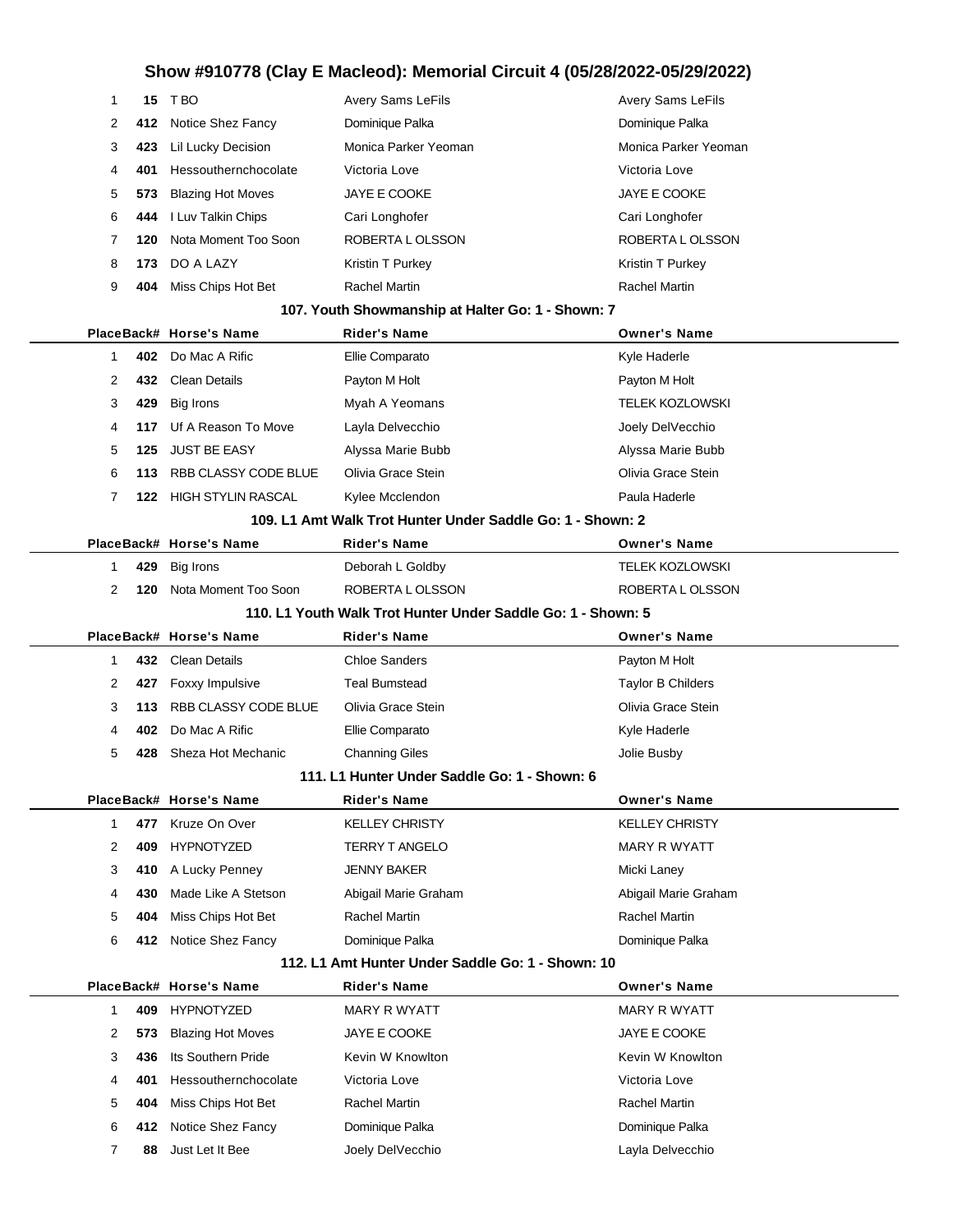|                                                    |     |                           | Show #910778 (Clay E Macleod): Memorial Circuit 4 (05/28/2022-05/29/2022) |                         |  |
|----------------------------------------------------|-----|---------------------------|---------------------------------------------------------------------------|-------------------------|--|
| 8                                                  |     | 415 ONLY A NATURAL        | Laurie L Stewart                                                          | Laurie L Stewart        |  |
| 9                                                  | 405 | UF EXTREMELYHOTDREAM      | Rebecca Bridegroom                                                        | Rebecca Bridegroom      |  |
| 113. L1 Youth Hunter Under Saddle Go: 1 - Shown: 5 |     |                           |                                                                           |                         |  |
|                                                    |     | PlaceBack# Horse's Name   | Rider's Name                                                              | <b>Owner's Name</b>     |  |
| 1                                                  | 429 | <b>Big Irons</b>          | Myah A Yeomans                                                            | <b>TELEK KOZLOWSKI</b>  |  |
| 2                                                  | 117 | Uf A Reason To Move       | Layla Delvecchio                                                          | Joely DelVecchio        |  |
| 3                                                  | 410 | A Lucky Penney            | DELANEY R BAKER                                                           | Micki Laney             |  |
| 4                                                  | 122 | <b>HIGH STYLIN RASCAL</b> | Kylee Mcclendon                                                           | Paula Haderle           |  |
| 5                                                  | 125 | <b>JUST BE EASY</b>       | Alyssa Marie Bubb                                                         | Alyssa Marie Bubb       |  |
|                                                    |     |                           | 115. Amt Hunter Under Saddle Go: 1 - Shown: 4                             |                         |  |
|                                                    |     | PlaceBack# Horse's Name   | <b>Rider's Name</b>                                                       | <b>Owner's Name</b>     |  |
| 1                                                  | 433 | Chicks Dig Pearls         | KATHERINE SCOTT                                                           | KATHERINE SCOTT         |  |
| 2                                                  | 401 | Hessouthernchocolate      | Victoria Love                                                             | Victoria Love           |  |
| 3                                                  | 412 | Notice Shez Fancy         | Dominique Palka                                                           | Dominique Palka         |  |
| 4                                                  | 430 | Made Like A Stetson       | Abigail Marie Graham                                                      | Abigail Marie Graham    |  |
|                                                    |     |                           | 116. Amt Select Hunter Under Saddle Go: 1 - Shown: 7                      |                         |  |
|                                                    |     | PlaceBack# Horse's Name   | <b>Rider's Name</b>                                                       | <b>Owner's Name</b>     |  |
| 1                                                  | 477 | Kruze On Over             | <b>KELLEY CHRISTY</b>                                                     | <b>KELLEY CHRISTY</b>   |  |
| 2                                                  | 409 | <b>HYPNOTYZED</b>         | <b>MARY R WYATT</b>                                                       | <b>MARY R WYATT</b>     |  |
| 3                                                  | 423 | Lil Lucky Decision        | LINDA D PARKER                                                            | Monica Parker Yeoman    |  |
| 4                                                  | 180 | <b>Blazin Irons</b>       | <b>KATHRYN K TURNER</b>                                                   | <b>KATHRYN K TURNER</b> |  |
| 5                                                  | 573 | <b>Blazing Hot Moves</b>  | <b>JAYE E COOKE</b>                                                       | JAYE E COOKE            |  |
| 6                                                  | 88  | Just Let It Bee           | Joely DelVecchio                                                          | Layla Delvecchio        |  |
| 7                                                  | 107 | Imma Hot Lazy Loper       | RANDI STOCKDILL                                                           | RANDI STOCKDILL         |  |
|                                                    |     |                           | 117. Youth Hunter Under Saddle Go: 1 - Shown: 5                           |                         |  |
|                                                    |     | PlaceBack# Horse's Name   | Rider's Name                                                              | <b>Owner's Name</b>     |  |
| 1                                                  | 429 | <b>Big Irons</b>          | Myah A Yeomans                                                            | <b>TELEK KOZLOWSKI</b>  |  |
| 2                                                  | 432 | <b>Clean Details</b>      | Payton M Holt                                                             | Payton M Holt           |  |
| 3                                                  |     | 117 Uf A Reason To Move   | Layla Delvecchio                                                          | Joely DelVecchio        |  |
| 4                                                  | 122 | HIGH STYLIN RASCAL        | Kylee Mcclendon                                                           | Paula Haderle           |  |
| 5                                                  | 125 | JUST BE EASY              | Alyssa Marie Bubb                                                         | Alyssa Marie Bubb       |  |
|                                                    |     |                           | 120. L1 Amt Walk Trot Hunt Seat Equitation Go: 1 - Shown: 2               |                         |  |
|                                                    |     | PlaceBack# Horse's Name   | <b>Rider's Name</b>                                                       | <b>Owner's Name</b>     |  |
| 1                                                  | 429 | Big Irons                 | Deborah L Goldby                                                          | <b>TELEK KOZLOWSKI</b>  |  |
| 2                                                  | 120 | Nota Moment Too Soon      | ROBERTA LOLSSON                                                           | ROBERTA LOLSSON         |  |
|                                                    |     |                           | 121. L1 Youth Walk Trot Hunt Seat Equitation Go: 1 - Shown: 5             |                         |  |
|                                                    |     | PlaceBack# Horse's Name   | <b>Rider's Name</b>                                                       | <b>Owner's Name</b>     |  |
| 1                                                  | 427 | Foxxy Impulsive           | <b>Teal Bumstead</b>                                                      | Taylor B Childers       |  |
| 2                                                  | 432 | <b>Clean Details</b>      | <b>Chloe Sanders</b>                                                      | Payton M Holt           |  |
| 3                                                  | 402 | Do Mac A Rific            | <b>Ellie Comparato</b>                                                    | Kyle Haderle            |  |
| 4                                                  | 113 | RBB CLASSY CODE BLUE      | Olivia Grace Stein                                                        | Olivia Grace Stein      |  |
| 5                                                  | 428 | Sheza Hot Mechanic        | <b>Channing Giles</b>                                                     | Jolie Busby             |  |
|                                                    |     |                           | 122. L1 Amt Hunt Seat Equitation Go: 1 - Shown: 7                         |                         |  |
|                                                    |     | PlaceBack# Horse's Name   | <b>Rider's Name</b>                                                       | <b>Owner's Name</b>     |  |
| 1                                                  | 412 | Notice Shez Fancy         | Dominique Palka                                                           | Dominique Palka         |  |
| 2                                                  | 88  | Just Let It Bee           | Joely DelVecchio                                                          | Layla Delvecchio        |  |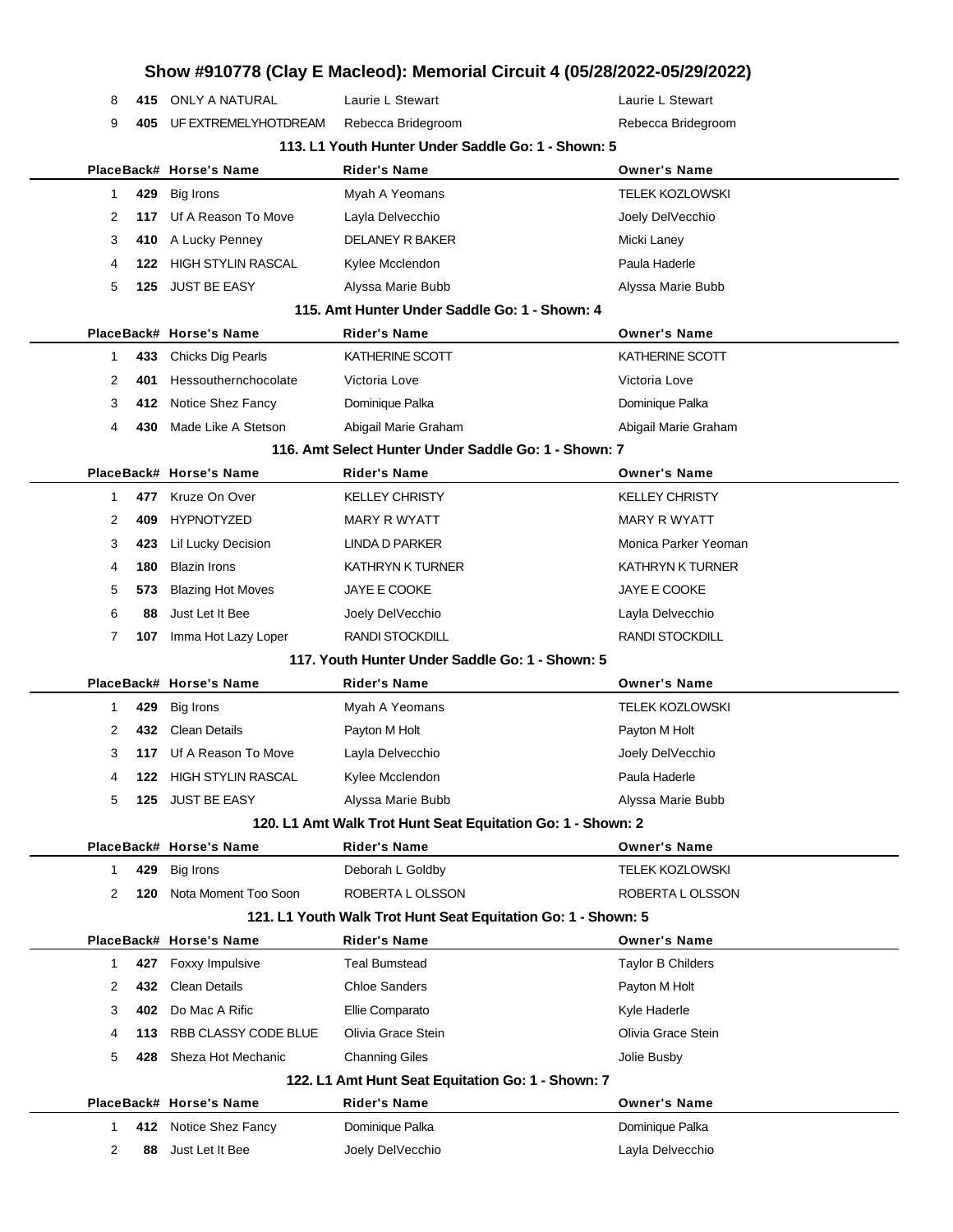## **Show #910778 (Clay E Macleod): Memorial Circuit 4 (05/28/2022-05/29/2022) 107** Imma Hot Lazy Loper RANDI STOCKDILL RANDI STOCKDILL **401** Hessouthernchocolate Victoria Love **Victoria Love** Victoria Love **405** UF EXTREMELYHOTDREAM Rebecca Bridegroom Rebecca Bridegroom **404** Miss Chips Hot Bet Rachel Martin Rachel Martin **415** ONLY A NATURAL Laurie L Stewart Laurie L Stewart Laurie L Stewart **123. L1 Youth Hunt Seat Equitation Go: 1 - Shown: 5 PlaceBack# Horse's Name Rider's Name Owner's Name 117** Uf A Reason To Move Layla Delvecchio **Contained A Contained A Contained A** Joely DelVecchio **429** Big Irons **Myah A Yeomans** TELEK KOZLOWSKI **410** A Lucky Penney **DELANEY R BAKER** Micki Laney **125** JUST BE EASY **Alyssa Marie Bubb Alyssa Marie Bubb** Alyssa Marie Bubb **122** HIGH STYLIN RASCAL Kylee Mcclendon **Paula Haderle** Paula Haderle **124. Amt Hunt Seat Equitation Go: 1 - Shown: 4 PlaceBack# Horse's Name Rider's Name Owner's Name 15** TBO **Avery Sams LeFils** Avery Sams LeFils Avery Sams LeFils **412** Notice Shez Fancy **Dominique Palka** Dominique Palka Dominique Palka **430** Made Like A Stetson Abigail Marie Graham Abigail Marie Graham **103** Ima Hot Iron **SUSAN BASQUEZ** SUSAN BASQUEZ **125. Amt Select Hunt Seat Equitation Go: 1 - Shown: 6 PlaceBack# Horse's Name Rider's Name Owner's Name 423** Lil Lucky Decision **LINDA D PARKER** Monica Parker Yeoman **573** Blazing Hot Moves **JAYE E COOKE JAYE E COOKE 107** Imma Hot Lazy Loper RANDI STOCKDILL RANDI STOCKDILL **88** Just Let It Bee Joely DelVecchio Layla Delvecchio **415** ONLY A NATURAL Laurie L Stewart Laurie L Stewart Laurie L Stewart **180** Blazin Irons KATHRYN K TURNER KATHRYN K TURNER **126. Youth Hunt Seat Equitation Go: 1 - Shown: 5 PlaceBack# Horse's Name Rider's Name Owner's Name 117** Uf A Reason To Move Layla Delvecchio Joely DelVecchio **429** Big Irons **Myah A Yeomans** TELEK KOZLOWSKI **432** Clean Details Payton M Holt Payton M Holt **125** JUST BE EASY **Alyssa Marie Bubb Alyssa Marie Bubb** Alyssa Marie Bubb **122** HIGH STYLIN RASCAL Kylee Mcclendon **Paula Haderle** Paula Haderle **1013. Reserve Champion Mare Go: 1 - Shown: 6 PlaceBack# Horse's Name Rider's Name Owner's Name 438** Seeriously **REBECCA A WRIGHT MARION E BISHOP 1015. Reserve Champion Gelding Go: 1 - Shown: 3 PlaceBack# Horse's Name Rider's Name Owner's Name 415** ONLY A NATURAL **JENNY BAKER Laurie L Stewart 1420. Western Pleasure Go: 1 - Shown: 8 PlaceBack# Horse's Name Rider's Name Owner's Name 406** Lopin On The Rocks **JENNY BAKER Lisa Breault** Lisa Breault **408** Homerun Machine TERRY T ANGELO **Amy Daniels 420** BEST MADE MACHINE BETH LEPPING BETH LEPPING BETH LEPPING **431** Certainlyiresistable Sean P Knowles **Rebecca C Mccain** Rebecca C Mccain **421** SPOT LIGHTT PENNY DAIGLER PENNY DAIGLER